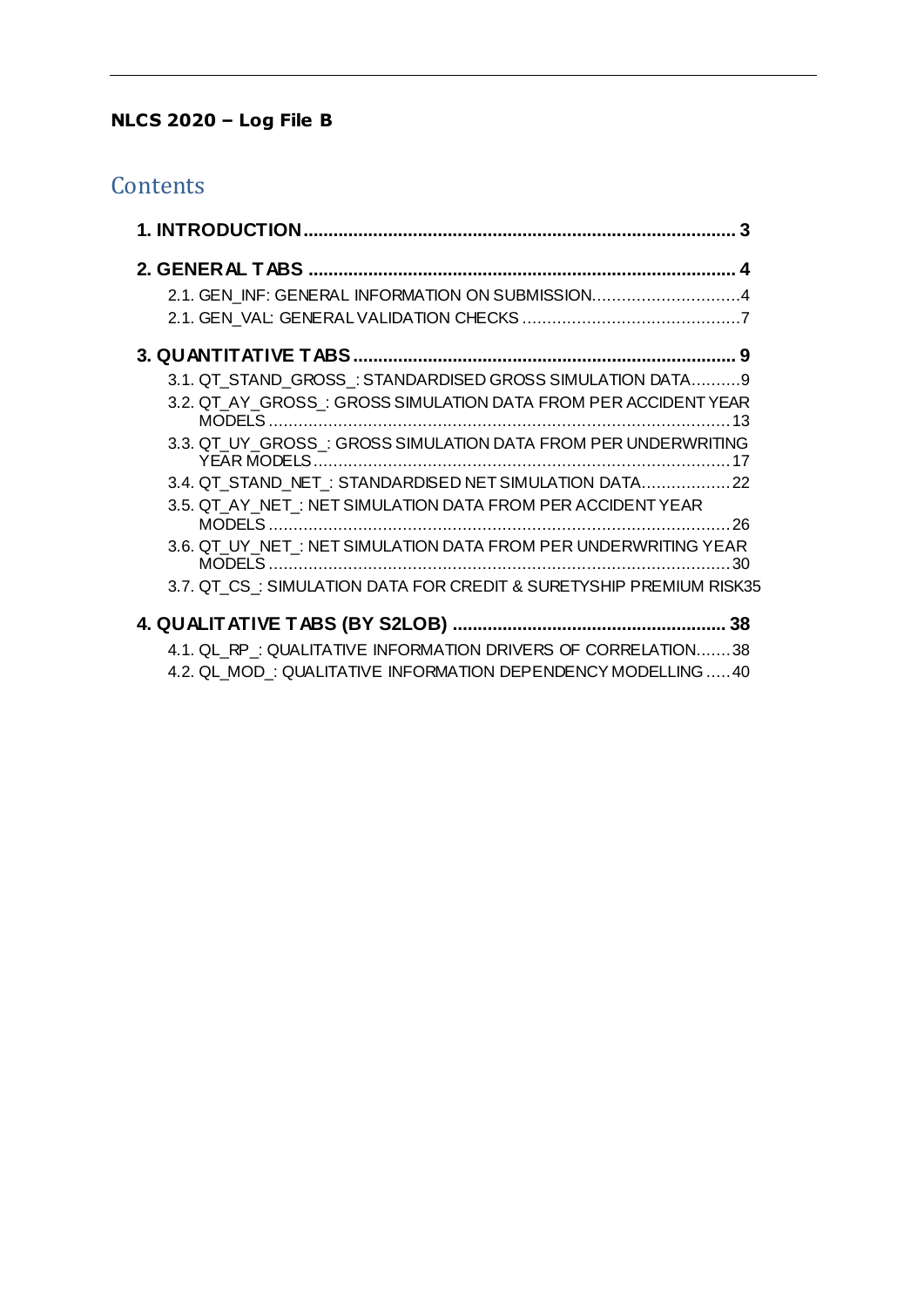# List of tables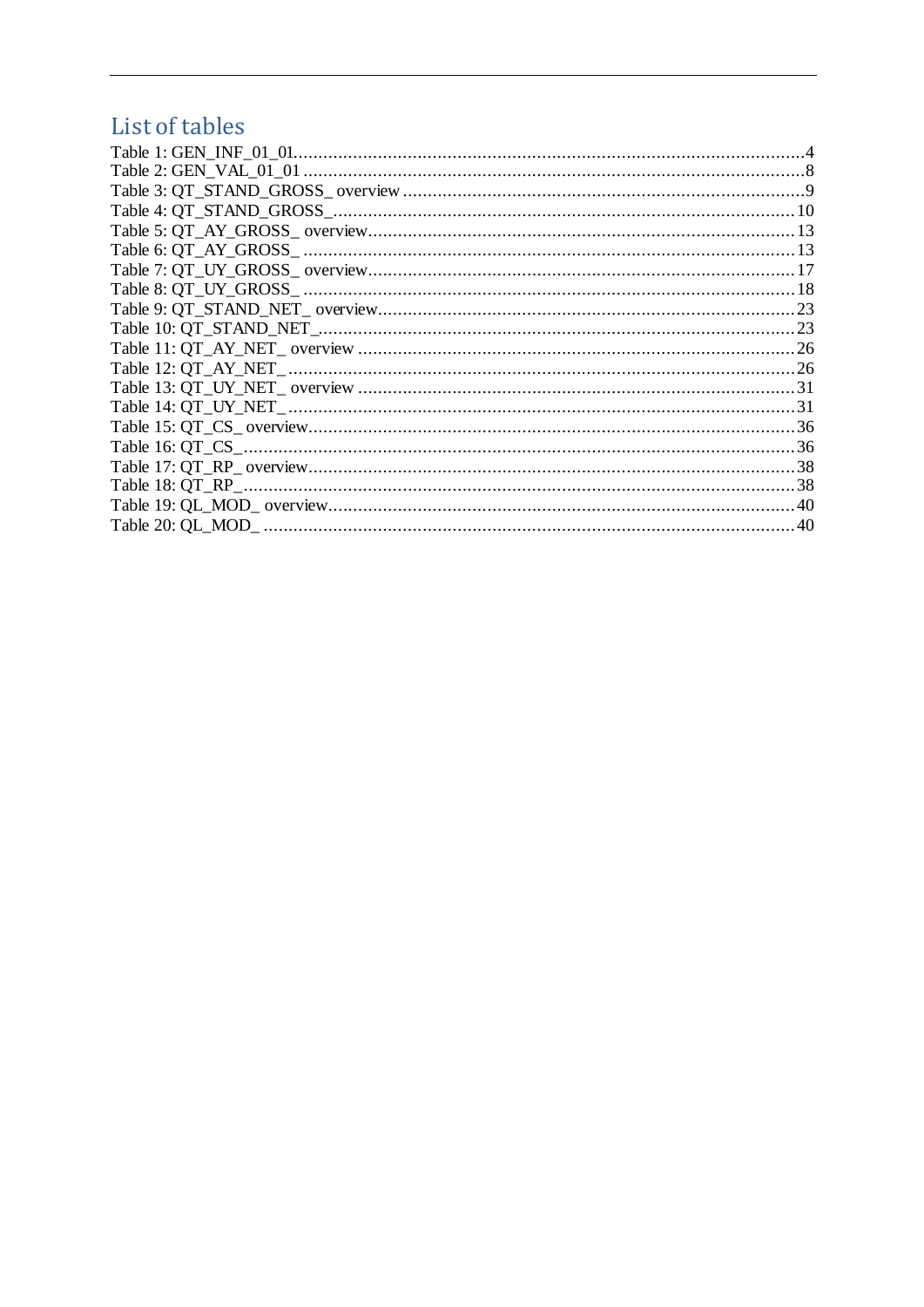# <span id="page-2-0"></span>**1. Introduction**

This NLCS\_2020\_LogFile\_B presents the detailed technical specification for survey B of the NLCS 2020. As such, it is intended to be read in conjunction with

- NLCS\_2020\_Introduction (for general, high-level objectives and guidance) and<br>- NLCS\_2020\_LogFile A (for qualitative and quantitative information)
- NLCS\_2020\_LogFile\_A (for qualitative and quantitative information)

In particular surveys A and B need to be filled consistently while recognising the general guidance of the introduction.

Submission need to be consistent between suryey a survey A and the diversification exercise. For support on this please refer to NLCS\_2020\_Cross\_Template Validation.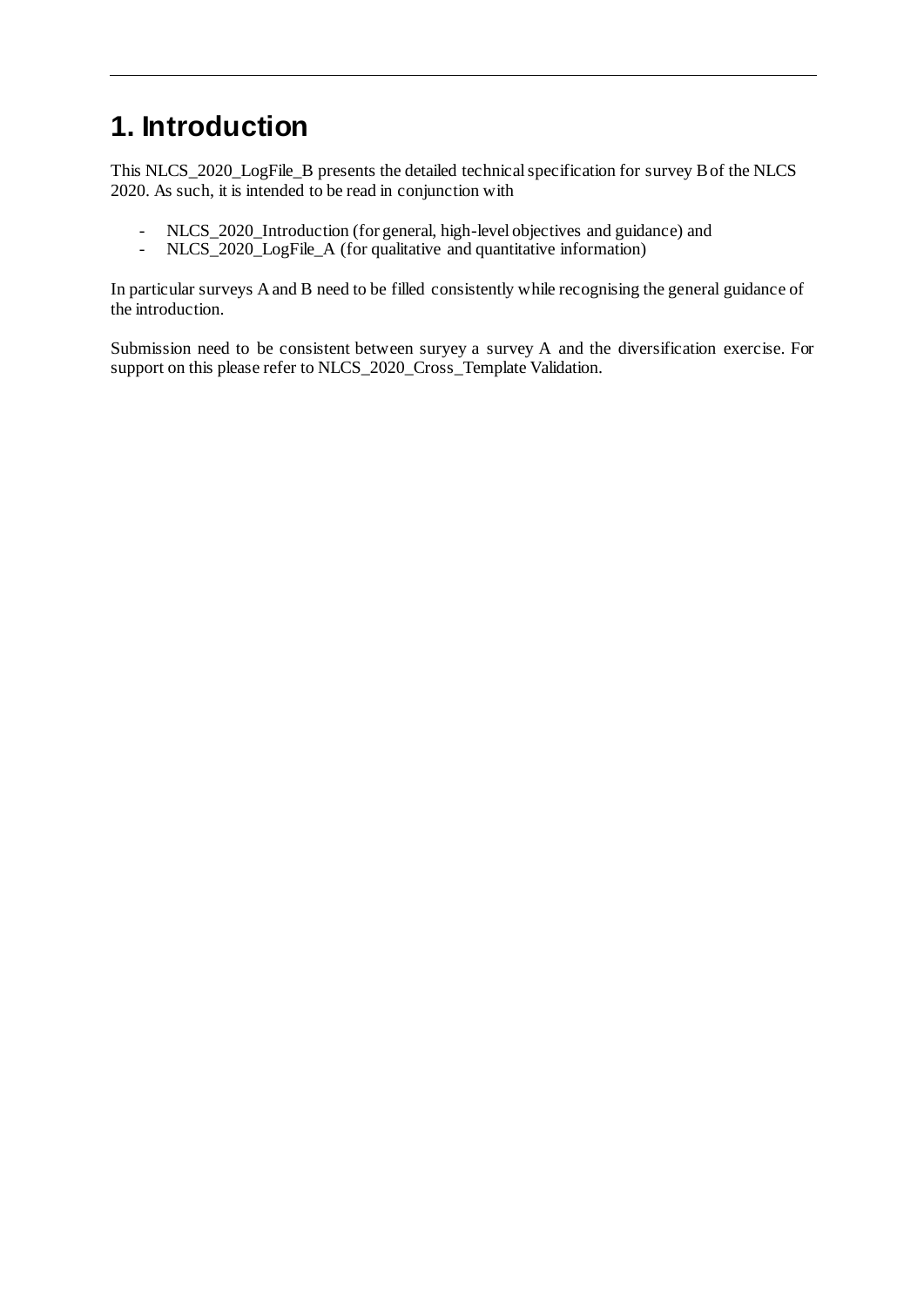# <span id="page-3-0"></span>**2. General tabs**

<span id="page-3-1"></span>The general tabs collect general information on the submission as well as the undertaking (GEN\_INF), the segmentation of the LoBs (GEN\_SEG) and an overview of the validation checks (GEN\_VAL).

## 2.1. GEN INF: General Information on Submission

Collection of general information for the exercise. This includes qualitative information related to the model set-up. This information will be used in the other tabs to differentiate between different model types. Data is defined such that it can be compared across all model types. However not all information will be requested to all undertakings. Information not to be filled in will be greyed out.

Furthermore, this information tab indicates which modelled region is considered in the data transmitted. **One excel file per geographical modelled region is expected to be transmitted plus one dedicated to the credit and suretyship business (QT\_CS\_) if relevant.**

This tab has two sub tables 01\_01 that must be filled.

| $1800$ $1.9$ $11$ $11$ $11$ $10$<br><b>CODE</b> | <b>TTEM</b>                                                                            | <b>INSTRUCTIONS</b>                                                                                                                                                                                                                                                                                                                                                                                                                                                                                                                                                                                                                                                                       |
|-------------------------------------------------|----------------------------------------------------------------------------------------|-------------------------------------------------------------------------------------------------------------------------------------------------------------------------------------------------------------------------------------------------------------------------------------------------------------------------------------------------------------------------------------------------------------------------------------------------------------------------------------------------------------------------------------------------------------------------------------------------------------------------------------------------------------------------------------------|
| Section: General submission information         |                                                                                        |                                                                                                                                                                                                                                                                                                                                                                                                                                                                                                                                                                                                                                                                                           |
| R0010_C0010                                     | Undertaking name -> as at YE<br>2020                                                   | The name of the undertaking at YE2020 (without legal suffixes like<br>S.A., LTD., NV, A.S,). For submissions prior to YE2020, please<br>use the name at YE2020.                                                                                                                                                                                                                                                                                                                                                                                                                                                                                                                           |
| R0020_C0010                                     | Undertaking identification code<br>(Legal Entity Identifier - LEI) -><br>as at YE 2020 | LEI code of the undertaking at YE2020. For submissions prior to<br>YE2020, please use the LEI code at YE2020.                                                                                                                                                                                                                                                                                                                                                                                                                                                                                                                                                                             |
| R0030_C0010                                     | <b>Reporting Reference Date</b>                                                        | Reference date of the submitted data. Format DD/MM/YYYY                                                                                                                                                                                                                                                                                                                                                                                                                                                                                                                                                                                                                                   |
| R0040_C0010                                     | Submission date to NCA                                                                 | Date when the template is sent to the NCA by the undertaking.<br>Format DD/MM/YYYY.                                                                                                                                                                                                                                                                                                                                                                                                                                                                                                                                                                                                       |
| R0050_C0010                                     | Submission date to NLCS PG                                                             | Date when the template is sent to the NLCS PG by the NCA Format<br>DD/MM/YYYY                                                                                                                                                                                                                                                                                                                                                                                                                                                                                                                                                                                                             |
| R0060_C0010                                     | Country of authorisation                                                               | Country of authorisation of the undertaking. Select the country<br>from the closed list:<br>$AT - Austria$<br>$\overline{\phantom{a}}$<br>$BE - Belgium$<br>BG - Bulgaria<br>$\overline{\phantom{a}}$<br>HR-Croatia<br>$\blacksquare$<br>CZ-Czech Republic<br>$\overline{\phantom{a}}$<br>$DK - Denmark$<br>$\blacksquare$<br>$EE - Estonia$<br>$\overline{\phantom{a}}$<br>$FI - Finland$<br>$\overline{\phantom{a}}$<br>$FR - France$<br>$\blacksquare$<br>$DE - Germany$<br>$\overline{\phantom{a}}$<br>$EL - Greece$<br>$HU - Hungary$<br>$IS - I$ celand<br>$IE$ – Ireland<br>$IT - Italy$<br>LT - Lithuania<br>$LI$ – Liechtenstein<br>LV-Latvia<br>$LU$ – Luxembourg<br>$MT-Malta$ |

<span id="page-3-2"></span>**Table 1: GEN\_INF\_01\_01**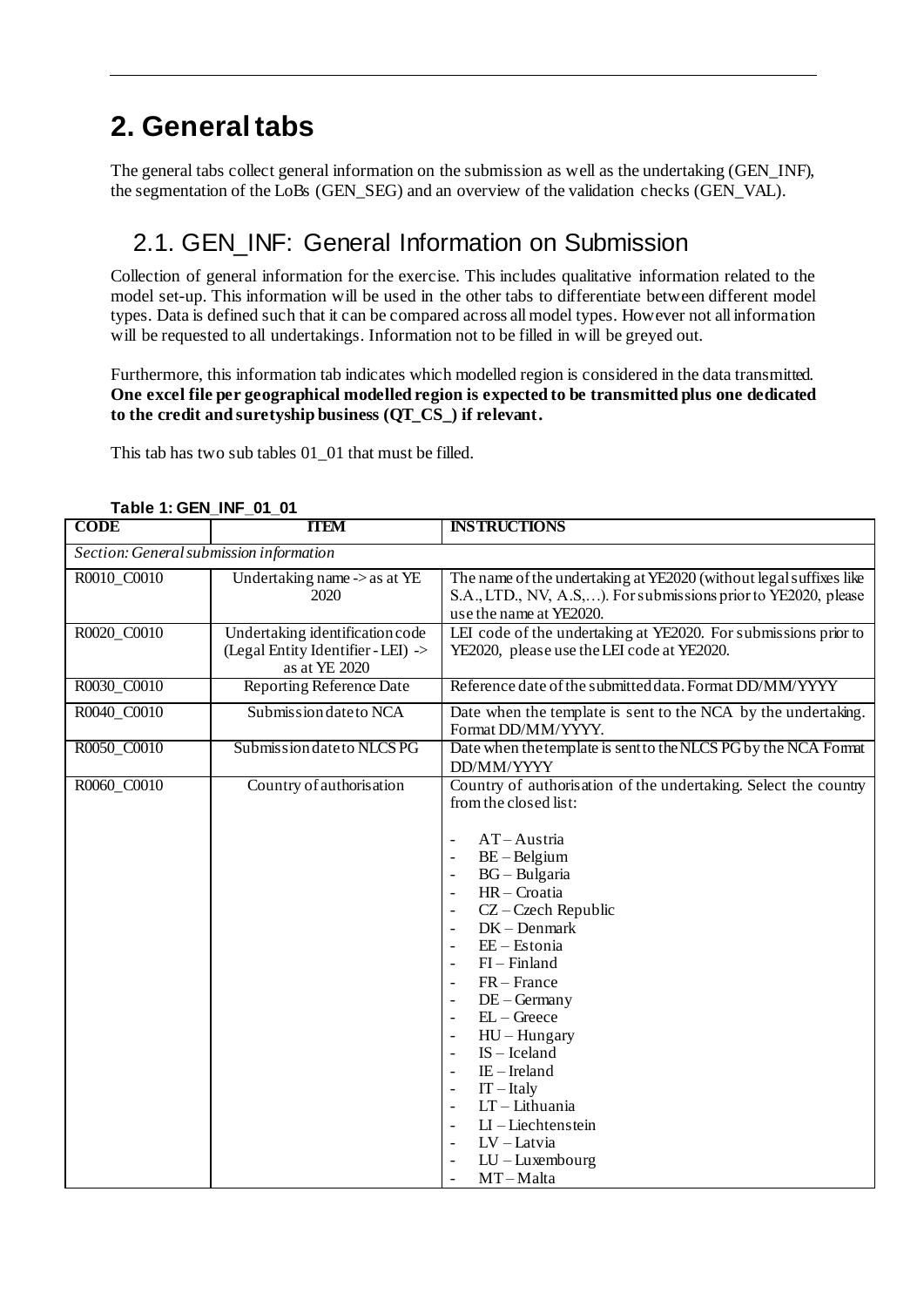|              |                                                                                                                                                                                     | NL-Netherlands<br>NO - Norway<br>$PL - Poland$<br>$\overline{\phantom{a}}$<br>$PT - Portugal$<br>RO-Romania<br>SK-Slovakia<br>SL-Slovenia<br>$ES - Spain$<br>$SE - Sweden$<br>$UK$ – United Kingdom<br>XX - Other (Select this option if none of the above countries<br>is suitable. Provide a comment in cell R0060_C0020) |
|--------------|-------------------------------------------------------------------------------------------------------------------------------------------------------------------------------------|-----------------------------------------------------------------------------------------------------------------------------------------------------------------------------------------------------------------------------------------------------------------------------------------------------------------------------|
| R0060_C0020  | Additional comment opportunity<br>(as needed)                                                                                                                                       | Field to provide comments for cell R0060_C0010.                                                                                                                                                                                                                                                                             |
| R0070_C0010  | Reporting YEAR END                                                                                                                                                                  | Year of reporting date. Options from a closed list:<br>2018<br>2019<br>2020                                                                                                                                                                                                                                                 |
| R0080_C0010  | Undertaking name $\rightarrow$ as at<br>reporting year                                                                                                                              | The name of the undertaking at reporting date (without legal<br>suffixes like S.A., LTD., NV, A.S,) as defined in cell<br>R0030 C0010.                                                                                                                                                                                      |
| R0090_C0010  | Undertaking identification code<br>(Legal Entity Identifier - LEI) -><br>as at reporting year                                                                                       | LEI code of the undertaking at reporting date as defined in cell<br>R0030_C0010.                                                                                                                                                                                                                                            |
| Model set-up |                                                                                                                                                                                     |                                                                                                                                                                                                                                                                                                                             |
| R0100_C0010  | Is inflation risk related to non-life<br>liabilities modelled within market<br>risk or within non-life<br>underwriting risks? Please<br>comment if another approach is<br>followed. | Please choose from the options of the closed list how non-life<br>inflation is modelled within your internal model<br>Market risk<br>$\blacksquare$<br>Non-Life Underwriting risk<br>$\equiv$<br>Other<br>$\overline{\phantom{a}}$                                                                                          |
| R0100_C0020  | Additional comment opportunity<br>(as needed)                                                                                                                                       | Field to provide comments for cell R0100_C0010                                                                                                                                                                                                                                                                              |
| R0110_C0010  | Are expenses modelled in a<br>seperate module or within<br>Premium and reserverisks?<br>Please comment if another<br>approach is followed.                                          | Please choose from the options of the closed list how expenses are<br>modelled within your internal model:<br>Seperate expense risk module<br>Within premium and reserverisk<br>Other<br>$\overline{\phantom{a}}$                                                                                                           |
| R0110_C0020  | Additional comment opportunity<br>(as needed)                                                                                                                                       | Field to provide comments for cell R0110_C0010                                                                                                                                                                                                                                                                              |
| R0120_C0010  | Are non-life annuities modelled in<br>Life Underwriting risks or within<br>Non-Life Underwriting risks?<br>Please comment if another<br>approach is followed.                       | Please choose from the options of the closed list how non-life<br>annuities are modelled within your internal model:<br>Life underwriting risk<br>$\overline{\phantom{a}}$<br>Non-Life underwriting risk<br>$\overline{\phantom{a}}$<br>Other<br>$\blacksquare$                                                             |
| R0120_C0020  | Additional comment opportunity<br>(as needed)                                                                                                                                       | Field to provide comments for cell R0120_C0010                                                                                                                                                                                                                                                                              |
| R0130_C0010  | Is the Non-Life model based on<br><b>Underwriting Years or Accident</b><br>Years? Please comment if another<br>approach is followed.                                                | Please choose from the options of the closed list how non-life<br>underwriting risks are modelled within your internal model:<br>Accident years (based on the moment the claim occurred)                                                                                                                                    |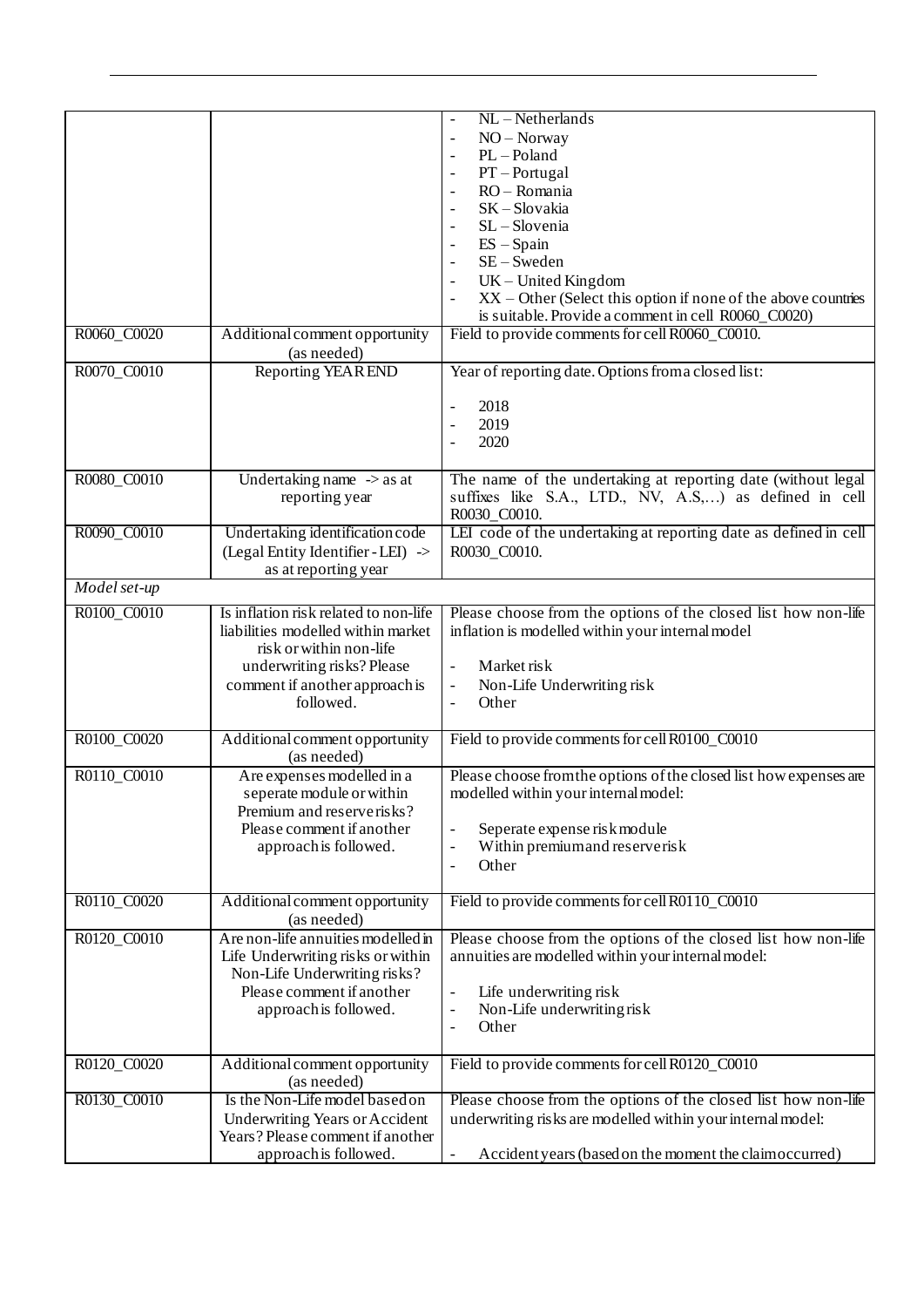|             |                                                                    | Underwriting years (based on the moment the policy was                                                                               |
|-------------|--------------------------------------------------------------------|--------------------------------------------------------------------------------------------------------------------------------------|
|             |                                                                    | underwritten)<br>Other (e.g. if you model some lobs at UY and other lobs at AY                                                       |
|             |                                                                    | please give details for each lob in R0140_C0020)                                                                                     |
|             |                                                                    |                                                                                                                                      |
| R0130_C0020 | Additional comment opportunity                                     | Field to provide comments for cell R0130_C0010                                                                                       |
|             | (as needed)                                                        |                                                                                                                                      |
| R0140_C0010 | Is this template focused on the<br>split of Premium or Credit risk | As indicated above, one template is asked per modelled geography<br>for the Non-Life data relevant to all S2LoBs and CatPerils and a |
|             | Credit & Suretyship across its                                     | specific additional template is asked for Credit and Suretyship.                                                                     |
|             | different products and                                             | Here we ask to specify in which case you are.                                                                                        |
|             | (standardised) geographies                                         |                                                                                                                                      |
|             | $(QT_{C}S_{})$ or is it focused on the                             | Please choose from the options of the closed list what data is                                                                       |
|             | split of Non-Life UW risk across                                   | transmitted:                                                                                                                         |
|             | Premium, Reserve and CAT risk                                      |                                                                                                                                      |
|             | across all S2LoBs and CatPerils                                    | Non-Life Underwriting risk (across all S2 LoBs, CatPerils and<br>$\Box$                                                              |
|             | across modelled geographies (all<br>other sheets)?                 | geographies)<br>(Only<br>tabs<br>GEN_INF,<br><b>GEN_VAL,</b><br>QT_STAND_GROSS_,<br>QT_AY_GROSS_,<br>QT_UY_GROSS_,                   |
|             |                                                                    | QT_STAND_NET_, QT_AY_NET_, QT_UY_NET_, QL_RP_ and                                                                                    |
|             |                                                                    | QL_MOD_ need to be filled in)                                                                                                        |
|             |                                                                    | Premium or Credit risk Credit & Suretyship (across products                                                                          |
|             |                                                                    | and geographies) (Only tabs GEN_INF, GEN_VAL, QT_CS_                                                                                 |
|             |                                                                    | need to be filled in)                                                                                                                |
| R0140_C0020 | Additional comment opportunity<br>(as needed)                      | Field to provide comments for cell R0140_C0010                                                                                       |
| R0150_C0010 | If the model considers different                                   | Country of authorisation of the undertaking. Select the country                                                                      |
|             | geographical regions, could you                                    | from the closed list:                                                                                                                |
|             | indicate which risk location is                                    |                                                                                                                                      |
|             | considered in this template?<br>Please comment if another          | Austria<br>$\overline{\phantom{a}}$<br>Belgium<br>$\overline{\phantom{a}}$                                                           |
|             | approach is followed.                                              | Bulgaria<br>$\frac{1}{2}$                                                                                                            |
|             |                                                                    | Croatia<br>$\overline{\phantom{a}}$                                                                                                  |
|             |                                                                    | Czech Republic<br>$\blacksquare$                                                                                                     |
|             |                                                                    | Denmark                                                                                                                              |
|             |                                                                    | Estonia                                                                                                                              |
|             |                                                                    | Finland<br>$\overline{\phantom{a}}$<br>France                                                                                        |
|             |                                                                    | Germany                                                                                                                              |
|             |                                                                    | Greece                                                                                                                               |
|             |                                                                    | Hungary                                                                                                                              |
|             |                                                                    | Iceland                                                                                                                              |
|             |                                                                    | Ireland<br>$\overline{\phantom{a}}$                                                                                                  |
|             |                                                                    | Italy<br>$\blacksquare$                                                                                                              |
|             |                                                                    | Latvia<br>$\blacksquare$<br>Liechtenstein<br>$\blacksquare$                                                                          |
|             |                                                                    | Lithuania<br>$\blacksquare$                                                                                                          |
|             |                                                                    | Luxembourg                                                                                                                           |
|             |                                                                    | Malta<br>$\blacksquare$                                                                                                              |
|             |                                                                    | Netherlands                                                                                                                          |
|             |                                                                    | Norway<br>$\overline{\phantom{a}}$                                                                                                   |
|             |                                                                    | Poland<br>$\blacksquare$<br>Portugal                                                                                                 |
|             |                                                                    | Romania<br>$\overline{\phantom{a}}$                                                                                                  |
|             |                                                                    | Slovakia                                                                                                                             |
|             |                                                                    | Slovenia                                                                                                                             |
|             |                                                                    | Spain<br>$\overline{\phantom{a}}$                                                                                                    |
|             |                                                                    | Sweden<br>$\blacksquare$                                                                                                             |
|             |                                                                    | United Kingdom<br>$\overline{\phantom{a}}$                                                                                           |
|             |                                                                    | Switzerland                                                                                                                          |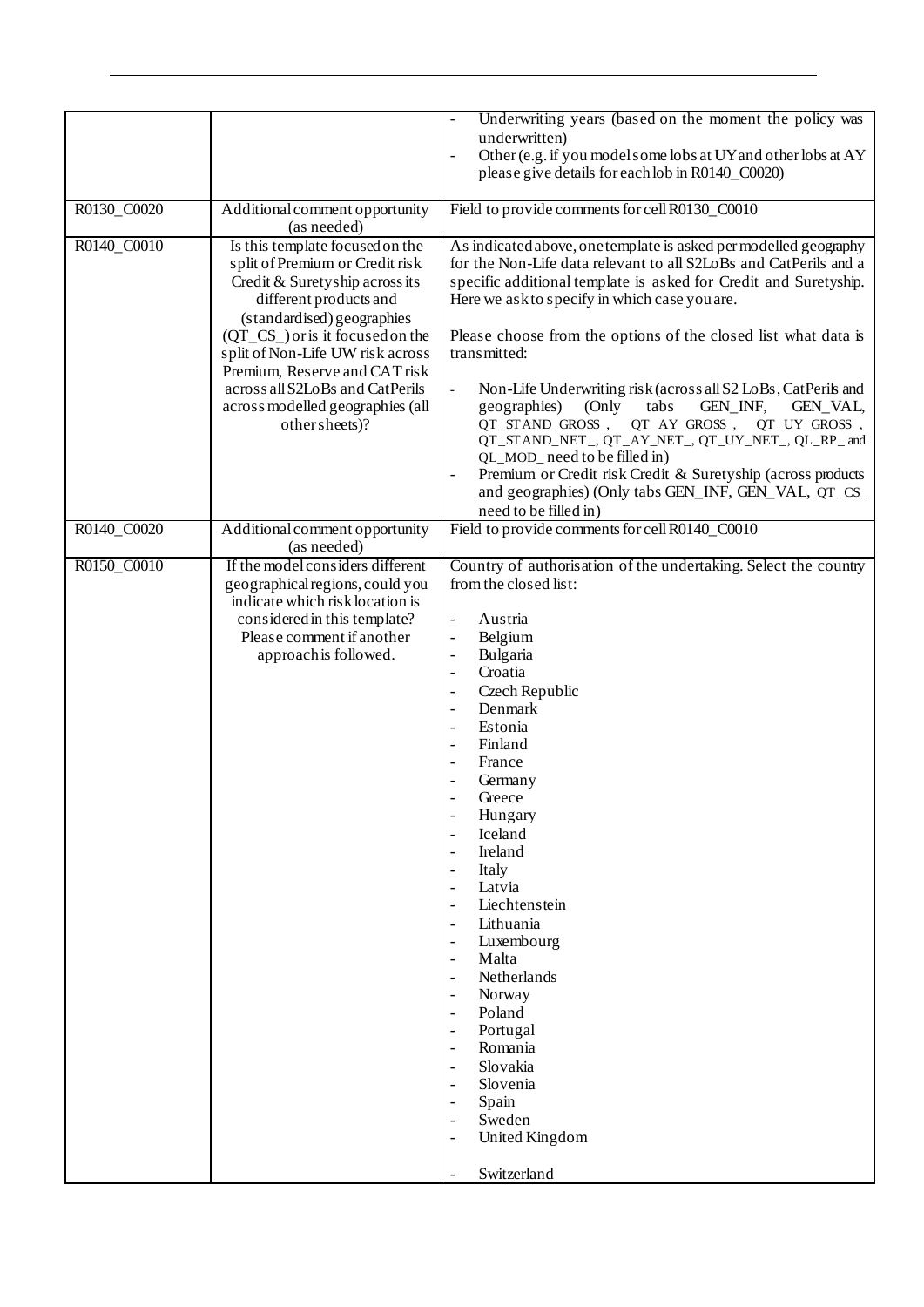|             |                                | Canada                                                       |
|-------------|--------------------------------|--------------------------------------------------------------|
|             |                                |                                                              |
|             |                                | <b>United States of America</b><br>$\mathbb{L}$              |
|             |                                | Bermuda                                                      |
|             |                                | Mexico                                                       |
|             |                                | China                                                        |
|             |                                | Japan                                                        |
|             |                                | South Korea                                                  |
|             |                                | Australia<br>$\sim$                                          |
|             |                                |                                                              |
|             |                                | Northern Europe<br>$\overline{\phantom{a}}$                  |
|             |                                | Western Europe<br>$\overline{\phantom{a}}$                   |
|             |                                | Eastern Europe<br>$\overline{\phantom{a}}$                   |
|             |                                | Southern Europe<br>$\blacksquare$                            |
|             |                                | Central and Western Asia<br>$\blacksquare$                   |
|             |                                | Eastern Asia                                                 |
|             |                                | South and South-Eastern Asia                                 |
|             |                                | Oceania<br>$\sim$                                            |
|             |                                | Northern Africa<br>$\sim$                                    |
|             |                                | Southern Africa<br>$\sim$                                    |
|             |                                | Northern America excluding the United States of America      |
|             |                                | Caribbean and Central America<br>$\overline{\phantom{a}}$    |
|             |                                | Eastern South America<br>$\sim$                              |
|             |                                | Northern, southern and western South America                 |
|             |                                | North-east United States of America<br>$\blacksquare$        |
|             |                                | South-east United States of America                          |
|             |                                | Mid-west United States of America                            |
|             |                                | Western United States of America                             |
|             |                                |                                                              |
|             |                                |                                                              |
|             |                                | Europe<br>$\overline{\phantom{a}}$<br>Asia<br>$\blacksquare$ |
|             |                                | Africa                                                       |
|             |                                |                                                              |
|             |                                | North America                                                |
|             |                                | South America                                                |
|             |                                |                                                              |
|             |                                | World Wide                                                   |
| R0150_C0020 | Risk location code             | The modelled risk location indicated in cell R0150_C0010 is  |
|             |                                | transformed in a unique identifier                           |
| R0150_C0030 | Additional comment opportunity | Field to provide comments for cell R0150_C0010 (e.g. if      |
|             | (as needed)                    | multiplerisk locations are concerned)                        |

## <span id="page-6-0"></span>2.1. GEN\_VAL: General Validation Checks

Overview on the score of the submission with respect to the NLCS expectation horizon on data quality. Details on the validation checks performed can be found in the respective tabs of the submission.

In order to ease the submission process, validation checks are implemented in the survey with transparent formulas but are not documented. The participants are expected to review the outcomes of these checks.

Details on the validation checks performed can be found in the respective tabs of the submission.

However, participants remain responsible for the completion and quality of their submission.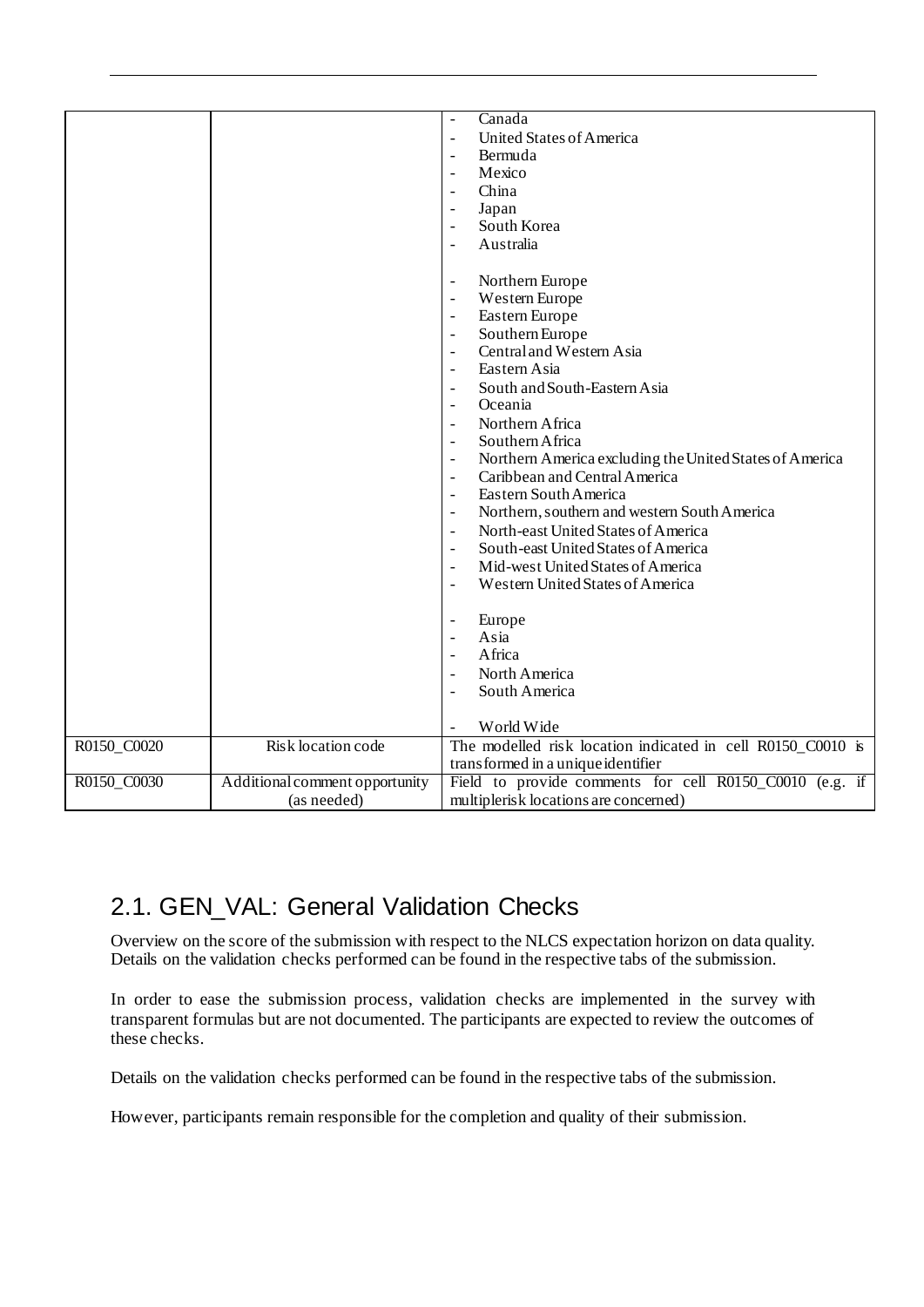Validation checks project the expectation of the NLCS PG towards the completion of the survey. Compliance with these expectations will be used in the context of quality-control and acceptance process of the submission.

### <span id="page-7-0"></span>**Table 2: GEN\_VAL\_01\_01**

| <b>CODE</b>                  | <b>TTEM</b>         | <b>INSTRUCTIONS</b>                                                                                                                 |
|------------------------------|---------------------|-------------------------------------------------------------------------------------------------------------------------------------|
|                              |                     | <b>Errors:</b> The general expectation is that these validations <b>must</b> be complied with. In exceptional circumstances however |
| validations may be justified |                     |                                                                                                                                     |
| R0010/R0040                  | Undertaking comment | Comment on the outcome of the validation checks and provide a                                                                       |
|                              |                     | concise explanation.                                                                                                                |
| R0020/R0050                  | NCA comment         | Cell reserved to the NCA to provide further information on the                                                                      |
|                              |                     | provided comment.                                                                                                                   |
| R0030/R0060                  | NLCS PG comment     | Cell reserved to the NLCS PG.                                                                                                       |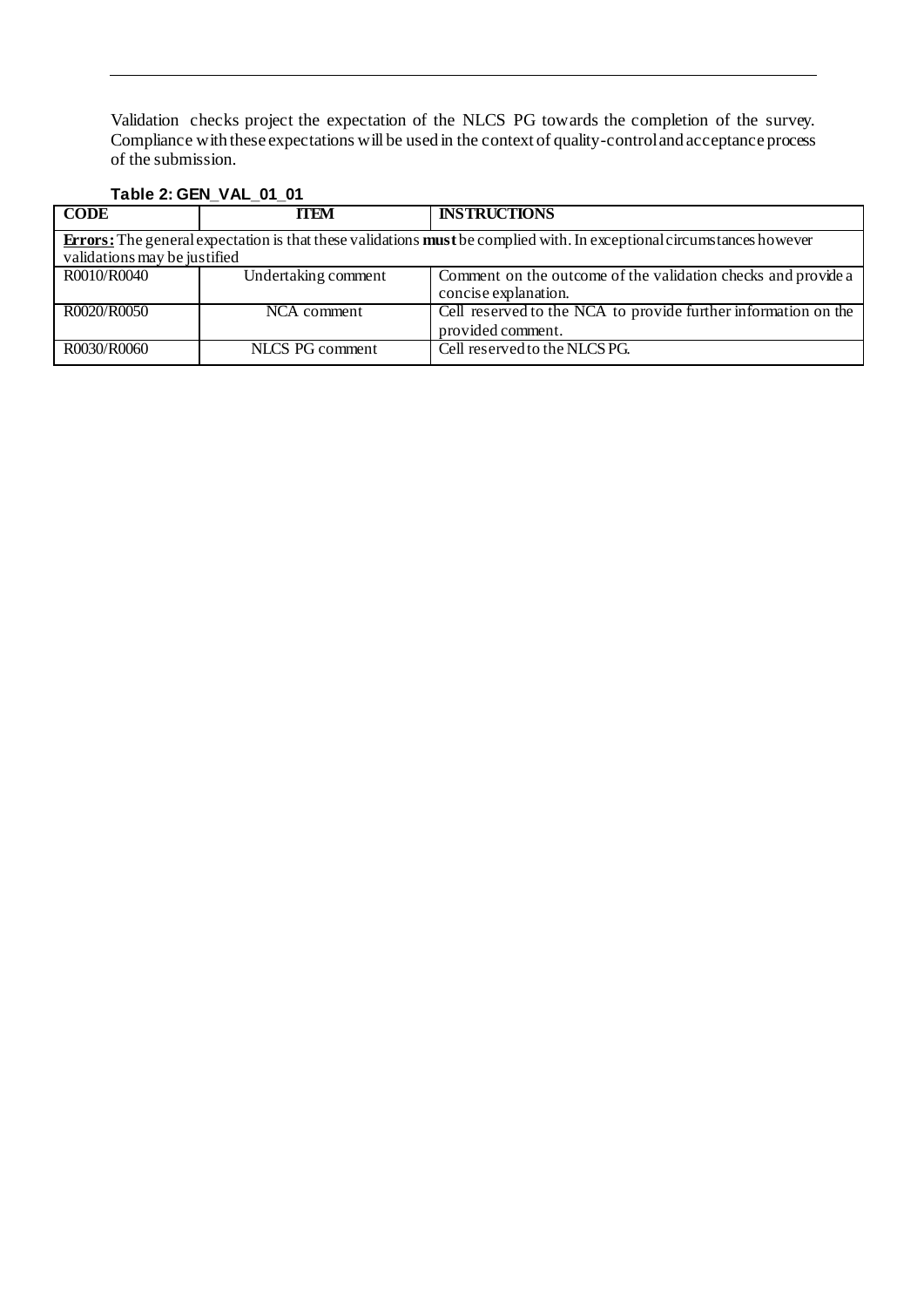# <span id="page-8-0"></span>**3. Quantitative tabs**

These tabs (starting by QT\_) collect quantitative information:

- QT\_STAND\_GROSS\_ collects gross Non-Life simulation data and related statistical metrics in a standardised manner
- OT AY GROSS collects gross Non-Life simulation data and related statistical metrics for Per Accident Year models
- QT UY GROSS collects gross Non-Life simulation data and related statistical metrics for Per Underwriting Year models
- QT\_STAND\_NET\_ collects net Non-Life simulation data and related statistical metrics in a standardised manner
- QT\_AY\_NET\_ collects net Non-Life simulation data and related statistical metrics for Per Accident Year models
- QT\_UY\_NET\_ collects net Non-Life simulation data and related statistical metrics for Per Underwriting Year models

The data should be consistent across the different tabs on a simulation by simulation basis and in terms of allocation to the S2 LoBs and geographies.

In the following quantitative tabs we are asking simulation data with Value under a Monte Carlo scenario; in general the templates should be filled in considering marginal distributions after application of the dependency structure. In this manner, for example, the total reserve risk distribution, will be a sum of the Lines of Business on a sim by sim basis.

This means very concretely that:

 $22<sup>nd</sup>$  Simulation Total reserve risk = 22nd Simulation reserve risk Medical expense insurance + 22nd Simulation reserve risk Income protection insurance +  $\dots$  + 22nd Simulation reserve risk Non-proportional property reinsurance

## <span id="page-8-1"></span>3.1. QT\_STAND\_GROSS\_: Standardised Gross Simulation data

This tab provides simulation data related to the gross non-life underwriting risk broken down between Natural Catastrophe risks and Non-Life and Healt-NLST premium and reserve risks (incl. Man-Made CAT). For natural catastrophe risks a further split between the different perils is asked. Furthermore, for Non-Life and Healt-NLST premium and reserve risks (incl. Man-Made CAT) a split between Solvency 2 Lines of Business ((S2LoB) as defined in Annex I of the Delegated Regulation) is requested and a further split between subrisks per Line of Business.

The simulation data is loaded automatically from the sheets related to Per Underwriting Year and Per Accident Year models.

|                            | Aggregate         | Aggregate Non-Life<br>Underwriting risk | Aggregate Health<br>Underwriting risk |
|----------------------------|-------------------|-----------------------------------------|---------------------------------------|
| <b>Statistical metrics</b> | R0010-R0060 C0010 | R0010-R0060 C0020-C0070                 | R0010-R0060 C0080-C0140               |
| Simulation Data            | R0070-R0130 C0010 | R0070-R0130 C0020-C0070                 | R0070-R0130 C0080-C0140               |

#### <span id="page-8-2"></span>**Table 3: QT\_STAND\_GROSS\_ overview**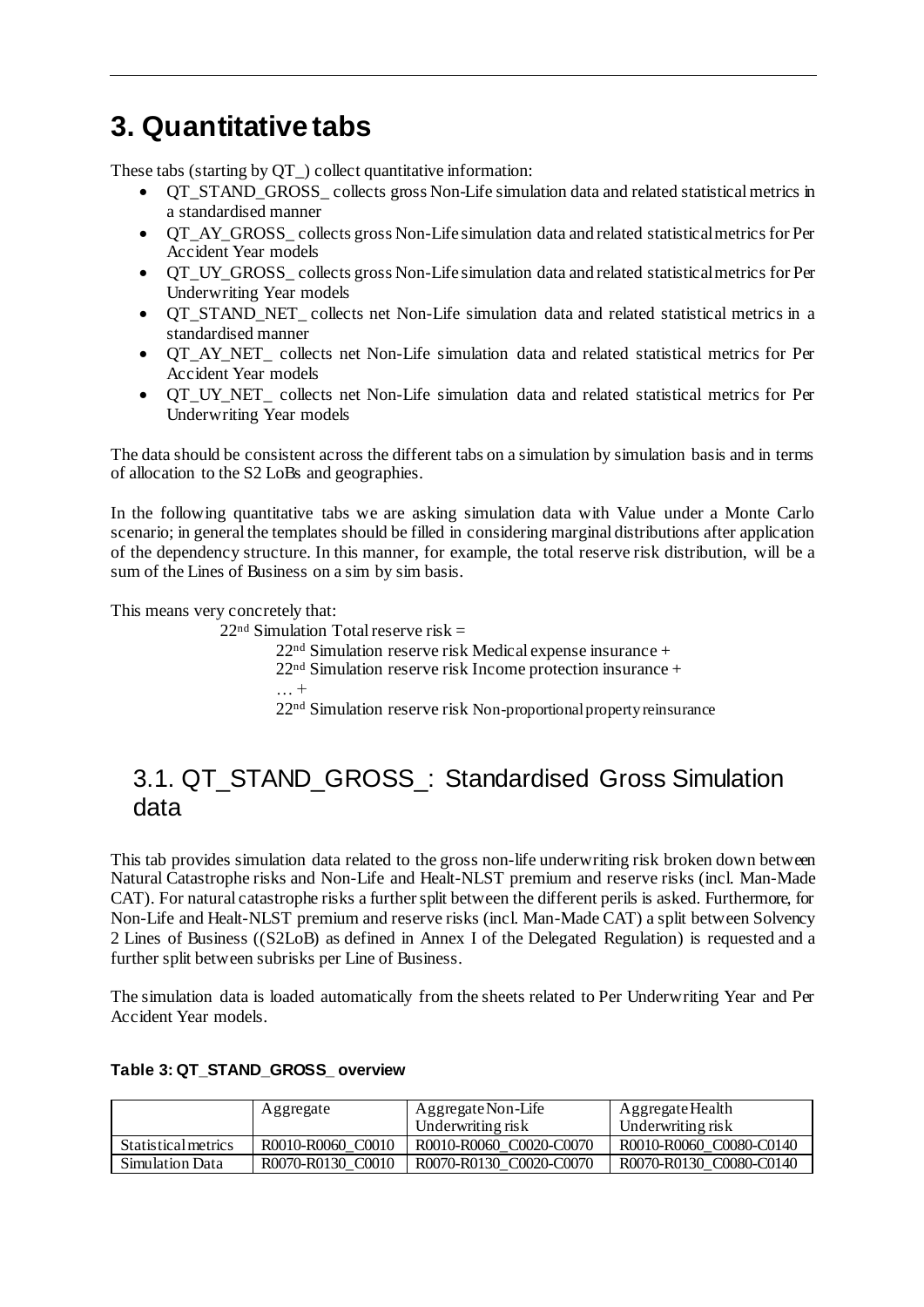|                     | Natural Catas tropherisks<br>(Split per Peril) | Non-Life and Healt-NLST premium and<br>reserve risks (incl. Man-Made CAT)<br>(Split per S2LoB and per sub-risk) |
|---------------------|------------------------------------------------|-----------------------------------------------------------------------------------------------------------------|
| Statistical metrics | R0010-R0060 C0150-C0210                        | R0010-R0060 C0220-C1050                                                                                         |
| Simulation Data     | R0070-R0130 C0150-C0210                        | R0070-R0130 C0220-C1050                                                                                         |

### <span id="page-9-0"></span>**Table 4: QT\_STAND\_GROSS\_**

| <b>CODE</b>               | <b>TTEM</b>                                             | <b>INSTRUCTIONS</b>                                                                                                                                                                                                                             |  |
|---------------------------|---------------------------------------------------------|-------------------------------------------------------------------------------------------------------------------------------------------------------------------------------------------------------------------------------------------------|--|
| <b>Aggregate</b>          |                                                         |                                                                                                                                                                                                                                                 |  |
| C0010                     | Total                                                   | Total Underwriting risk related to Non-Life and Health Liabilities.<br>This column should equal the sum of the Aggregate Non-Life<br>(C0020) and Aggregate Health risks (C0080) on a sim by sim<br>basis (R0070-R0130)                          |  |
| <b>Aggregate Non-Life</b> |                                                         |                                                                                                                                                                                                                                                 |  |
| CO <sub>020</sub>         | Total Non-Life Underwriting risk                        | Total Non-Life Underwriting risk. This column should equal the<br>sum of the sub-risk (C0030-C0070) on a sim by simbasis                                                                                                                        |  |
| C0030                     | Non-Life Reserve risk                                   | Total Non-Life reserve risk (incl. Man-Made CAT). This column<br>should equal the sum of the Reserverisk per S2LoB across all<br>Non-Life LoBs on a sim by simbasis<br>This subrisk is defined precisely below.                                 |  |
| C0040                     | Non-Life Premium risk (incl.<br>Man-Made CAT)           | Total Non-Life Premium risk (incl. Man-Made CAT). This<br>column should equal the sum of the Premium risk (incl. Man-<br>Made CAT) risk per S2LoB across all Non-Life LoBs on a sim by<br>sim basis<br>This subrisk is defined precisely below. |  |
| $\overline{C0050}$        | Natural Catastropherisk                                 | This column should equal the Aggregate Natural Catastrophe risk<br>(C0150) on a sim by simbasis                                                                                                                                                 |  |
| C0060                     | Overhead expense risk Non-Life<br>Liabilities           | Overhead expenses modelled on an aggregate level (across all<br>S2LoBs) within the Non-Life underwriting risk related to Non-<br>Life liabilities                                                                                               |  |
| C0070                     | Other Non-Life Underwriting<br>risks                    | Other Non-Life Underwriting risks not captured in C0030-C0060                                                                                                                                                                                   |  |
| <b>Aggregate Health</b>   |                                                         |                                                                                                                                                                                                                                                 |  |
| C0080                     | Total Health Underwriting risk                          | Total Health Underwriting risk. This column should equal the sum<br>of the sub-risk (C0090-C0140) on a sim by simbasis                                                                                                                          |  |
| C0090                     | Health NSLT Reserve risk                                | Total Health NSLT reserve risk. This column should equal the<br>sum of the Reserverisk per S2LoB across all Health LoBs on a<br>sim by simbasis<br>This subrisk is defined precisely below.                                                     |  |
| C0100                     | Health NSLT Premium risk (incl.<br>Man-Made CAT)        | Total Health NSLT Premium risk (incl. Man-Made CAT). This<br>column should equal the sum of the Premium risk (incl. Man-<br>Made CAT) risk per S2LoB across all Health LoBs on a sim by<br>simbasis<br>This subrisk is defined precisely below. |  |
| C0110                     | Life Underwriting risks Health<br>Liabilities           | Life Underwriting risks Health Liabilities                                                                                                                                                                                                      |  |
| C0120                     | Health Catastropherisk                                  | Health Catastropherisk                                                                                                                                                                                                                          |  |
| C0130                     | Overhead expense risk Health<br><b>NSLT</b> Liabilities | Overhead expenses modelled on an aggregate level (across all<br>S2LoBs) within the Non-Life underwriting risk related to Health<br><b>NSLT</b> liabilities                                                                                      |  |
| C0140                     | Other Health risks                                      | Other Health risks (not included in C0090-C0130)                                                                                                                                                                                                |  |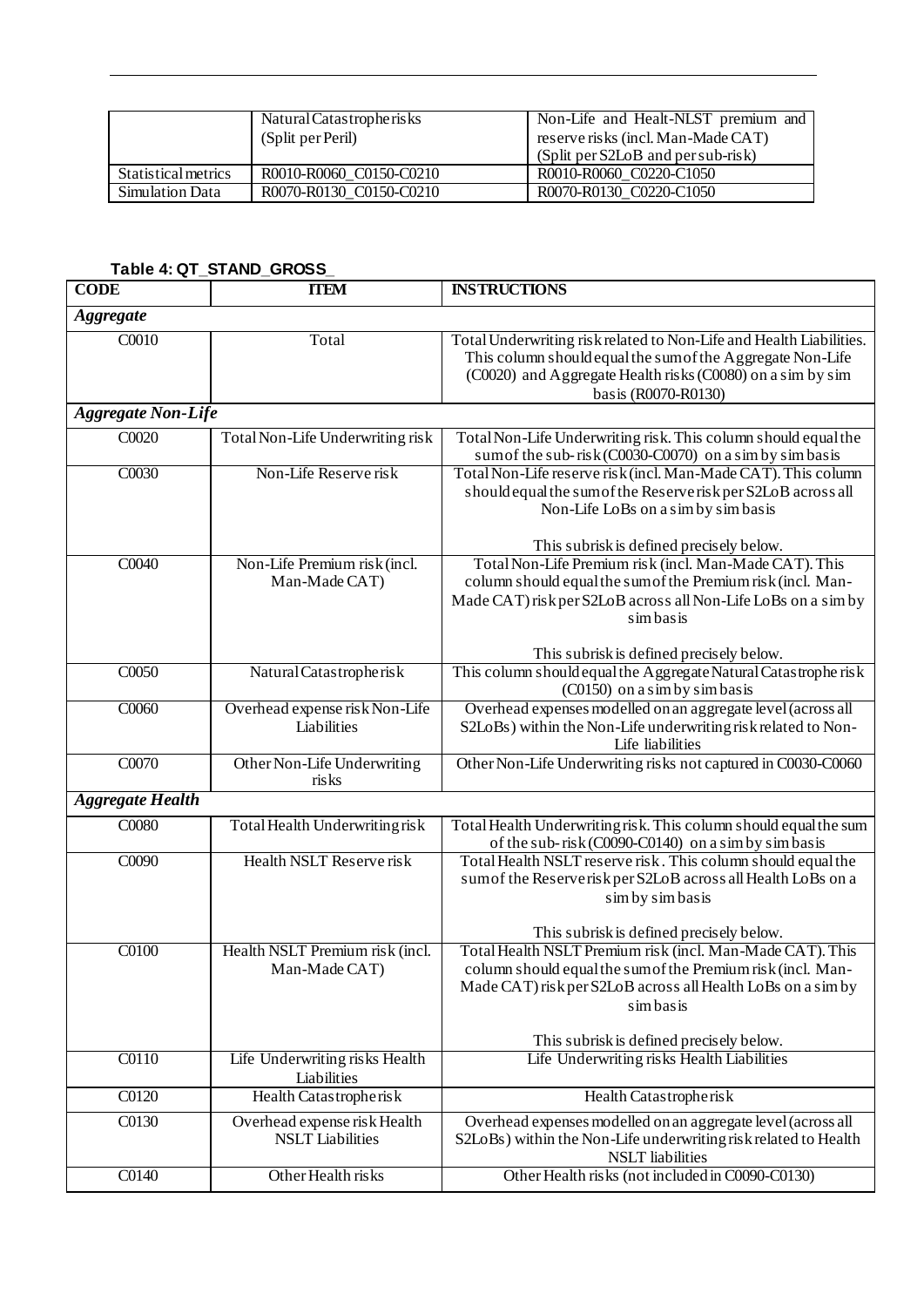| <b>Natural Catastrophe risks</b>               |                                                                              |                                                                                                                                                                                                                                              |  |
|------------------------------------------------|------------------------------------------------------------------------------|----------------------------------------------------------------------------------------------------------------------------------------------------------------------------------------------------------------------------------------------|--|
| C0150-C0210                                    | Natural Catastropherisk                                                      | Data for Natural Catastrophe risks split between Perils.                                                                                                                                                                                     |  |
| Natural Catastrophe risks split between perils |                                                                              |                                                                                                                                                                                                                                              |  |
| C0150                                          | Aggregate Natural Catastrophe<br>risk                                        | Total Natural Catastrophe risks across all CatPerils. This column<br>should equal the sum of the Natural Catastrophe Perils on a simby<br>simbasis.                                                                                          |  |
| $\overline{C0160}$                             | Windstorm                                                                    | These categories are defined in article 120 of the Delegated                                                                                                                                                                                 |  |
| C0170                                          | Earthquake                                                                   | Regulation.                                                                                                                                                                                                                                  |  |
| C0180                                          | Flood                                                                        |                                                                                                                                                                                                                                              |  |
| C0190                                          | Hail                                                                         |                                                                                                                                                                                                                                              |  |
| C0200                                          | Subsidence                                                                   |                                                                                                                                                                                                                                              |  |
| C0210                                          | Combination                                                                  | A combination of the Perils above (C0160-C0200)                                                                                                                                                                                              |  |
| C0220                                          | Other Natural Catastrophe perils                                             | Other Natural Catastrophe perils modelled beyond the categories<br>defined in article 120 of the Delegated Regulation                                                                                                                        |  |
|                                                | Non-Life and Healt-NLST premium and reserve risks (incl. Man-Made CAT)       |                                                                                                                                                                                                                                              |  |
| C0230-C1060                                    | Non-Life and Healt-NLST<br>premium and reserve risks (incl.<br>Man-Made CAT) | Data for Non-Life and Healt-NLST premium and reserverisks<br>(incl. Man-Made CAT) split between S2LoBs and sub-risks.                                                                                                                        |  |
|                                                |                                                                              | Split Non-Life and Healt-NLST premium and reserve risks (incl. Man-Made CAT) between sub-risks                                                                                                                                               |  |
| C0230, C0260, ,<br>C1040                       | Total                                                                        | Total Non-Life and Healt-NLST premium and reserve risks (incl.<br>Man-Made CAT) per S2LoB. This column should equal the sum<br>of the subrisks per S2LoB on a sim by simbasis:<br>Reserve risk<br>Premium risk (including Man-Made CAT risk) |  |
| C0240, C0270, ,<br>C1050                       | Reserve risk                                                                 | Reserve risk is the uncertainty related to past accident years                                                                                                                                                                               |  |
| C0250, C0280, ,<br>C <sub>1060</sub>           | Premium risk (including Man-<br>Made CAT risk)                               | Premium risk is the uncertainty related to future accident years<br>excluding natural catastropherisks, but including man-made<br>catastrophe risks                                                                                          |  |
| <b>Business</b>                                |                                                                              | Split Non-Life and Healt-NLST premium and reserve risks (incl. Man-Made CAT) between Solvency 2 Lines of                                                                                                                                     |  |
| C0230 - C0250                                  | Medical expense insurance (NL<br>obligations)                                | Solvency 2 Lines of Business defined in line with<br>AnnexI of the Delegated Regulation                                                                                                                                                      |  |
| C0260 - C0280                                  | Income protection insurance (NL<br>obligations)                              |                                                                                                                                                                                                                                              |  |
| C0290 - C0310                                  | Workers' compensation in surance<br>(NL obligations)                         |                                                                                                                                                                                                                                              |  |
| C0320 - C0340                                  | Motor vehicle liability insurance<br>(NL obligations)                        |                                                                                                                                                                                                                                              |  |
| C0350 - C0370                                  | Other motor insurance (NL<br>obligations)                                    |                                                                                                                                                                                                                                              |  |
| C0380 - C0400                                  | Marine, aviation and transport<br>insurance (NLobligations)                  |                                                                                                                                                                                                                                              |  |
| C0410 - C0430                                  | Fire and other damage to property<br>insurance (NLobligations)               |                                                                                                                                                                                                                                              |  |
| C0440 - C0460                                  | General liability insurance (NL<br>obligations)                              |                                                                                                                                                                                                                                              |  |
| C0470 - C0490                                  | Credit and suretyship insurance<br>(NL obligations)                          |                                                                                                                                                                                                                                              |  |
| C0500 - C0520                                  | Legal expenses insurance (NL<br>obligations)                                 |                                                                                                                                                                                                                                              |  |
| C0530 - C0550                                  | Assistance (NL obligations)                                                  |                                                                                                                                                                                                                                              |  |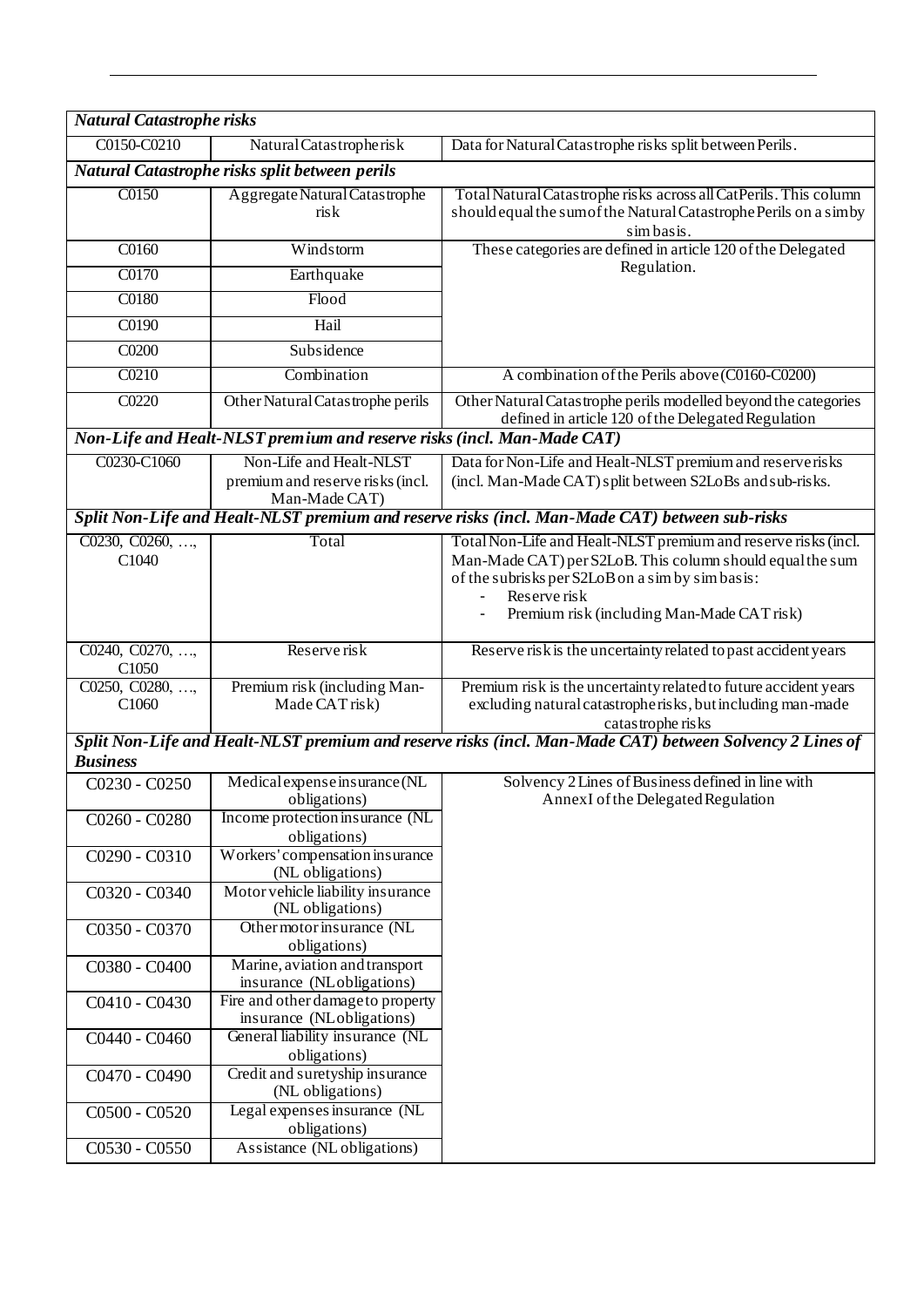| C0560 - C0580              | Miscellaneous financial loss (NL                                |                                                                     |
|----------------------------|-----------------------------------------------------------------|---------------------------------------------------------------------|
|                            | obligations)                                                    |                                                                     |
| C0590 - C0610              | Medical expense insurance                                       |                                                                     |
|                            | (Proportional NL reinsurance)                                   |                                                                     |
| C0620 - C0640              | Income protection insurance                                     |                                                                     |
|                            | (Proportional NL reinsurance)                                   |                                                                     |
| C0650 - C0670              | Workers' compensation insurance                                 |                                                                     |
|                            | (Proportional NL reinsurance)                                   |                                                                     |
| $C0680 - C0700$            | Motor vehicle liability insurance                               |                                                                     |
|                            | (Proportional NL reinsurance)                                   |                                                                     |
| C0710 - C0730              | Other motor insurance                                           |                                                                     |
|                            | (Proportional NL reinsurance)                                   |                                                                     |
| C0740 - C0760              | Marine, aviation and transport                                  |                                                                     |
|                            | insurance (Proportional NL                                      |                                                                     |
|                            | reinsurance)                                                    |                                                                     |
| C0770 - C0790              | Fire and other damage to property                               |                                                                     |
|                            |                                                                 |                                                                     |
|                            | insurance (Proportional NL<br>reinsurance)                      |                                                                     |
|                            |                                                                 |                                                                     |
| C0800 - C0820              | General liability insurance                                     |                                                                     |
|                            | (Proportional NL reinsurance)                                   |                                                                     |
| C0830 - C0850              | Credit and suretyship insurance                                 |                                                                     |
|                            | (Proportional NL reinsurance)                                   |                                                                     |
| C0860 - C0880              | Legal expenses insurance                                        |                                                                     |
|                            | (Proportional NL reinsurance)                                   |                                                                     |
| C0890 - C0910              | Assistance (Proportional NL                                     |                                                                     |
|                            | reinsurance)                                                    |                                                                     |
| C0920 - C0940              | Miscellaneous financial loss                                    |                                                                     |
|                            | (Proportional NL reinsurance)                                   |                                                                     |
| C0950 - C0970              | Non-proportional health                                         |                                                                     |
|                            | reinsurance                                                     |                                                                     |
| C0980 - C1000              | Non-proportional casualty                                       |                                                                     |
|                            | reinsurance                                                     |                                                                     |
| C1010 - C1030              | Non-proportional marine, aviation                               |                                                                     |
|                            | and transport reinsurance                                       |                                                                     |
| C1040 - C1060              | Non-proportional property                                       |                                                                     |
|                            | reinsurance                                                     |                                                                     |
| <b>Statistical metrics</b> |                                                                 |                                                                     |
| R0010                      |                                                                 |                                                                     |
|                            | Expected result at t=1, supposed<br>to be the mean value of the | Expected result at $t=1$ gross of reinsurance, supposed to be the   |
|                            |                                                                 | mean value of the distribution. This whould be consistent with the  |
|                            | distribution                                                    | average value from the simulation data                              |
|                            |                                                                 | (R0070-R0130 (possibly expanded))                                   |
| R0020                      | 99.5% quantile of the distribution                              | 99.5% quantile of the Profit and Loss distribution gross of         |
|                            |                                                                 | reinsurance. This whould be consistent with the relevant            |
|                            |                                                                 | percentile from the simulation data                                 |
|                            |                                                                 | (R0070-R0130 (possibly expanded))                                   |
| R0030                      | Is the expected profit deducted for                             | Please choose from the options of the closed list if the expected   |
|                            | calculating the SCR                                             | profit is deducted for calculating the SCR:                         |
|                            |                                                                 | Yes<br>$\overline{\phantom{a}}$                                     |
|                            |                                                                 | N <sub>o</sub><br>$\blacksquare$                                    |
|                            |                                                                 |                                                                     |
| R0040                      | Is simulation data available?                                   | Please choose from the options of the closed list if the simulation |
|                            |                                                                 | data is available:                                                  |
|                            |                                                                 | Yes                                                                 |
|                            |                                                                 | N <sub>o</sub>                                                      |
|                            |                                                                 |                                                                     |
| R0050                      | Is the risk modelled in the Internal                            | Please choose from the options of the closed list if the risk is    |
|                            | Model or the Standard Formula?                                  | modelled in the Internal Model or the Standard Formula:             |
|                            |                                                                 | Internal Model                                                      |
|                            |                                                                 | Standard Formula<br>$\qquad \qquad -$                               |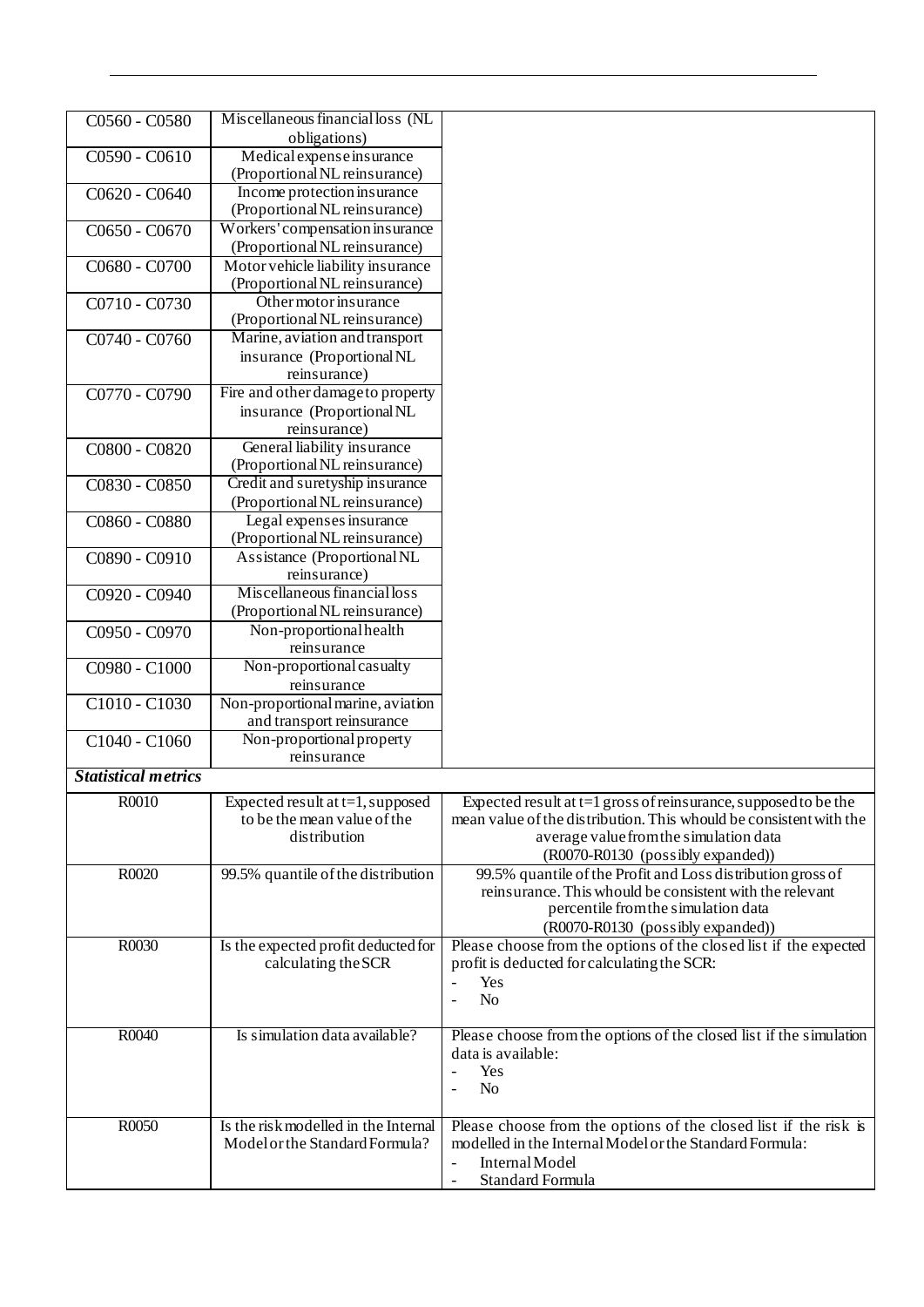|                                    |                                                                  | Other (e.g. part is in the Standard Formula and part in the<br>Internal Model)<br>If only part of a S2LoB, Peril or geaographical region is modelled<br>in the (partial) internal model and another part is considered under<br>the standard formula, please fill in the internal model data. |
|------------------------------------|------------------------------------------------------------------|-----------------------------------------------------------------------------------------------------------------------------------------------------------------------------------------------------------------------------------------------------------------------------------------------|
|                                    |                                                                  |                                                                                                                                                                                                                                                                                               |
| R0060                              | Modelled Value-at-Risk $(\overline{VaR})$ of<br>the distribution | Modelled Value at Risk. This quantity should be in line with SCR<br>definition the undertaking uses. The undertaking should deduct<br>the expected profit in line with its own SCR definition and should<br>apply a smoothing algorithm if relevant for the own SCR                           |
| <b>Simulation Data</b>             |                                                                  |                                                                                                                                                                                                                                                                                               |
| R0070-R0130<br>(possibly expanded) | Simulation Data                                                  | Value under a Monte Carlo scenario of the Gross Profit & Loss of<br>the internal model related to the relevant column without<br>centering the distribution based on the Expected Profit. The<br>number of rows should be extended to the number of<br>simulation used in an official run.    |
|                                    |                                                                  | This data will be loaded automatically from the tabs<br>QT_AY_GROSS_ and QT_UY_GROSS_.                                                                                                                                                                                                        |

## <span id="page-12-0"></span>3.2. QT\_AY\_GROSS\_: Gross Simulation Data from Per Accident Year models

This tab provides simulation data related to the gross non-life underwriting risk broken down between Natural Catastrophe risks and Non-Life and Healt-NLST premium and reserve risks (incl. Man-Made CAT). For natural catastrophe risks a further split between the different perils is asked. Furthermore, for Non-Life and Healt-NLST premium and reserve risks (incl. Man-Made CAT) a split between Solvency 2 Lines of Business ((S2LoB) as defined in Annex I of the Delegated Regulation) is requested and a further split between subrisks per Line of Business.

### <span id="page-12-1"></span>**Table 5: QT\_AY\_GROSS\_ overview**

|                     | Aggregate Non-Life Underwriting   Natural Catastrophe risks<br>risk | (Split per Peril)       | Non-Life<br>Healt-NLST<br>and<br>premium and reserve risks (incl.<br>Man-Made CAT)<br>(Split per S2LoB and per sub-risk) |
|---------------------|---------------------------------------------------------------------|-------------------------|--------------------------------------------------------------------------------------------------------------------------|
| Statistical metrics | R0010-R0060 C0010-C0170                                             | R0010-R0060 C0180-C0240 | R0010-R0060 C0250-C3040                                                                                                  |
| Simulation Data     | R0070-R0130 C0010-C0170                                             | R0070-R0130 C0180-C0240 | R0070-R0130 C0250-C3040                                                                                                  |

### <span id="page-12-2"></span>**Table 6: QT\_AY\_GROSS\_**

| <b>CODE</b>       | <b>TTEM</b>  | <b>INSTRUCTIONS</b>                                                                                                                                              |  |
|-------------------|--------------|------------------------------------------------------------------------------------------------------------------------------------------------------------------|--|
| <i>Aggregate</i>  |              |                                                                                                                                                                  |  |
| C <sub>0010</sub> | Total        | Total Underwriting risk related to Non-Life and Health Liabilities.<br>This column should equal the sum of the sub-risks (C0020-<br>$C0170$ on a sim by simbasis |  |
| C <sub>0020</sub> | Reserve risk | Total reserve risk. This column should equal the sum of the<br>Reserve risk per S2LoB on a sim by simbasis<br>$(C0260, C0360, \ldots, C2960)$                    |  |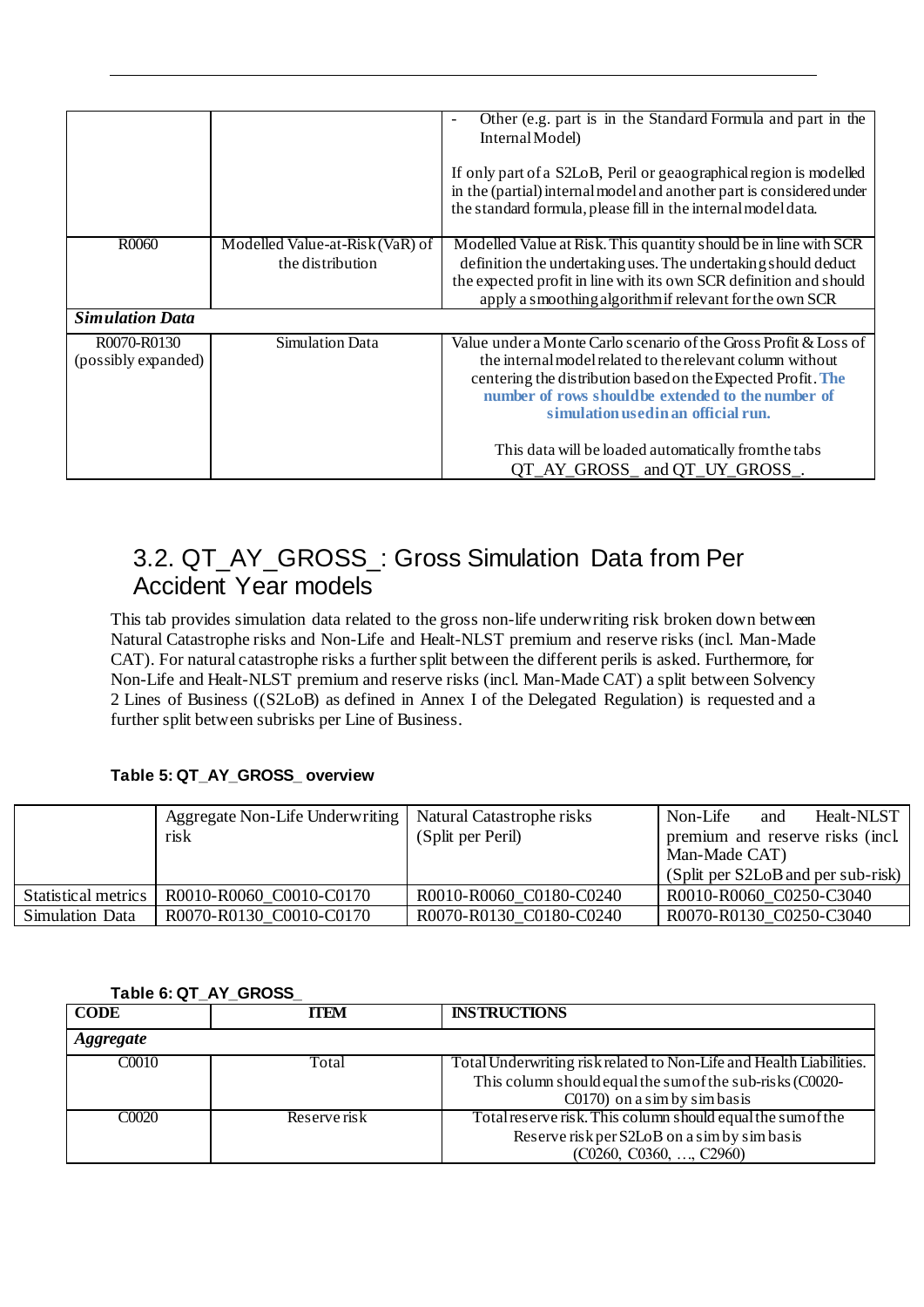|       |                                      | This subrisk is defined precisely below.                                                                  |
|-------|--------------------------------------|-----------------------------------------------------------------------------------------------------------|
| C0030 | Premium risk                         | Total premium risk. This column should equal the sum of the                                               |
|       |                                      | Premium risk per S2LoB on a sim by simbasis                                                               |
|       |                                      | (C0270, C0370, , C2970)                                                                                   |
|       |                                      | This subrisk is defined precisely below.                                                                  |
| C0040 | Man-Made CAT risk                    | Total Man-Made CAT risk. This column should equal the sum of                                              |
|       |                                      | the Man-Made CAT risk per S2LoB on a sim by simbasis                                                      |
|       |                                      | (C0280, C0380, , C2980)                                                                                   |
|       |                                      | This subrisk is defined precisely below.                                                                  |
| C0050 | Inflation risk from Reserve risk     | Total Inflation risk from Reserve risk. This column should equal                                          |
|       |                                      | the sum of the Inflation risk from Reserve risk per S2LoB on a                                            |
|       |                                      | sim by simbasis<br>(C0290, C0390, , C2990)                                                                |
|       |                                      |                                                                                                           |
|       |                                      | This subrisk is defined precisely below.                                                                  |
| C0060 | Inflation risk from Premium risk     | Total Inflation risk from Premium risk. This column should equal                                          |
|       |                                      | the sum of the Inflation risk from Premium risk per S2LoB on a<br>sim by simbasis                         |
|       |                                      | (C0300, C0400, , C3000)                                                                                   |
|       |                                      |                                                                                                           |
|       |                                      | This subrisk is defined precisely below.                                                                  |
| C0070 | Expense risk from Reserve risk       | Total Expense risk from Reserve risk. This column should equal                                            |
|       |                                      | the sum of the Expense risk from Reserve risk per S2LoB on a<br>sim by simbasis                           |
|       |                                      | (C0310, C0410, , C3010)                                                                                   |
|       |                                      |                                                                                                           |
|       |                                      | This subrisk is defined precisely below.                                                                  |
| C0080 | Expense risk from Premium risk       | Total Expense risk from Premium risk. This column should equal                                            |
|       |                                      | the sum of the Expense risk from Premium risk per S2LoB on a<br>sim by simbasis                           |
|       |                                      | (C0320, C0420, , C3020)                                                                                   |
|       |                                      |                                                                                                           |
|       | Life UW risks from RBNS and          | This subrisk is defined precisely below.<br>Total Life UW risks from RBNS and IBNR Annuities. This        |
| C0090 | <b>IBNR</b> Annuities                | column should equal the sum of the Life UW risks from RBNS                                                |
|       |                                      | and IBNR Annuities per S2LoB on a sim by simbasis                                                         |
|       |                                      | (C0330, C0430, , C3030)                                                                                   |
|       |                                      |                                                                                                           |
| C0100 | Life UW risks from UPR, BBNI         | This subrisk is defined precisely below.<br>Total Life UW risks from UPR, BBNI and Future Annuities. This |
|       | and Future Annuities                 | column should equal the sum of the Life UW risks from UPR,                                                |
|       |                                      | BBNI and Future Annuities per S2LoB on a sim by simbasis                                                  |
|       |                                      | (C0340, C0440, , C3040)                                                                                   |
|       |                                      | This subrisk is defined precisely below.                                                                  |
| C0110 | Natural Catastropherisk              | This column should equal the Aggregate Natural Catastrophe risk                                           |
|       |                                      | (C0180) on a sim by simbasis                                                                              |
| C0120 | Overhead expense risk Non-Life       | Overhead expenses modelled on an aggregate level (across all                                              |
|       | Liabilities                          | S2LoBs) within the Non-Life underwriting risk related to Non-<br>Life liabilities                         |
| C0130 | Overhead expense risk Health         | Overhead expenses modelled on an aggregate level (across all                                              |
|       | <b>NSLT</b> Liabilities              | S2LoBs) within the Non-Life underwriting risk related to Health                                           |
|       |                                      | <b>NSLT</b> liabilities                                                                                   |
| C0140 | Other Non-Life Underwriting<br>risks | Other Non-Life Underwriting risks not captured within the other<br>subrisks (C0020-C0130)                 |
| C0150 | Life Underwriting risks Health       | Life Underwriting risks related to Health Liabilities                                                     |
|       | Liabilities                          |                                                                                                           |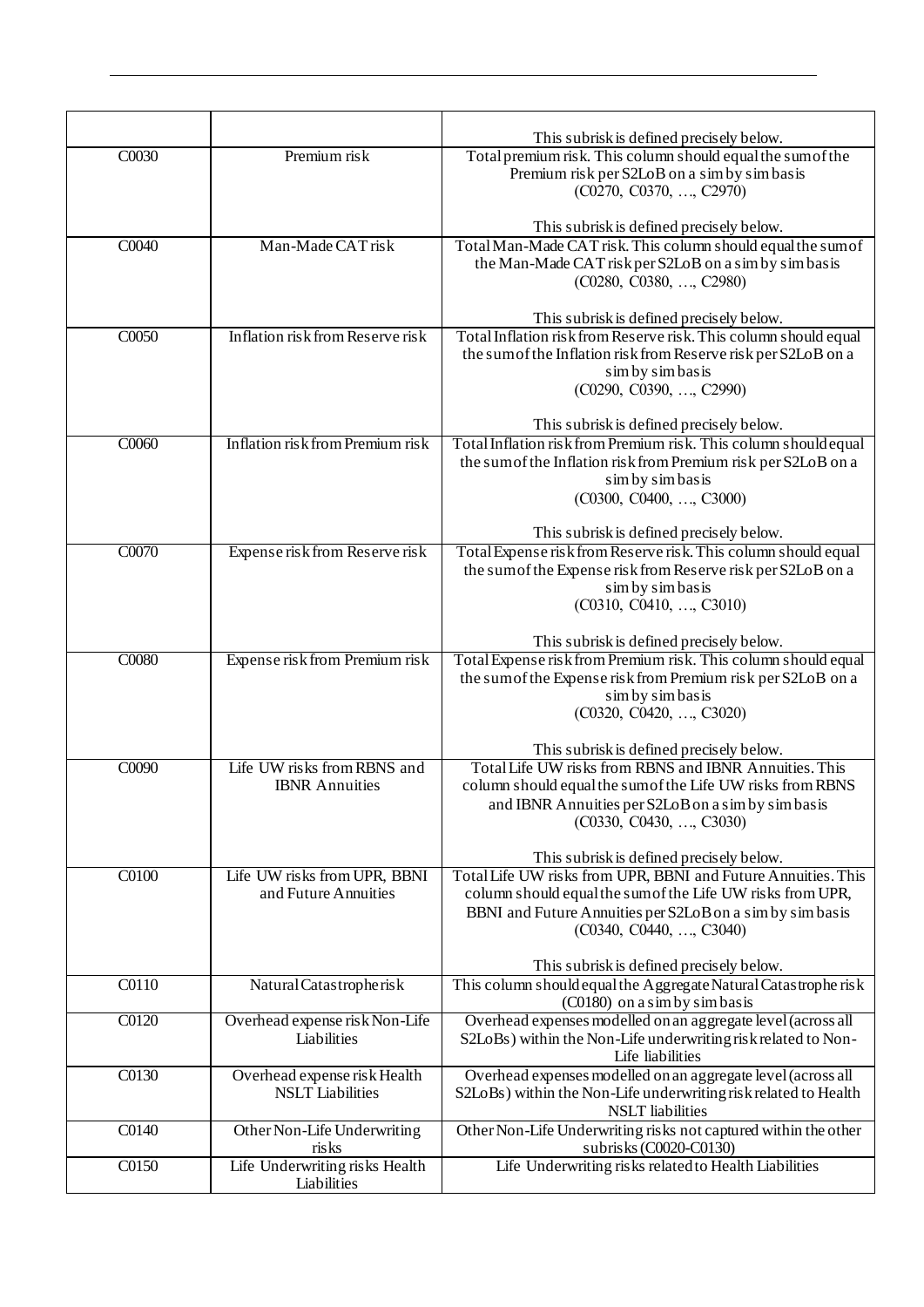| C0160                            | Health Catastropherisk                                                       | Health Catastropherisks                                                                                                                                                                                                                                                                                                                                                                                                                                                            |
|----------------------------------|------------------------------------------------------------------------------|------------------------------------------------------------------------------------------------------------------------------------------------------------------------------------------------------------------------------------------------------------------------------------------------------------------------------------------------------------------------------------------------------------------------------------------------------------------------------------|
| C0170                            | Other Health risks                                                           | Other Non-Life Underwriting risks not captured within the other<br>subrisks (C0020-C0160)                                                                                                                                                                                                                                                                                                                                                                                          |
| <b>Natural Catastrophe risks</b> |                                                                              |                                                                                                                                                                                                                                                                                                                                                                                                                                                                                    |
| C0180-C0240                      | Natural Catastropherisk                                                      | Data for Natural Catastrophe risks split between Perils.                                                                                                                                                                                                                                                                                                                                                                                                                           |
|                                  | Natural Catastrophe risks split between perils                               |                                                                                                                                                                                                                                                                                                                                                                                                                                                                                    |
| C0180                            | Aggregate Natural Catastrophe<br>risk                                        | Total Natural Catastrophe risks across all CatPerils. This column<br>should equal the sum of the Natural Catastrophe Perils on a simby<br>simbasis.                                                                                                                                                                                                                                                                                                                                |
| C0190                            | Windstorm                                                                    | These categories are defined in article 120 of the Delegated                                                                                                                                                                                                                                                                                                                                                                                                                       |
| C0200                            | Earthquake                                                                   | Regulation.                                                                                                                                                                                                                                                                                                                                                                                                                                                                        |
| C0210                            | Flood                                                                        |                                                                                                                                                                                                                                                                                                                                                                                                                                                                                    |
| C0220                            | Hail                                                                         |                                                                                                                                                                                                                                                                                                                                                                                                                                                                                    |
| C0230                            | Subsidence                                                                   |                                                                                                                                                                                                                                                                                                                                                                                                                                                                                    |
| C0240                            | Combination                                                                  | A combination of the Perils above (C0190-C0230)                                                                                                                                                                                                                                                                                                                                                                                                                                    |
| C0250                            | Other Natural Catstrophe perils                                              | Other Natural Catastrophe perils modelled beyond the categories<br>defined in article 120 of the Delegated Regulation                                                                                                                                                                                                                                                                                                                                                              |
|                                  | Non-Life and Healt-NLST premium and reserve risks (incl. Man-Made CAT)       |                                                                                                                                                                                                                                                                                                                                                                                                                                                                                    |
| C0260-C3050                      | Non-Life and Healt-NLST<br>premium and reserve risks (incl.<br>Man-Made CAT) | Data for Non-Life and Healt-NLST premium and reserverisks<br>(incl. Man-Made CAT) split between S2LoBs and sub-risks.                                                                                                                                                                                                                                                                                                                                                              |
|                                  |                                                                              | Split Non-Life and Healt-NLST premium and reserve risks (incl. Man-Made CAT) between sub-risks                                                                                                                                                                                                                                                                                                                                                                                     |
| C0260, C0360,<br>, C2960         | Total                                                                        | Total Non-Life and Healt-NLST premium and reserve risks (incl.<br>Man-Made CAT) per S2LoB. This column should equal the sum<br>of the subrisks per S2LoB on a sim by simbasis:<br>Reserve risk<br>Premium risk<br>Man-Made CAT risk<br>Inflation risk from Reserve risk<br>Inflation risk from Premium risk<br>Expense risk from Reserve risk<br>Expense risk from Premium risk<br>Life UW risks from RBNS and IBNR Annuities<br>Life UW risks from UPR, BBNI and Future Annuities |
| C0270, C0370,<br>, C2970         | Reserve risk                                                                 | Reserve risk is the uncertainty related to past accident years                                                                                                                                                                                                                                                                                                                                                                                                                     |
| C0280, C0380,<br>, C2980         | Premium risk                                                                 | Premium risk is the uncertainty related to future accident years<br>excluding catastropherisks                                                                                                                                                                                                                                                                                                                                                                                     |
| C0290, C0390,<br>, C2990         | Man-Made CAT risk                                                            | Man-made catastropherisk is the uncertainty related to future<br>accident years for man-made catastrophes                                                                                                                                                                                                                                                                                                                                                                          |
| C0300, C0400,<br>, C3000         | Inflation risk from Reserve risk                                             | Inflation risk related to past accident years captured within market<br>$\operatorname*{risk}$                                                                                                                                                                                                                                                                                                                                                                                     |
| C0310, C0410,<br>, C3010         | Inflation risk from Premium risk                                             | Inflation risk related to future accident years captured within<br>market risk                                                                                                                                                                                                                                                                                                                                                                                                     |
| C0320, C0420,<br>, C3020         | Expense risk from Reserve risk                                               | Expense risk related to past accident years in a separate expense<br>risk module                                                                                                                                                                                                                                                                                                                                                                                                   |
| C0330, C0430,<br>, $C3030$       | Expense risk from Premium risk                                               | Expense risk related to future accident years in a separate expense<br>risk module                                                                                                                                                                                                                                                                                                                                                                                                 |
| C0340, C0440,<br>, C3040         | Life UW risks from RBNS and<br><b>IBNR</b> Annuities                         | Life Underwriting risks related to Non-Life annuities from past<br>accident years not captured within the Non-Life module                                                                                                                                                                                                                                                                                                                                                          |
| C0350, C0450,<br>, C3050         | Life UW risks from UPR, BBNI<br>and Future Annuities                         | Life Underwriting risks related to Non-Life annuities from future<br>accident years not captured within the Non-Life module                                                                                                                                                                                                                                                                                                                                                        |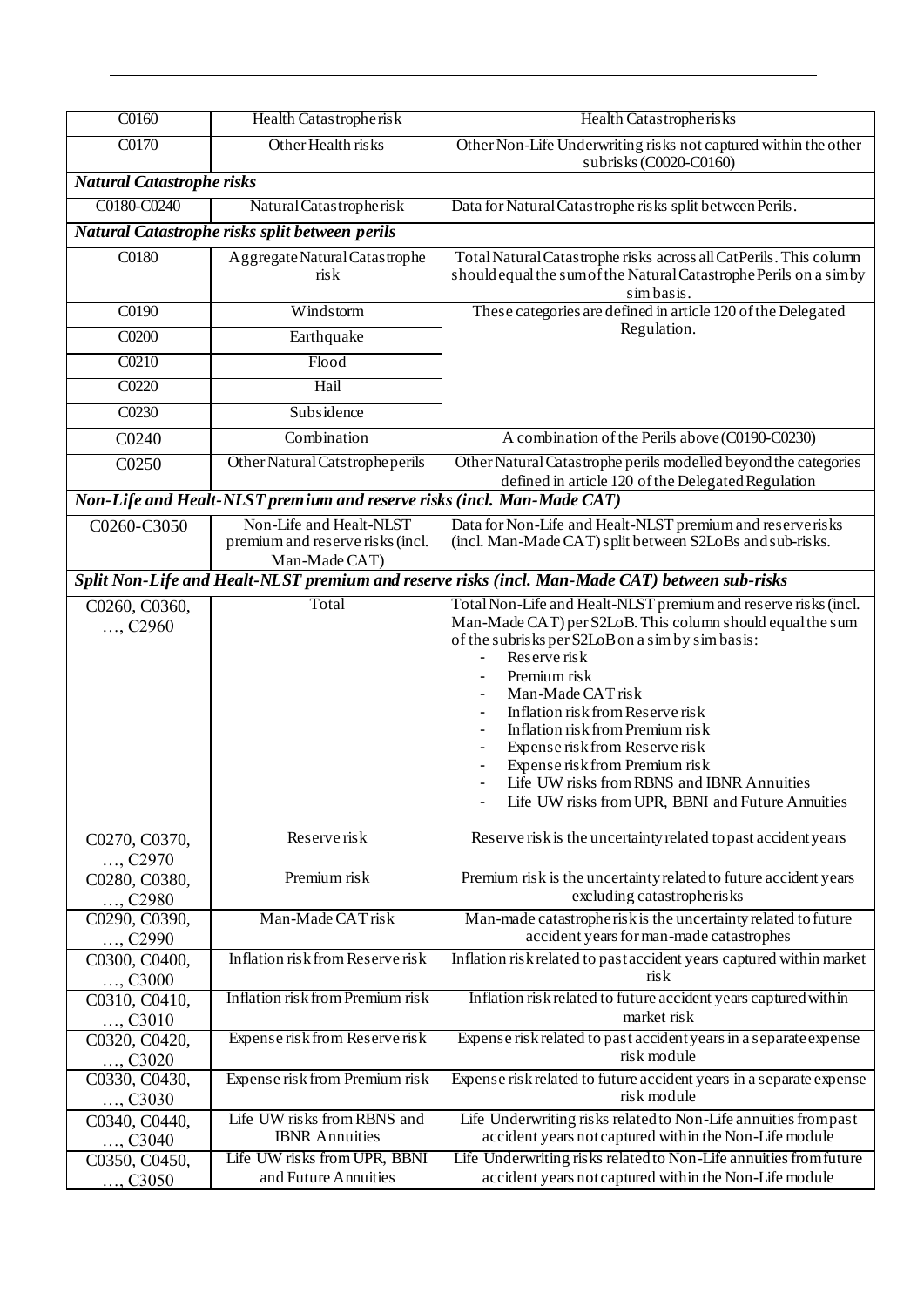*Split Non-Life and Healt-NLST premium and reserve risks (incl. Man-Made CAT) between Solvency 2 Lines of Business*

| C0260 - C0350   | Medical expense insurance (NL                                   |  |
|-----------------|-----------------------------------------------------------------|--|
|                 | obligations)                                                    |  |
| C0360 - C0450   | Income protection insurance (NL                                 |  |
|                 | obligations)                                                    |  |
| C0460 - C0550   | Workers' compensation insurance                                 |  |
|                 | (NL obligations)                                                |  |
| C0560 - C0650   | Motor vehicle liability insurance                               |  |
|                 | (NL obligations)<br>Other motor insurance (NL                   |  |
| C0660 - C0750   | obligations)                                                    |  |
| C0760 - C0850   | Marine, aviation and transport                                  |  |
|                 | insurance (NLobligations)                                       |  |
| C0860 - C0950   | Fire and other damage to property                               |  |
|                 | insurance (NLobligations)                                       |  |
| C0960 - C1050   | General liability insurance (NL                                 |  |
|                 | obligations)                                                    |  |
| $C1060 - C1150$ | Credit and suretyship insurance                                 |  |
|                 | (NL obligations)                                                |  |
| C1160 - C1250   | Legal expenses insurance (NL                                    |  |
|                 | obligations)                                                    |  |
| C1260 - C1350   | Assistance (NL obligations)                                     |  |
| C1360 - C1450   | Miscellaneous financial loss (NL                                |  |
|                 | obligations)                                                    |  |
| C1460 - C1550   | Medical expense insurance                                       |  |
|                 | (Proportional NL reinsurance)                                   |  |
| C1560 - C1650   | Income protection insurance                                     |  |
|                 | (Proportional NL reinsurance)                                   |  |
| C1660 - C1750   | Workers' compensation insurance                                 |  |
|                 | (Proportional NL reinsurance)                                   |  |
| C1760 - C1850   | Motor vehicle liability insurance                               |  |
|                 | (Proportional NL reinsurance)                                   |  |
| $C1860 - C1950$ | Other motor insurance                                           |  |
|                 | (Proportional NL reinsurance)<br>Marine, aviation and transport |  |
| C1960 - C2050   | insurance (Proportional NL                                      |  |
|                 | reinsurance)                                                    |  |
| $C2060 - C2150$ | Fire and other damage to property                               |  |
|                 | insurance (Proportional NL                                      |  |
|                 | reinsurance)                                                    |  |
| $C2160 - C2250$ | General liability insurance                                     |  |
|                 | (Proportional NL reinsurance)                                   |  |
| C2260 - C2350   | Credit and suretyship insurance                                 |  |
|                 | (Proportional NL reinsurance)                                   |  |
| C2360 - C2450   | Legal expenses insurance                                        |  |
|                 | (Proportional NL reinsurance)                                   |  |
| C2460 - C2550   | Assistance (Proportional NL                                     |  |
|                 | reinsurance)                                                    |  |
| C2560 - C2650   | Miscellaneous financial loss                                    |  |
|                 | (Proportional NL reinsurance)                                   |  |
| C2660 - C2750   | Non-proportional health<br>reinsurance                          |  |
| C2760 - C2850   | Non-proportional casualty                                       |  |
|                 | reinsurance                                                     |  |
| C2860 - C2950   | Non-proportional marine, aviation                               |  |
|                 | and transport reinsurance                                       |  |
| C2960 - C3050   | Non-proportional property                                       |  |
|                 | reinsurance                                                     |  |

Solvency 2 Lines of Business defined in line with Annex I of the Delegated Regulation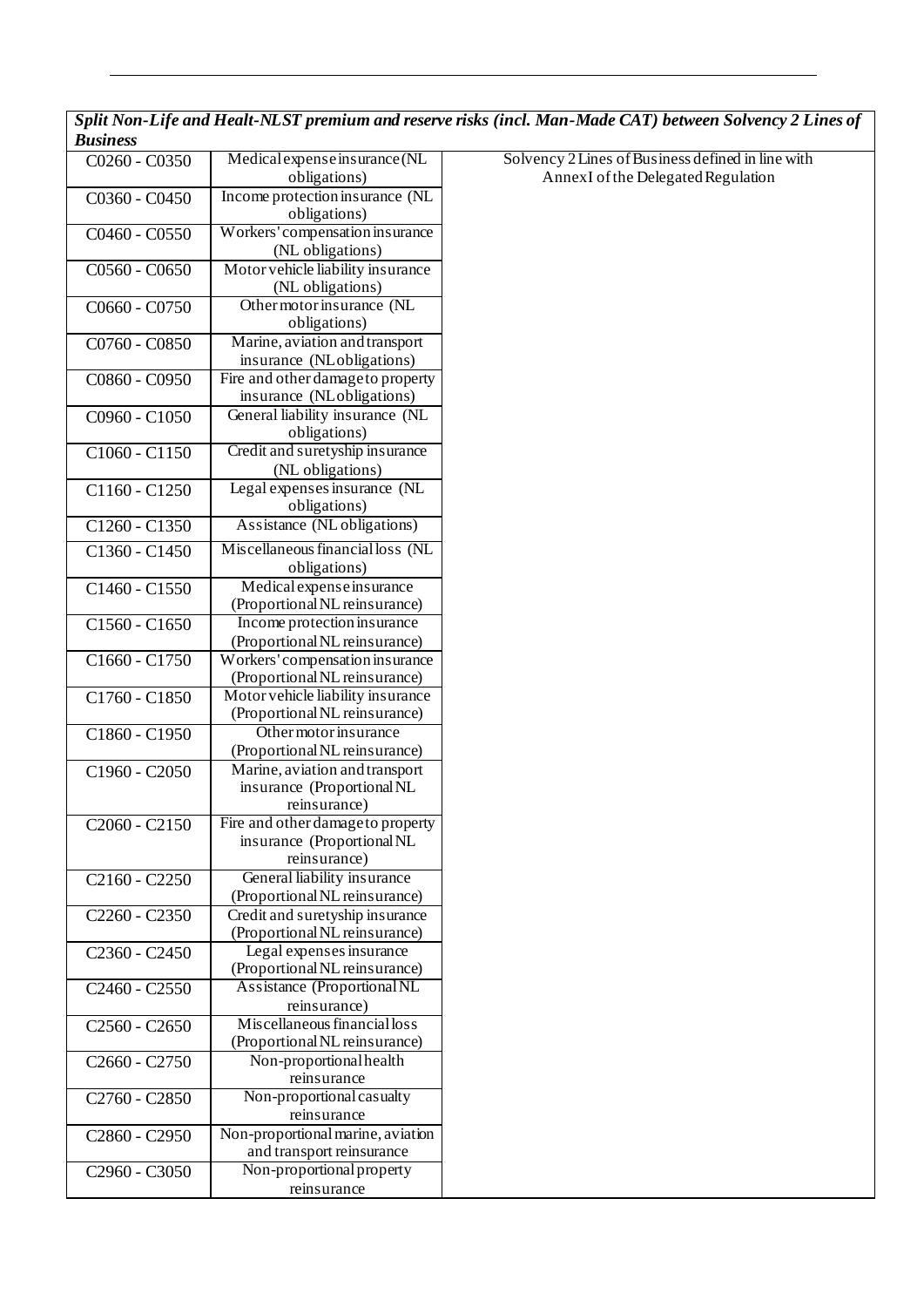| <b>Statistical metrics</b> |                                                                                    |                                                                                                                                                                                                                                                                                                                                                                                                                                                                                                         |
|----------------------------|------------------------------------------------------------------------------------|---------------------------------------------------------------------------------------------------------------------------------------------------------------------------------------------------------------------------------------------------------------------------------------------------------------------------------------------------------------------------------------------------------------------------------------------------------------------------------------------------------|
| R0010                      | Expected result at $t=1$ , supposed<br>to be the mean value of the<br>distribution | Expected result at $t=1$ gross of reinsurance, supposed to be the<br>mean value of the distribution. This whould be consistent with the<br>average value from the simulation data<br>(R0070-R0130 (possibly expanded))                                                                                                                                                                                                                                                                                  |
| R0020                      | 99.5% quantile of the distribution                                                 | 99.5% quantile of the Profit and Loss distribution gross of<br>reinsurance. This whould be consistent with the relevant<br>percentile from the simulation data<br>(R0070-R0130 (possibly expanded))                                                                                                                                                                                                                                                                                                     |
| R0030                      | Is the expected profit deducted for<br>calculating the SCR                         | Please choose from the options of the closed list if the expected<br>profit is deducted for calculating the SCR:<br>Yes<br>$\equiv$<br>No                                                                                                                                                                                                                                                                                                                                                               |
| R0040                      | Is simulation data available?                                                      | Please choose from the options of the closed list if the simulation<br>data is available:<br>Yes<br>$\mathbf{r}$<br>N <sub>o</sub>                                                                                                                                                                                                                                                                                                                                                                      |
| R0050                      | Is the risk modelled in the Internal<br>Model or the Standard Formula?             | Please choose from the options of the closed list if the risk is<br>modelled in the Internal Model or the Standard Formula:<br>Internal Model<br>$\overline{a}$<br><b>Standard Formula</b><br>$\equiv$<br>Other (e.g. part is in the Standard Formula and part in the<br>Internal Model)<br>If only part of a S2LoB, Peril or geaographical region is modelled<br>in the (partial) internal model and another part is considered under<br>the standard formula, please fill in the internal model data. |
| R0060                      | Modelled Value-at-Risk (VaR) of<br>the distribution                                | Modelled Value at Risk. This quantity should be in line with SCR<br>definition the undertaking uses. The undertaking should deduct<br>the expected profit in line with its own SCR definition and should<br>apply a smoothing algorithm if relevant for the own SCR                                                                                                                                                                                                                                     |
| <b>Simulation Data</b>     |                                                                                    |                                                                                                                                                                                                                                                                                                                                                                                                                                                                                                         |
| R0070-R0130                | <b>Simulation Data</b>                                                             | Value under a Monte Carlo scenario of the Gross Profit & Loss of<br>the internal model related to the relevant column without<br>centering the distribution based on the Expected Profit. The<br>number of rows should be extended to the number of<br>simulation used in an official run.                                                                                                                                                                                                              |

## <span id="page-16-0"></span>3.3. QT\_UY\_GROSS\_: Gross Simulation Data from Per Underwriting Year models

This tab provides simulation data related to the gross non-life underwriting risk broken down between Natural Catastrophe risks and Non-Life and Healt-NLST premium and reserve risks (incl. Man-Made CAT). For natural catastrophes a further split between the different perils is asked. Furthermore, for Non-Life and Healt-NLST premium and reserve risks (incl. Man-Made CAT) a split between Solvency 2 Lines of Business ((S2LoB) as defined in Annex I of the Delegated Regulation) is requested and a further split between subrisks per Line of Business.

### <span id="page-16-1"></span>**Table 7: QT\_UY\_GROSS\_ overview**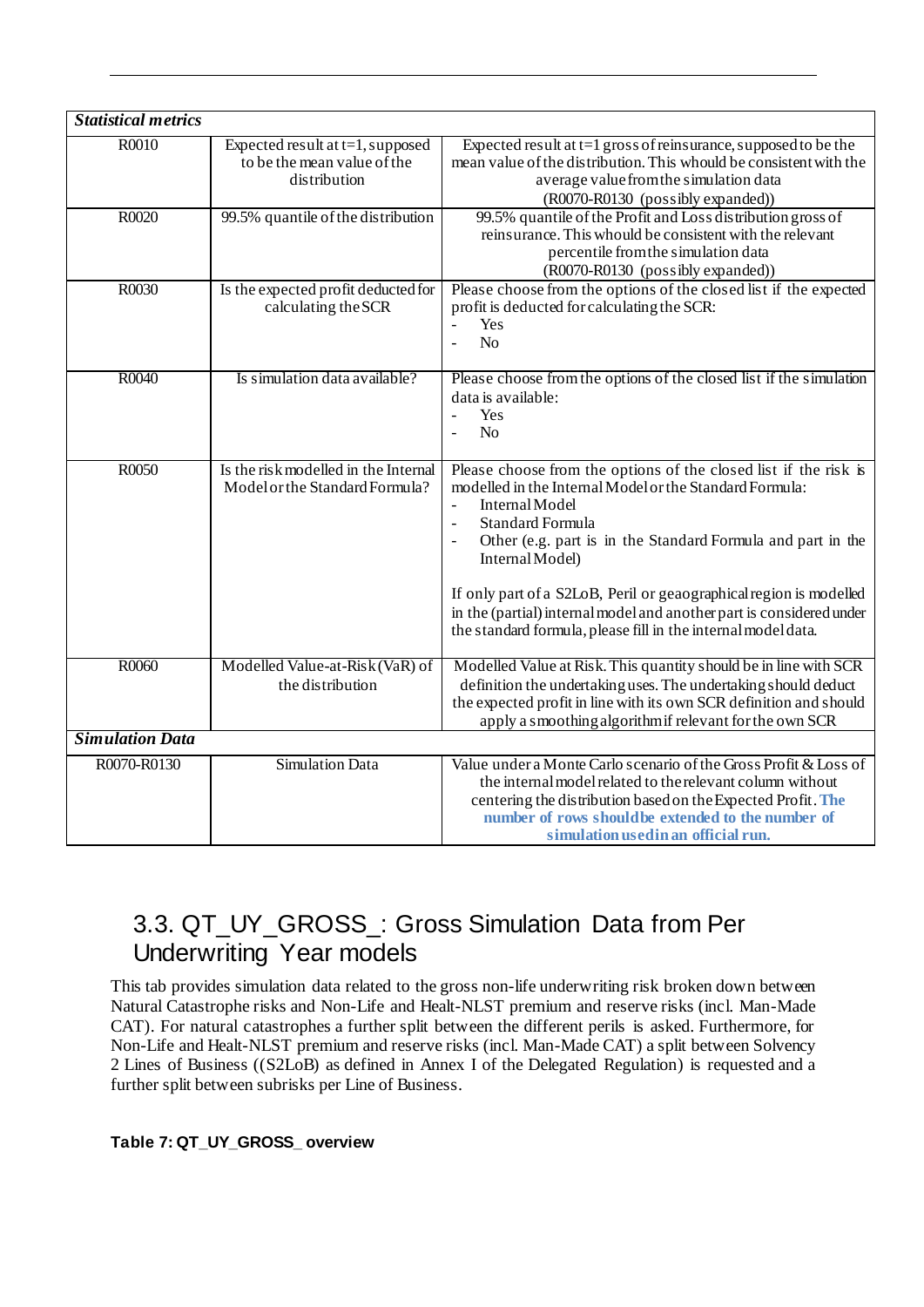|                     | Aggregate Non-Life Underwriting<br>risk | Natural Catastrophe risks<br>(Split per Peril) | Non-Life<br>Healt-NLST<br>and<br>premium and reserve risks (incl.<br>Man-Made CAT)<br>(Split per S2LoB and per sub-risk) |
|---------------------|-----------------------------------------|------------------------------------------------|--------------------------------------------------------------------------------------------------------------------------|
| Statistical metrics | R0010-R0060 C0010-C0210                 | R0010-R0060 C0220-C0280                        | R0010-R0060 C0290-C4200                                                                                                  |
| Simulation Data     | R0070-R0130 C0010-C0210                 | R0070-R0130 C0220-C0280                        | R0070-R0130 C0290-C4200                                                                                                  |

### <span id="page-17-0"></span>**Table 8: QT\_UY\_GROSS\_**

| <b>CODE</b>      | <b>ITEM</b>                                      | <b>INSTRUCTIONS</b>                                                                                                                                                                                                                             |
|------------------|--------------------------------------------------|-------------------------------------------------------------------------------------------------------------------------------------------------------------------------------------------------------------------------------------------------|
| <b>Aggregate</b> |                                                  |                                                                                                                                                                                                                                                 |
| C0010            | Total                                            | Total Underwriting risk related to Non-Life and Health Liabilities.<br>This column should equal the sum of the sub-risks (C0020-<br>$C0210$ ) on a sim by simbasis                                                                              |
| C0020            | Earned Reserve risk                              | Total Earned Reserverisk. This column should equal the sum of<br>the Earned Reserverisk per S2LoB on a sim by simbasis<br>(C0300, C0440, , C04080)<br>This subrisk is defined precisely below.                                                  |
| C0030            | <b>Unearned Reserve risk</b>                     | Total Unearned Reserve risk. This column should equal the sum<br>of the Unearned Reserve risk per S2LoB on a sim by simbasis<br>(C0310, C0450, , C04090)<br>This subrisk is defined precisely below.                                            |
| C0040            | <b>Underwriting Non-CATrisk</b>                  | Total Underwriting risk. This column should equal the sum of the<br>Underwriting risk per S2LoB on a sim by simbasis<br>(C0320, C0460, , C04100)<br>This subrisk is defined precisely below.                                                    |
| C0050            | Man-Made CAT risk                                | Total Man-Made CAT risk. This column should equal the sum of<br>the Man-Made CAT risk per S2LoB on a sim by simbasis<br>$(C0330, C0470, \ldots, C04110)$                                                                                        |
| C0060            | Inflation risk from Earned                       | This subrisk is defined precisely below.<br>Total Inflation risk from Earned Reserve risk. This column should                                                                                                                                   |
|                  | Reserve risk                                     | equal the sum of the Inflation risk from Earned Reserve risk per<br>S2LoB on a sim by simbasis<br>(C0340, C0480, , C04120)                                                                                                                      |
|                  |                                                  | This subrisk is defined precisely below.                                                                                                                                                                                                        |
| C0070            | Inflation risk from Unearned<br>Reserve risk     | Total Inflation risk from Unearned Reserve risk. This column<br>should equal the sum of the Inflation risk from Unearned Reserve<br>risk per S2LoB on a sim by simbasis<br>(C0350, C0490, , C04130)<br>This subrisk is defined precisely below. |
| C0080            | Inflation risk from Underwriting<br>Non-CAT risk | Total Inflation risk from Underwriting risk. This column should<br>equal the sum of the Inflation risk from Underwriting risk per<br>S2LoB on a sim by simbasis<br>$(C0360, C0500, \ldots, C04140)$<br>This subrisk is defined precisely below. |
| C0090            | Expense risk from Earned<br>Reserve risk         | Total Expense risk from Earned Reserve risk. This column should<br>equal the sum of the Expense risk from Earned Reserve risk per<br>S2LoB on a sim by simbasis<br>(C0370, C0510, , C04150)                                                     |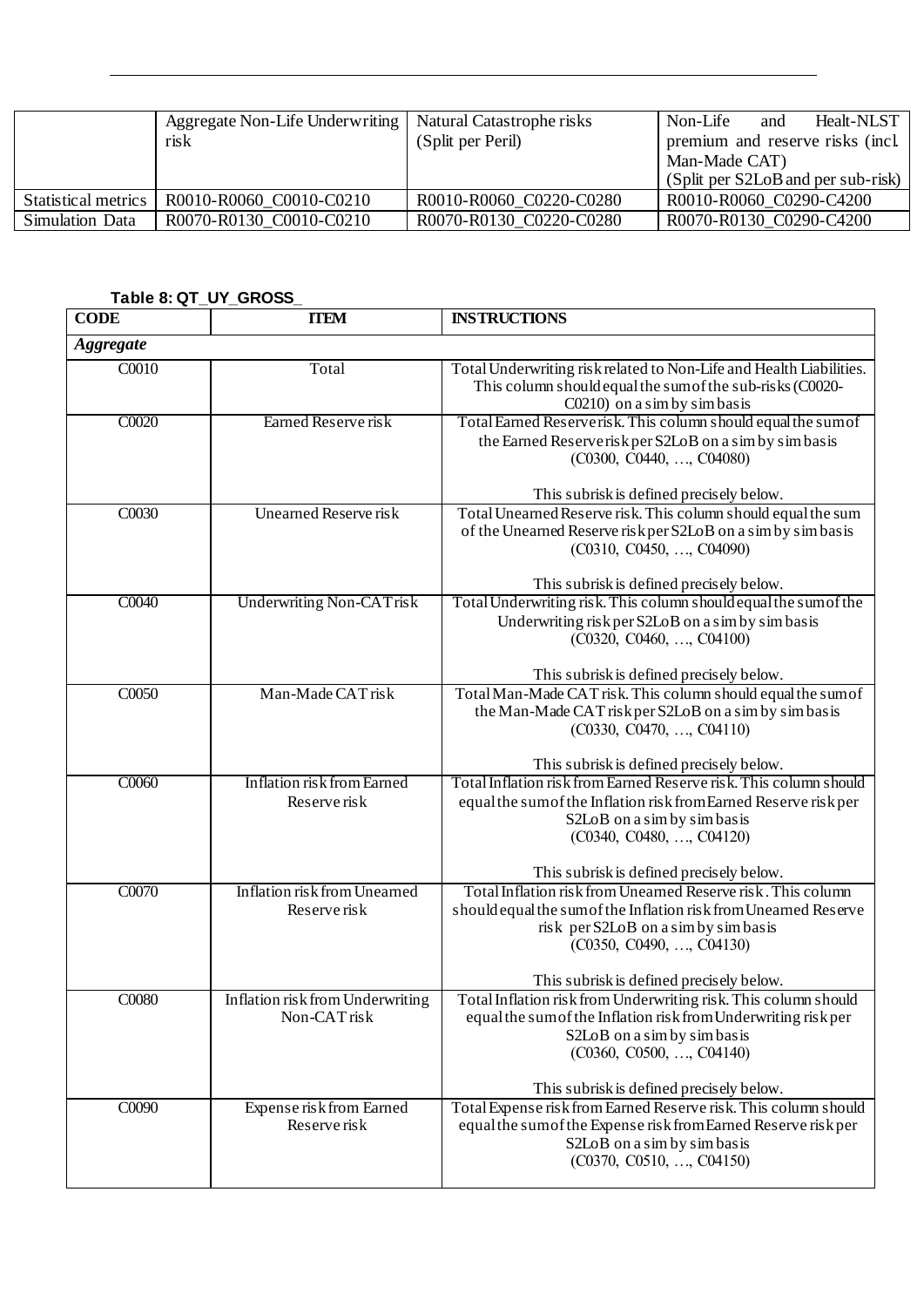|                                  |                                                         | This subrisk is defined precisely below.                                                                                                                                                                                                                                                    |
|----------------------------------|---------------------------------------------------------|---------------------------------------------------------------------------------------------------------------------------------------------------------------------------------------------------------------------------------------------------------------------------------------------|
| $\overline{C0100}$               | Expense risk from Unearned<br>Reserve risk              | Total Expense risk from Unearned Reserverisk. This column<br>should equal the sum of the Expense risk from Unearned Reserve<br>risk per S2LoB on a sim by simbasis<br>(C0380, C0520, , C04160)                                                                                              |
|                                  |                                                         | This subrisk is defined precisely below.                                                                                                                                                                                                                                                    |
| C0110                            | Expense risk from Underwriting<br>Non-CAT risk          | Total Expense risk from Underwriting risk. This column should<br>equal the sum of the Expense risk from Underwriting risk per<br>S2LoB on a sim by simbasis<br>$(C0390, C0530, \ldots, C04170)$<br>This subrisk is defined precisely below.                                                 |
| C0120                            | Life UW risks from RBNS and<br><b>IBNR</b> Annuities    | Total Life UW risks from RBNS and IBNR Annuities. This<br>column should equal the sum of the Life UW risks from RBNS<br>and IBNR Annuities per S2LoB on a sim by simbasis<br>(C0400, C0540, , C04180)                                                                                       |
| C0130                            | Life UW risks from UPR and<br><b>BBNI</b> Annuities     | This subrisk is defined precisely below.<br>Total Life UW risks from UPR and BBNI Annuities. This column<br>should equal the sum of the Life UW risks from UPR and BBNI<br>Annuities per S2LoB on a sim by simbasis<br>(C0410, C0550, , C04190)<br>This subrisk is defined precisely below. |
| C0140                            | Life UW risks from Future<br>Annuities (Non-CAT)        | Total Life UW risks from Future Annuities. This column should<br>equal the sum of the Life UW risks from Future Annuities per<br>S2LoB on a sim by simbasis<br>(C0420, C0560, , C04200)                                                                                                     |
| C0150                            | Natural Catastropherisk                                 | This subrisk is defined precisely below.<br>This column should equal the Aggregate Natural Catastrophe risk                                                                                                                                                                                 |
| C0160                            | Overhead expense risk Non-Life<br>Liabilities           | (C0220) on a sim by simbasis<br>Overhead expenses modelled on an aggregate level (across all<br>S2LoBs) within the Non-Life underwriting risk related to Non-<br>Life liabilities                                                                                                           |
| C0170                            | Overhead expense risk Health<br><b>NSLT</b> Liabilities | Overhead expenses modelled on an aggregate level (across all<br>S2LoBs) within the Non-Life underwriting risk related to Health<br><b>NSLT</b> liabilities                                                                                                                                  |
| C0180                            | Other Non-Life Underwriting<br>risks                    | Other Non-Life Underwriting risks not captured within the other<br>subrisks (C0020-C0170)                                                                                                                                                                                                   |
| C0190                            | Life Underwriting risks Health<br>Liabilities           | Life Underwriting risks related to Health Liabilities                                                                                                                                                                                                                                       |
| C0200                            | Health Catastropherisk                                  | Health Catastropherisks                                                                                                                                                                                                                                                                     |
| C0210                            | Other Health risks                                      | Other Non-Life Underwriting risks not captured within the other<br>subrisks (C0020-C0200)                                                                                                                                                                                                   |
| <b>Natural Catastrophe risks</b> |                                                         |                                                                                                                                                                                                                                                                                             |
| C0220-C0280                      | Natural Catastropherisk                                 | Data for Natural Catastrophe risks split between Perils.                                                                                                                                                                                                                                    |
|                                  | Natural Catastrophe risks split between perils          |                                                                                                                                                                                                                                                                                             |
| C0220                            | Aggregate Natural Catastrophe<br>risk                   | Total Natural Catastrophe risks across all CatPerils. This column<br>should equal the sum of the Natural Catastrophe Perils on a simby<br>simbasis.                                                                                                                                         |
| C0230                            | Windstorm                                               | These categories are defined in article 120 of the Delegated                                                                                                                                                                                                                                |
| C0240                            | Earthquake                                              | Regulation.                                                                                                                                                                                                                                                                                 |
| C0250                            | Flood                                                   |                                                                                                                                                                                                                                                                                             |
| C0260                            | Hail                                                    |                                                                                                                                                                                                                                                                                             |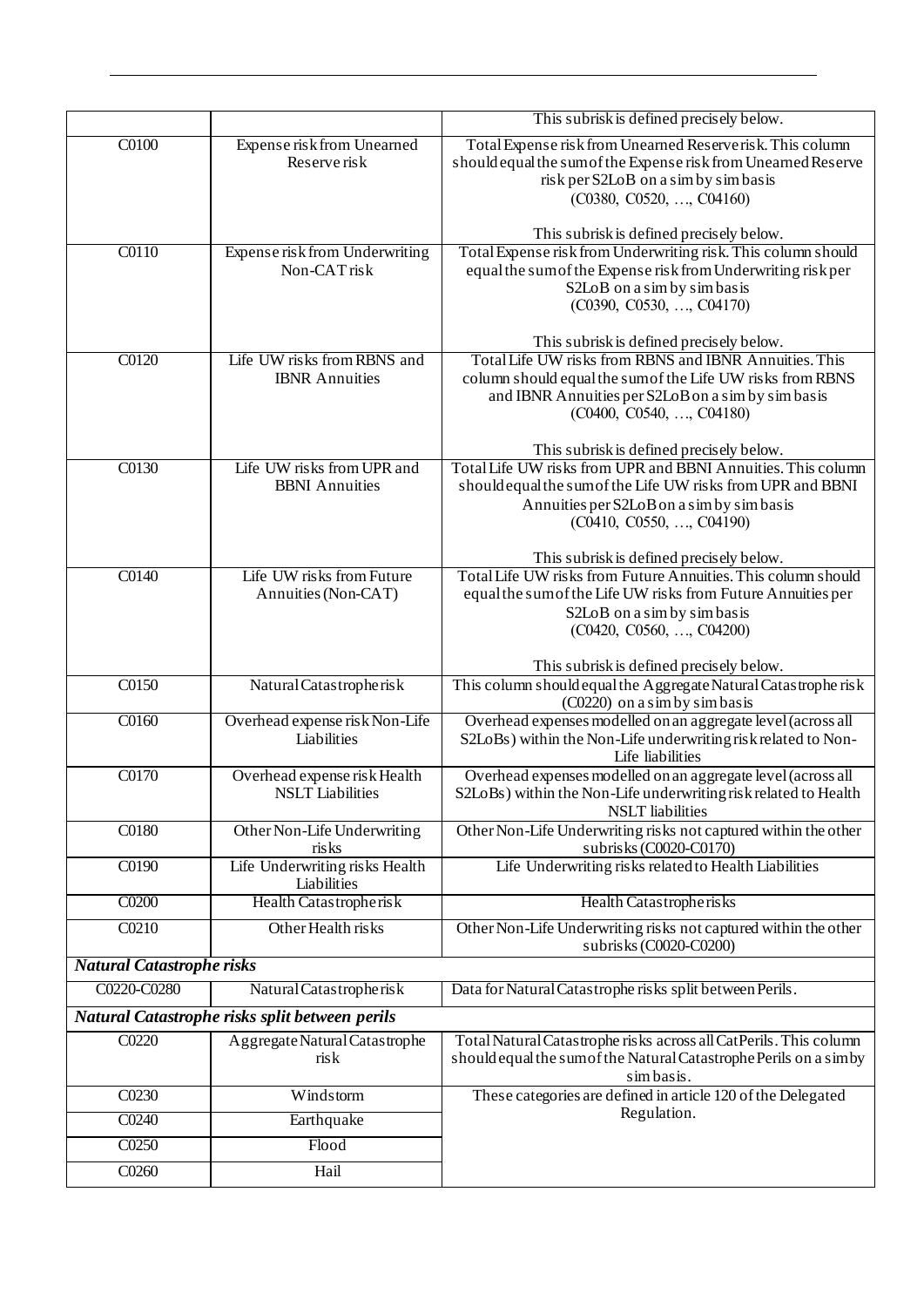| C0270                       | Subsidence                                                             |                                                                                                                                                              |
|-----------------------------|------------------------------------------------------------------------|--------------------------------------------------------------------------------------------------------------------------------------------------------------|
| C0280                       | Combination                                                            | A combination of the Perils above (C0230-C0270)                                                                                                              |
| C0290                       | Other Natural Catstrophe perils                                        | Other Natural Catastrophe perils modelled beyond the categories<br>defined in article 120 of the Delegated Regulation                                        |
|                             | Non-Life and Healt-NLST premium and reserve risks (incl. Man-Made CAT) |                                                                                                                                                              |
| C0300-C4210                 | Non-Life and Healt-NLST                                                | Data for Non-Life and Healt-NLST premium and reserverisks                                                                                                    |
|                             | premium and reserve risks (incl.<br>Man-Made CAT)                      | (incl. Man-Made CAT) split between S2LoBs and sub-risks.                                                                                                     |
|                             |                                                                        | Split Non-Life and Healt-NLST premium and reserve risks (incl. Man-Made CAT) between sub-risks                                                               |
| C0300, C0440,               | Total                                                                  | Total Non-Life and Healt-NLST premium and reserve risks (incl.                                                                                               |
| $,$ C04080                  |                                                                        | Man-Made CAT) per S2LoB. This column should equal the sum<br>of the subrisks per S2LoB on a sim by simbasis:<br>Earned Reserve risk<br>Unearned Reserve risk |
|                             |                                                                        | Underwriting risk                                                                                                                                            |
|                             |                                                                        | Man-Made CAT risk<br>Inflation risk from Earned Reserve risk                                                                                                 |
|                             |                                                                        | Inflation risk from Unearned Reserve risk                                                                                                                    |
|                             |                                                                        | Inflation risk from Underwriting risk                                                                                                                        |
|                             |                                                                        | Expense risk from Earned Reserve risk                                                                                                                        |
|                             |                                                                        | Expense risk from Unearned Reserve risk<br>Expense risk from Underwriting risk                                                                               |
|                             |                                                                        | Life UW risks from RBNS and IBNR Annuities                                                                                                                   |
|                             |                                                                        | Life UW risks from UPR and BBNI Annuities                                                                                                                    |
|                             |                                                                        | Life UW risks from Future Annuities                                                                                                                          |
| C0310, C0450,               | Earned Reserve risk                                                    | The risk around the balance sheet earned reserves or the uncertainty                                                                                         |
| $,$ C04090                  |                                                                        | related to earned premium and the related claims and expenses                                                                                                |
|                             | Unearned Reserve risk                                                  | which have already occurred in the past<br>The risk around the balance sheet unearned reserves or the                                                        |
| C0320, C0460,<br>$,$ C04100 |                                                                        | uncertainty related to Unearned or BBNI premiums and the related                                                                                             |
|                             |                                                                        | claims and expenses which will occur in the future                                                                                                           |
| C0330, C0470,               | <b>Underwriting Non-CATrisk</b>                                        | The risk around the proposed underwriting year or the uncertainty<br>related to premiums beyond contract boundaries (typically 1 year                        |
| $,$ C04110                  |                                                                        | premium volume) and the related claims and expenses which will<br>occur in the future. Catastrophes are excluded from this risk.                             |
| C0340, C0480,               | Man-Made CAT risk                                                      | Man-made catastropherisk is the uncertainty related to future                                                                                                |
| $,$ C04120                  |                                                                        | man-made catastrophes                                                                                                                                        |
| C0350, C0490,               | Inflation risk from Earned<br>Reserve risk                             | Inflation risk related to earned reserves captured within market<br>risk                                                                                     |
| , $C04130$                  | Inflation risk from Unearned                                           | Inflation risk related to unearned reserves captured within market                                                                                           |
| C0360, C0500,<br>, $C04140$ | Reserve risk                                                           | risk                                                                                                                                                         |
| C0370, C0510,               | Inflation risk from Underwriting                                       | Inflation risk related to future underwriting years captured within                                                                                          |
| $,$ C04150                  | Non-CAT risk                                                           | market risk                                                                                                                                                  |
| C0380, C0520,               | Expense risk from Earned                                               | Expense risk related to earned reserves in a separate expense risk                                                                                           |
| $,$ C04160                  | Reserve risk<br>Expense risk from Unearned                             | module                                                                                                                                                       |
| C0390, C0530,<br>$,$ C04170 | Reserve risk                                                           | Expense risk related to unearned reserves in a separate expense<br>risk module                                                                               |
| C0400, C0540,               | Expense risk from Underwriting                                         | Expense risk related to future underwriting years in a separate                                                                                              |
| $,$ C04180                  | Non-CAT risk                                                           | expense risk module                                                                                                                                          |
| C0410, C0550,<br>, $C04190$ | Life UW risks from RBNS and<br><b>IBNR</b> Annuities                   | Life Underwriting risks related to earned reserves for Non-Life<br>annuities not captured within the Non-Life module                                         |
| C0420, C0560,               | Life UW risks from UPR and                                             | Life Underwriting risks related to unearned reserves for Non-Life                                                                                            |
| $,$ C04200                  | <b>BBNI</b> Annuities                                                  | annuities not captured within the Non-Life module                                                                                                            |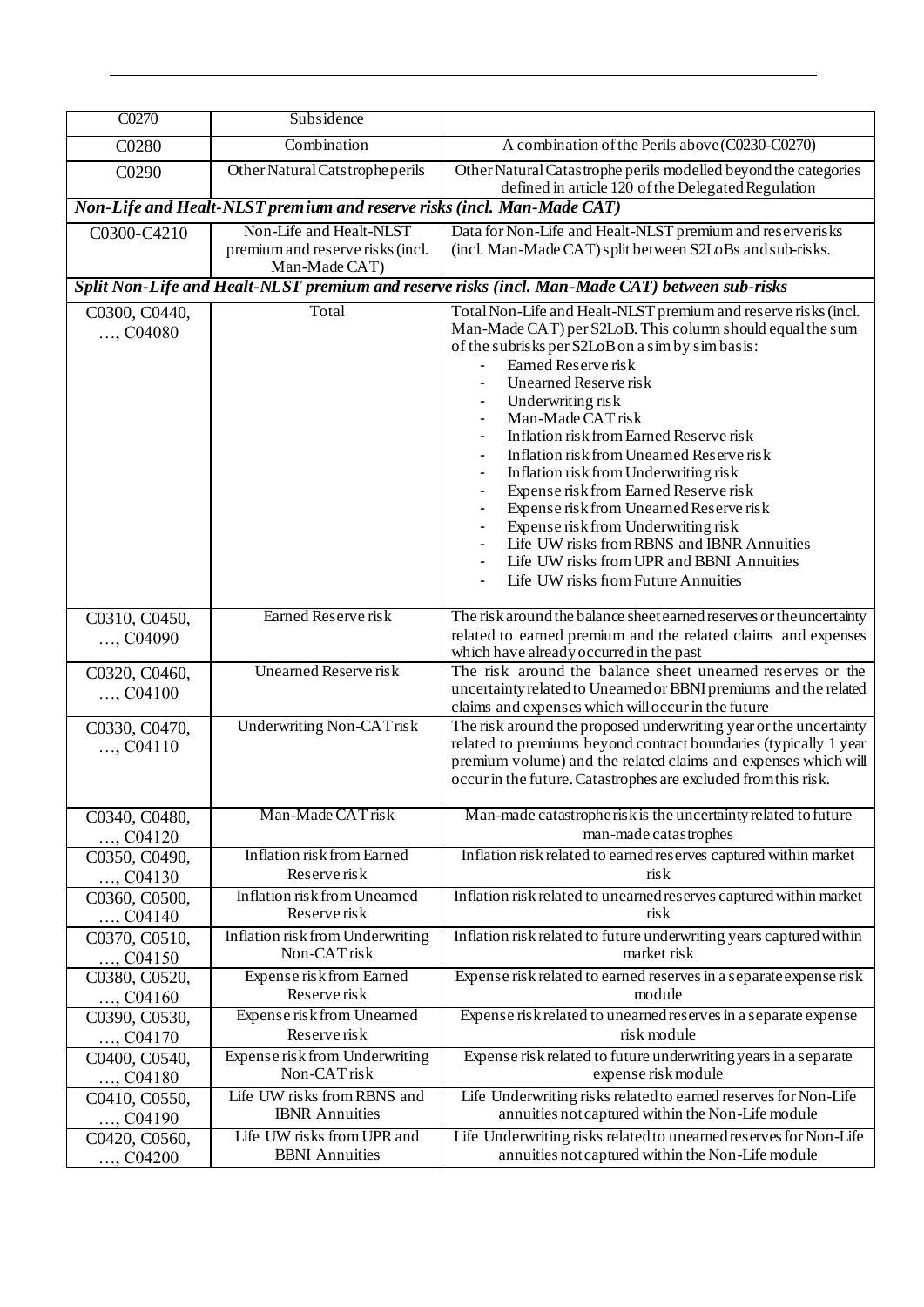| C0430, C0570,                         | Life UW risks from Future         | Life Underwriting risks related to future underwriting years for                                         |
|---------------------------------------|-----------------------------------|----------------------------------------------------------------------------------------------------------|
| $,$ C04210                            | Annuities (Non-CAT)               | Non-Life annuities not captured within the Non-Life module                                               |
|                                       |                                   | Split Non-Life and Healt-NLST premium and reserve risks (incl. Man-Made CAT) between Solvency 2 Lines of |
| <b>Business</b>                       |                                   |                                                                                                          |
| C0300 - C0430                         | Medical expense insurance (NL     | Solvency 2 Lines of Business defined in line with                                                        |
|                                       | obligations)                      | Annex I of the Delegated Regulation                                                                      |
|                                       |                                   |                                                                                                          |
| C0440 - C0570                         | Income protection insurance (NL   |                                                                                                          |
|                                       | obligations)                      |                                                                                                          |
| C0580 - C0710                         | Workers' compensation insurance   |                                                                                                          |
|                                       | (NL obligations)                  |                                                                                                          |
| C0720 - C0850                         | Motor vehicle liability insurance |                                                                                                          |
|                                       | (NL obligations)                  |                                                                                                          |
| C0860 - C0990                         | Other motor insurance (NL         |                                                                                                          |
|                                       | obligations)                      |                                                                                                          |
| C1000 - C1130                         | Marine, aviation and transport    |                                                                                                          |
|                                       | insurance (NLobligations)         |                                                                                                          |
| C1140 - C1270                         | Fire and other damage to property |                                                                                                          |
|                                       | insurance (NLobligations)         |                                                                                                          |
| C1280 - C1410                         | General liability insurance (NL   |                                                                                                          |
|                                       | obligations)                      |                                                                                                          |
|                                       | Credit and suretyship insurance   |                                                                                                          |
| C1420 - C1550                         | (NL obligations)                  |                                                                                                          |
|                                       |                                   |                                                                                                          |
| C1560 - C1690                         | Legal expenses insurance (NL      |                                                                                                          |
|                                       | obligations)                      |                                                                                                          |
| C1700 - C1830                         | Assistance (NL obligations)       |                                                                                                          |
| C1840 - C1970                         | Miscellaneous financial loss (NL  |                                                                                                          |
|                                       | obligations)                      |                                                                                                          |
| C1980 - C2110                         | Medical expense insurance         |                                                                                                          |
|                                       | (Proportional NL reinsurance)     |                                                                                                          |
| $C2120 - C2250$                       | Income protection insurance       |                                                                                                          |
|                                       | (Proportional NL reinsurance)     |                                                                                                          |
|                                       | Workers' compensation in surance  |                                                                                                          |
| C2260 - C2390                         |                                   |                                                                                                          |
|                                       | (Proportional NL reinsurance)     |                                                                                                          |
| $C2400 - C2530$                       | Motor vehicle liability insurance |                                                                                                          |
|                                       | (Proportional NL reinsurance)     |                                                                                                          |
| C <sub>2540</sub> - C <sub>2670</sub> | Other motor insurance             |                                                                                                          |
|                                       | (Proportional NL reinsurance)     |                                                                                                          |
| C2680 - C2810                         | Marine, aviation and transport    |                                                                                                          |
|                                       | insurance (Proportional NL        |                                                                                                          |
|                                       | reinsurance)                      |                                                                                                          |
| C2820 - C2950                         | Fire and other damage to property |                                                                                                          |
|                                       | insurance (Proportional NL        |                                                                                                          |
|                                       | reinsurance)                      |                                                                                                          |
| C2960 - C3090                         | General liability insurance       |                                                                                                          |
|                                       | (Proportional NL reinsurance)     |                                                                                                          |
| C3100 - C3230                         | Credit and suretyship insurance   |                                                                                                          |
|                                       | (Proportional NL reinsurance)     |                                                                                                          |
| C3240 - C3370                         | Legal expenses insurance          |                                                                                                          |
|                                       | (Proportional NL reinsurance)     |                                                                                                          |
| C3380 - C3510                         | Assistance (Proportional NL       |                                                                                                          |
|                                       | reinsurance)                      |                                                                                                          |
|                                       | Miscellaneous financial loss      |                                                                                                          |
| C3520 - C3650                         |                                   |                                                                                                          |
|                                       | (Proportional NL reinsurance)     |                                                                                                          |
| C3660 - C3790                         | Non-proportional health           |                                                                                                          |
|                                       | reinsurance                       |                                                                                                          |
| C3800 - C3930                         | Non-proportional casualty         |                                                                                                          |
|                                       | reinsurance                       |                                                                                                          |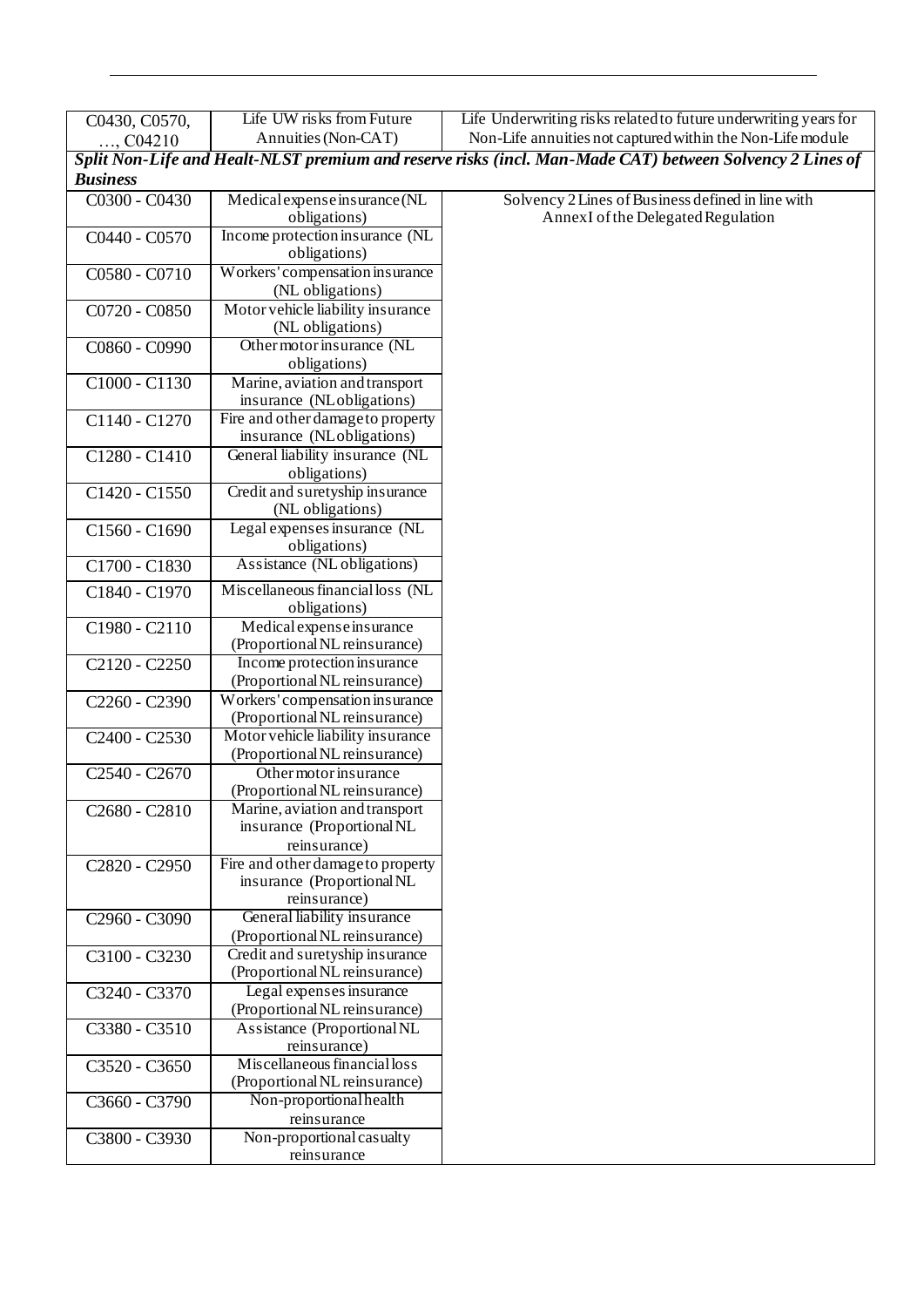| C3940 - C4070              | Non-proportional marine, aviation                                                  |                                                                                                                                                                                                                                                                                                                                                                                                                                                                    |
|----------------------------|------------------------------------------------------------------------------------|--------------------------------------------------------------------------------------------------------------------------------------------------------------------------------------------------------------------------------------------------------------------------------------------------------------------------------------------------------------------------------------------------------------------------------------------------------------------|
|                            | and transport reinsurance                                                          |                                                                                                                                                                                                                                                                                                                                                                                                                                                                    |
| C4080 - C4210              | Non-proportional property<br>reinsurance                                           |                                                                                                                                                                                                                                                                                                                                                                                                                                                                    |
| <b>Statistical metrics</b> |                                                                                    |                                                                                                                                                                                                                                                                                                                                                                                                                                                                    |
| R0010                      | Expected result at $t=1$ , supposed<br>to be the mean value of the<br>distribution | Expected result at t=1 gross of reinsurance, supposed to be the<br>mean value of the distribution. This whould be consistent with the<br>average value from the simulation data<br>(R0070-R0130 (possibly expanded))                                                                                                                                                                                                                                               |
| R0020                      | 99.5% quantile of the distribution                                                 | 99.5% quantile of the Profit and Loss distribution gross of<br>reinsurance. This whould be consistent with the relevant<br>percentile from the simulation data<br>(R0070-R0130 (possibly expanded))                                                                                                                                                                                                                                                                |
| R0030                      | Is the expected profit deducted for<br>calculating the SCR                         | Please choose from the options of the closed list if the expected<br>profit is deducted for calculating the SCR:<br>$\overline{\phantom{a}}$<br>Yes<br>N <sub>o</sub><br>$\overline{\phantom{a}}$                                                                                                                                                                                                                                                                  |
| R0040                      | Is simulation data available?                                                      | Please choose from the options of the closed list if the simulation<br>data is available:<br>Yes<br>$\blacksquare$<br>N <sub>o</sub><br>$\blacksquare$                                                                                                                                                                                                                                                                                                             |
| R0050                      | Is the risk modelled in the Internal<br>Model or the Standard Formula?             | Please choose from the options of the closed list if the risk is<br>modelled in the Internal Model or the Standard Formula:<br>Internal Model<br>Standard Formula<br>Other (e.g. part is in the Standard Formula and part in the<br>Internal Model)<br>If only part of a S2LoB, Peril or geaographical region is modelled<br>in the (partial) internal model and another part is considered under<br>the standard formula, please fill in the internal model data. |
| R0060                      | Modelled Value-at-Risk (VaR) of<br>the distribution                                | Modelled Value at Risk. This quantity should be in line with SCR<br>definition the undertaking uses. The undertaking should deduct<br>the expected profit in line with its own SCR definition and should<br>apply a smoothing algorithmif relevant for the own SCR                                                                                                                                                                                                 |
| <b>Simulation Data</b>     |                                                                                    |                                                                                                                                                                                                                                                                                                                                                                                                                                                                    |
| R0070-R0130                | <b>Simulation Data</b>                                                             | Value under a Monte Carlo scenario of the Gross Profit & Loss of<br>the internal model related to the relevant column without<br>centering the distribution based on the Expected Profit. The<br>number of rows should be extended to the number of<br>simulation used in an official run.                                                                                                                                                                         |

## <span id="page-21-0"></span>3.4. QT\_STAND\_NET\_: Standardised Net Simulation data

This tab provides simulation data related to the net non-life underwriting risk broken down between Natural Catastrophe risks and Non-Life and Healt-NLST premium and reserve risks (incl. Man-Made CAT). For natural catastrophe risks a further split between the different perils is asked. Furthermore, for Non-Life and Healt-NLST premium and reserve risks (incl. Man-Made CAT) a split between Solvency 2 Lines of Business ((S2LoB) as defined in Annex I of the Delegated Regulation) is requested and a further split between subrisks per Line of Business.

The simulation data is loaded automatically from the sheets related to Per Underwriting Year and Per Accident Year models.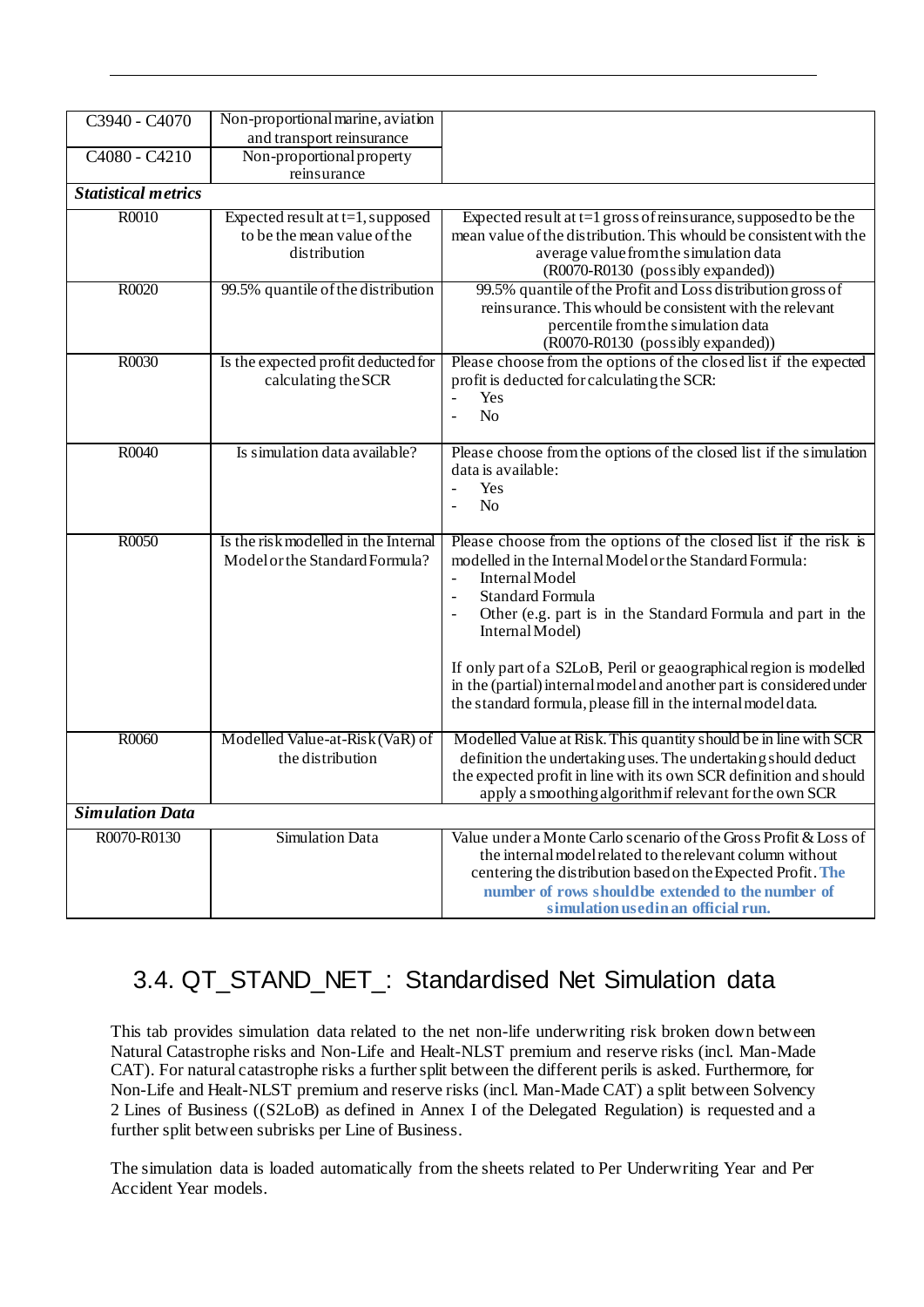## <span id="page-22-0"></span>**Table 9: QT\_STAND\_NET\_ overview**

|                        | Aggregate                | Aggregate Non-Life      | Aggregate Health                    |
|------------------------|--------------------------|-------------------------|-------------------------------------|
|                        |                          | Underwriting risk       | Underwriting risk                   |
| Statistical metrics    | R0010-R0060 C0010        | R0010-R0060_C0020-C0070 | R0010-R0060 C0080-C0140             |
| <b>Simulation Data</b> | R0070-R0130 C0010        | R0070-R0130 C0020-C0070 | R0070-R0130 C0080-C0140             |
|                        |                          |                         |                                     |
|                        | Natural Catastropherisks |                         | Non-Life and Healt-NLST premium and |
|                        | (Split per Peril)        |                         | reserve risks (incl. Man-Made CAT)  |
|                        |                          |                         | (Split per S2LoB and per sub-risk)  |
| Statistical metrics    | R0010-R0060 C0150-C0210  |                         | R0010-R0060 C0220-C1050             |
| Simulation Data        | R0070-R0130 C0150-C0210  |                         | R0070-R0130 C0220-C1050             |

## <span id="page-22-1"></span>**Table 10: QT\_STAND\_NET\_**

| <b>CODE</b>               | <b>TTEM</b>                                      | <b>INSTRUCTIONS</b>                                                                                                                                                                                                    |
|---------------------------|--------------------------------------------------|------------------------------------------------------------------------------------------------------------------------------------------------------------------------------------------------------------------------|
| <b>Aggregate</b>          |                                                  |                                                                                                                                                                                                                        |
| C0010                     | Total                                            | Total Underwriting risk related to Non-Life and Health Liabilities.<br>This column should equal the sum of the Aggregate Non-Life<br>(C0020) and Aggregate Health risks (C0080) on a sim by sim<br>basis (R0070-R0130) |
| <b>Aggregate Non-Life</b> |                                                  |                                                                                                                                                                                                                        |
| C0020                     | Total Non-Life Underwriting risk                 | Total Non-Life Underwriting risk. This column should equal the<br>sum of the sub-risk (C0030-C0070) on a sim by simbasis                                                                                               |
| C0030                     | Non-Life Reserve risk                            | Total Non-Life reserve risk (incl. Man-Made CAT). This column<br>should equal the sum of the Reserverisk per S2LoB across all<br>Non-Life LoBs on a sim by simbasis                                                    |
| C0040                     | Non-Life Premium risk (incl.                     | This subrisk is defined precisely below.<br>Total Non-Life Premium risk (incl. Man-Made CAT). This                                                                                                                     |
|                           | Man-Made CAT)                                    | column should equal the sum of the Premium risk (incl. Man-<br>Made CAT) risk per S2LoB across all Non-Life LoBs on a sim by<br>sim basis                                                                              |
|                           |                                                  | This subrisk is defined precisely below.                                                                                                                                                                               |
| C0050                     | Natural Catastropherisk                          | This column should equal the Aggregate Natural Catastrophe risk<br>(C0150) on a sim by simbasis                                                                                                                        |
| C0060                     | Overhead expense risk Non-Life<br>Liabilities    | Overhead expenses modelled on an aggregate level (across all<br>S2LoBs) within the Non-Life underwriting risk related to Non-<br>Life liabilities                                                                      |
| C0070                     | Other Non-Life Underwriting<br>risks             | Other Non-Life Underwriting risks not captured in C0030-C0060                                                                                                                                                          |
| <b>Aggregate Health</b>   |                                                  |                                                                                                                                                                                                                        |
| C0080                     | Total Health Underwriting risk                   | Total Health Underwriting risk. This column should equal the sum<br>of the sub-risk (C0090-C0140) on a sim by simbasis                                                                                                 |
| C0090                     | Health NSLT Reserve risk                         | Total Health NSLT reserve risk. This column should equal the<br>sum of the Reserverisk per S2LoB across all Health LoBs on a<br>sim by simbasis<br>This subrisk is defined precisely below.                            |
| C0100                     | Health NSLT Premium risk (incl.<br>Man-Made CAT) | Total Health NSLT Premium risk (incl. Man-Made CAT). This<br>column should equal the sum of the Premium risk (incl. Man-<br>Made CAT) risk per S2LoB across all Health LoBs on a sim by<br>simbasis                    |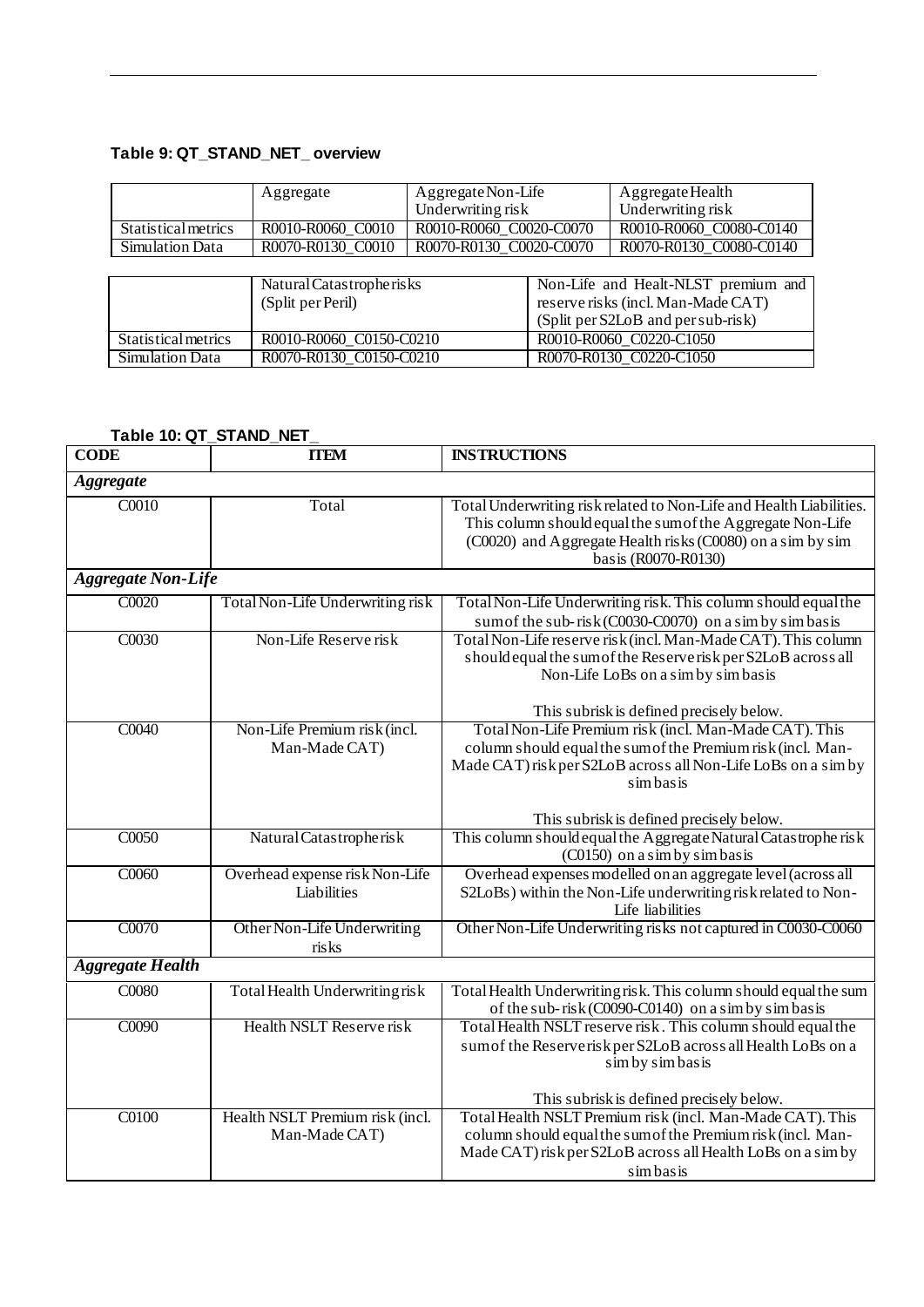|                                                                        |                                                                              | This subrisk is defined precisely below.                                                                                                                                                                                                     |
|------------------------------------------------------------------------|------------------------------------------------------------------------------|----------------------------------------------------------------------------------------------------------------------------------------------------------------------------------------------------------------------------------------------|
| C0110                                                                  | Life Underwriting risks Health<br>Liabilities                                | Life Underwriting risks Health Liabilities                                                                                                                                                                                                   |
| C0120                                                                  | Health Catastropherisk                                                       | Health Catastropherisk                                                                                                                                                                                                                       |
| C0130                                                                  | Overhead expense risk Health<br><b>NSLT</b> Liabilities                      | Overhead expenses modelled on an aggregate level (across all<br>S2LoBs) within the Non-Life underwriting risk related to Health<br><b>NSLT</b> liabilities                                                                                   |
| C0140                                                                  | Other Health risks                                                           | Other Health risks (not included in C0090-C0130)                                                                                                                                                                                             |
| <b>Natural Catastrophe risks</b>                                       |                                                                              |                                                                                                                                                                                                                                              |
| C0150-C0210                                                            | Natural Catastropherisk                                                      | Data for Natural Catastrophe risks split between Perils.                                                                                                                                                                                     |
|                                                                        | Natural Catastrophe risks split between perils                               |                                                                                                                                                                                                                                              |
| C0150                                                                  | Aggregate Natural Catastrophe<br>risk                                        | Total Natural Catastrophe risks across all CatPerils. This column<br>should equal the sum of the Natural Catastrophe Perils on a simby<br>simbasis.                                                                                          |
| $\overline{C0160}$                                                     | Windstorm                                                                    | These categories are defined in article 120 of the Delegated                                                                                                                                                                                 |
| C0170                                                                  | Earthquake                                                                   | Regulation.                                                                                                                                                                                                                                  |
| C0180                                                                  | Flood                                                                        |                                                                                                                                                                                                                                              |
| C0190                                                                  | Hail                                                                         |                                                                                                                                                                                                                                              |
| C0200                                                                  | Subsidence                                                                   |                                                                                                                                                                                                                                              |
| C0210                                                                  | Combination                                                                  | A combination of the Perils above (C0160-C0200)                                                                                                                                                                                              |
| C0220                                                                  | Other Natural Catastrophe perils                                             | Other Natural Catastrophe perils modelled beyond the categories<br>defined in article 120 of the Delegated Regulation                                                                                                                        |
| Non-Life and Healt-NLST premium and reserve risks (incl. Man-Made CAT) |                                                                              |                                                                                                                                                                                                                                              |
| C0230-C1060                                                            | Non-Life and Healt-NLST<br>premium and reserve risks (incl.<br>Man-Made CAT) | Data for Non-Life and Healt-NLST premium and reserverisks<br>(incl. Man-Made CAT) split between S2LoBs and sub-risks.                                                                                                                        |
|                                                                        |                                                                              | Split Non-Life and Healt-NLST premium and reserve risks (incl. Man-Made CAT) between sub-risks                                                                                                                                               |
| C0230, C0260, ,<br>C1040                                               | Total                                                                        | Total Non-Life and Healt-NLST premium and reserve risks (incl.<br>Man-Made CAT) per S2LoB. This column should equal the sum<br>of the subrisks per S2LoB on a sim by simbasis:<br>Reserve risk<br>Premium risk (including Man-Made CAT risk) |
| C0240, C0270, ,<br>C1050                                               | Reserve risk                                                                 | Reserve risk is the uncertainty related to past accident years                                                                                                                                                                               |
| C0250, C0280, ,<br>C <sub>1060</sub>                                   | Premium risk (including Man-<br>Made CAT risk)                               | Premium risk is the uncertainty related to future accident years<br>excluding natural catastropherisks, but including man-made<br>catastrophe risks                                                                                          |
| <b>Business</b>                                                        |                                                                              | Split Non-Life and Healt-NLST premium and reserve risks (incl. Man-Made CAT) between Solvency 2 Lines of                                                                                                                                     |
| C0230 - C0250                                                          | Medical expense insurance (NL<br>obligations)                                | Solvency 2 Lines of Business defined in line with<br>AnnexI of the Delegated Regulation                                                                                                                                                      |
| C0260 - C0280                                                          | Income protection insurance (NL<br>obligations)                              |                                                                                                                                                                                                                                              |
| C0290 - C0310                                                          | Workers' compensation insurance<br>(NL obligations)                          |                                                                                                                                                                                                                                              |
| C0320 - C0340                                                          | Motor vehicle liability insurance<br>(NL obligations)                        |                                                                                                                                                                                                                                              |
| C0350 - C0370                                                          | Other motor insurance (NL<br>obligations)                                    |                                                                                                                                                                                                                                              |
| C0380 - C0400                                                          | Marine, aviation and transport<br>insurance (NLobligations)                  |                                                                                                                                                                                                                                              |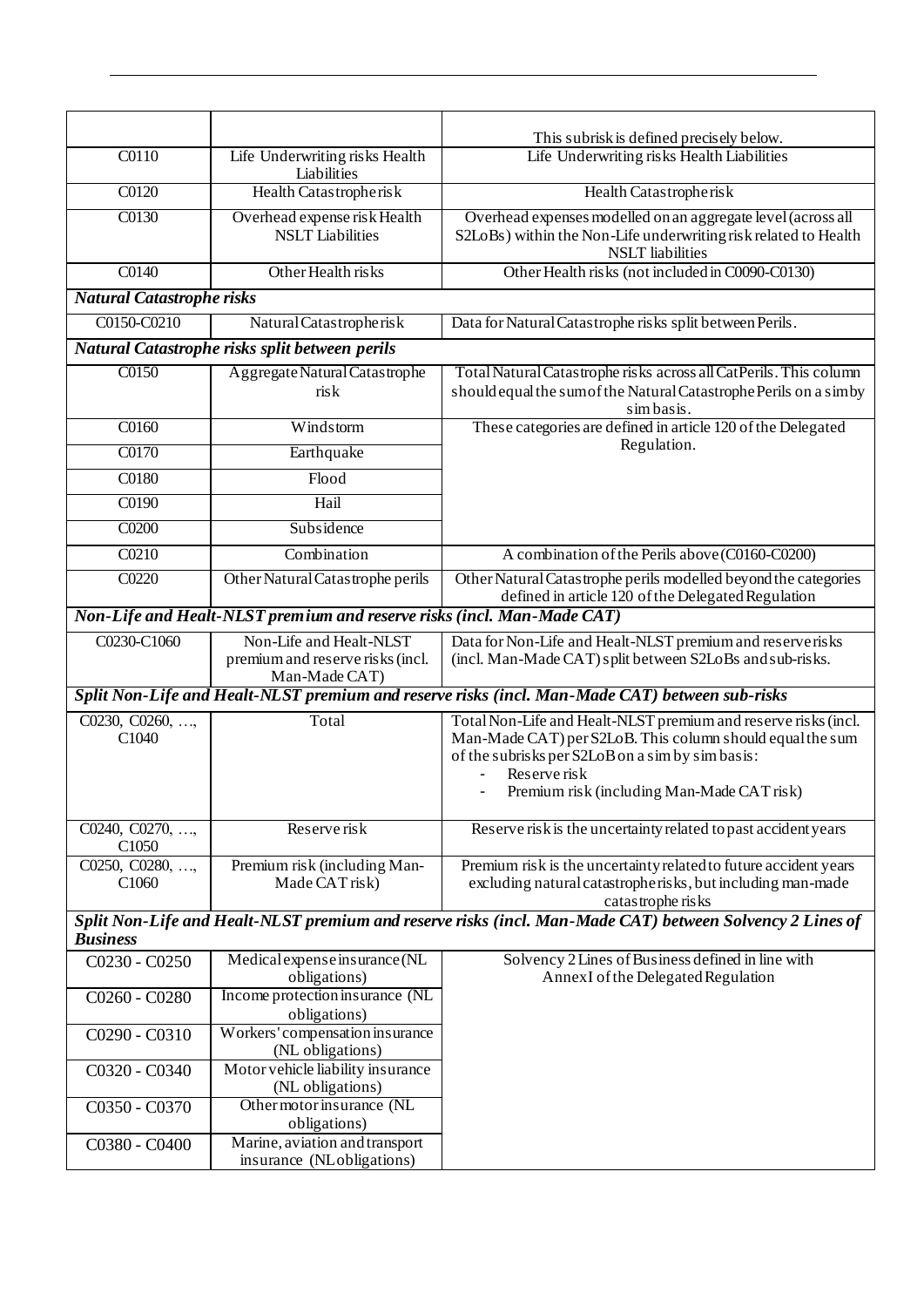| C0410 - C0430              | Fire and other damage to property                                |                                                                                                |
|----------------------------|------------------------------------------------------------------|------------------------------------------------------------------------------------------------|
|                            | insurance (NLobligations)                                        |                                                                                                |
| $C0440 - C0460$            | General liability insurance (NL<br>obligations)                  |                                                                                                |
| C0470 - C0490              | Credit and suretyship insurance<br>(NL obligations)              |                                                                                                |
| C0500 - C0520              | Legal expenses insurance (NL                                     |                                                                                                |
|                            | obligations)                                                     |                                                                                                |
| $C0530 - C0550$            | Assistance (NL obligations)                                      |                                                                                                |
| C0560 - C0580              | Miscellaneous financial loss (NL<br>obligations)                 |                                                                                                |
| C0590 - C0610              | Medical expense insurance                                        |                                                                                                |
|                            | (Proportional NL reinsurance)                                    |                                                                                                |
| C0620 - C0640              | Income protection insurance                                      |                                                                                                |
|                            | (Proportional NL reinsurance)                                    |                                                                                                |
| C0650 - C0670              | Workers' compensation insurance<br>(Proportional NL reinsurance) |                                                                                                |
| C0680 - C0700              | Motor vehicle liability insurance                                |                                                                                                |
|                            | (Proportional NL reinsurance)                                    |                                                                                                |
| C0710 - C0730              | Other motor insurance<br>(Proportional NL reinsurance)           |                                                                                                |
| C0740 - C0760              | Marine, aviation and transport                                   |                                                                                                |
|                            | insurance (Proportional NL                                       |                                                                                                |
|                            | reinsurance)                                                     |                                                                                                |
| C0770 - C0790              | Fire and other damage to property                                |                                                                                                |
|                            | insurance (Proportional NL                                       |                                                                                                |
|                            | reinsurance)                                                     |                                                                                                |
| C0800 - C0820              | General liability insurance<br>(Proportional NL reinsurance)     |                                                                                                |
| C0830 - C0850              | Credit and suretyship insurance                                  |                                                                                                |
|                            | (Proportional NL reinsurance)                                    |                                                                                                |
| C0860 - C0880              | Legal expenses insurance                                         |                                                                                                |
|                            | (Proportional NL reinsurance)                                    |                                                                                                |
| C0890 - C0910              | Assistance (Proportional NL<br>reinsurance)                      |                                                                                                |
|                            | Miscellaneous financial loss                                     |                                                                                                |
| C0920 - C0940              | (Proportional NL reinsurance)                                    |                                                                                                |
| $C0950 - C0970$            | Non-proportional health                                          |                                                                                                |
|                            | reinsurance                                                      |                                                                                                |
| C0980 - C1000              | Non-proportional casualty                                        |                                                                                                |
|                            | reinsurance                                                      |                                                                                                |
| C1010 - C1030              | Non-proportional marine, aviation                                |                                                                                                |
|                            | and transport reinsurance                                        |                                                                                                |
| C1040 - C1060              | Non-proportional property                                        |                                                                                                |
| <b>Statistical metrics</b> | reinsurance                                                      |                                                                                                |
|                            |                                                                  |                                                                                                |
| R0010                      | Expected result at $t=1$ , supposed                              | Expected result at $t=1$ net of reinsurance, supposed to be the mean                           |
|                            | to be the mean value of the<br>distribution                      | value of the distribution. This whould be consistent with the                                  |
|                            |                                                                  | average value from the simulation data                                                         |
| R0020                      | 99.5% quantile of the distribution                               | (R0070-R0130 (possibly expanded))<br>99.5% quantile of the Profit and Loss distribution net of |
|                            |                                                                  | reinsurance. This whould be consistent with the relevant                                       |
|                            |                                                                  | percentile from the simulation data                                                            |
|                            |                                                                  | (R0070-R0130 (possibly expanded))                                                              |
| R0030                      | Is the expected profit deducted for                              | Please choose from the options of the closed list if the expected                              |
|                            | calculating the SCR                                              | profit is deducted for calculating the SCR:                                                    |
|                            |                                                                  | Yes<br>$\overline{a}$                                                                          |
|                            |                                                                  | No<br>$\blacksquare$                                                                           |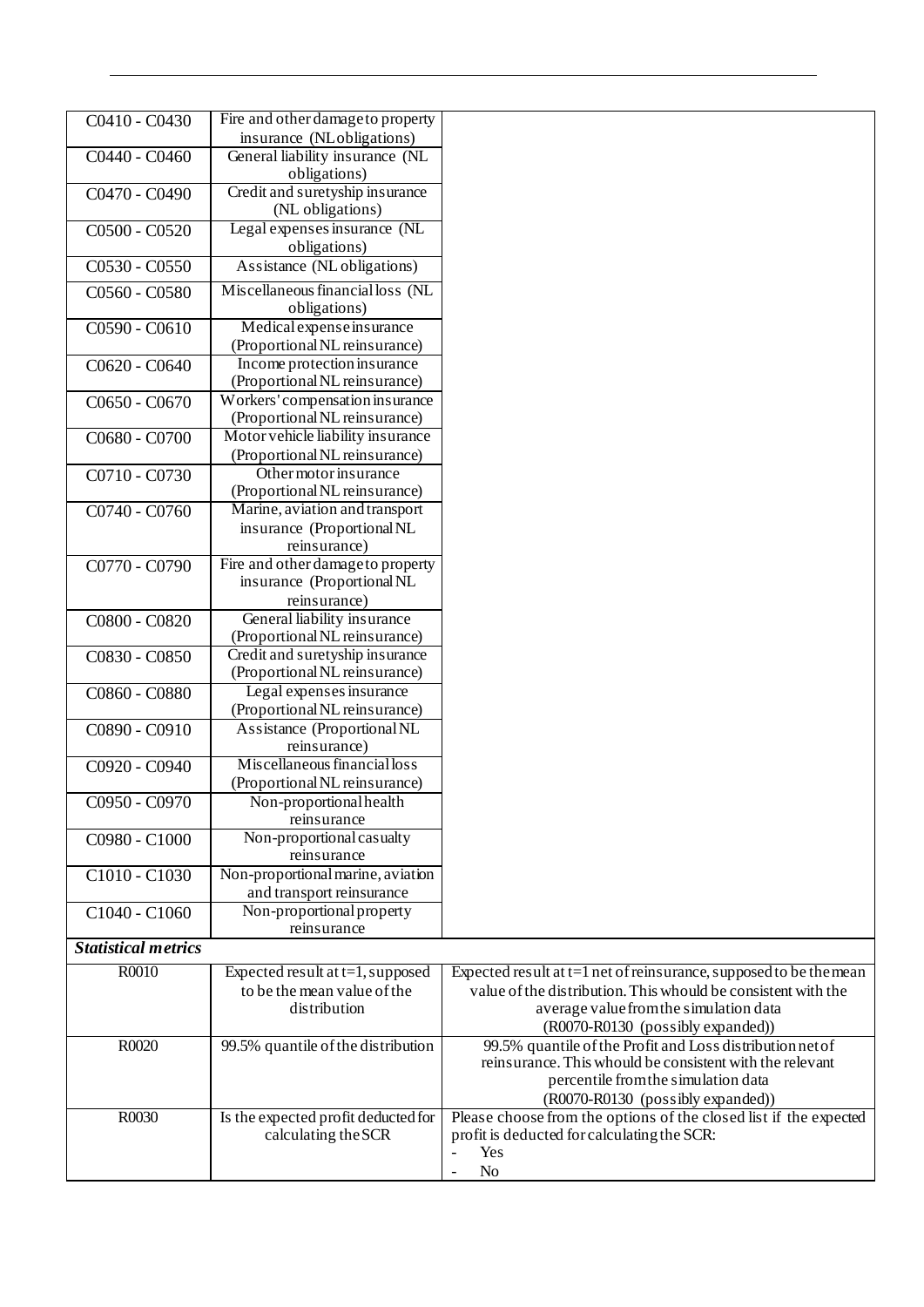| R0040                              | Is simulation data available?                                          | Please choose from the options of the closed list if the simulation<br>data is available:<br>Yes<br>N <sub>o</sub>                                                                                                                                                                                          |
|------------------------------------|------------------------------------------------------------------------|-------------------------------------------------------------------------------------------------------------------------------------------------------------------------------------------------------------------------------------------------------------------------------------------------------------|
| R0050                              | Is the risk modelled in the Internal<br>Model or the Standard Formula? | Please choose from the options of the closed list if the risk is<br>modelled in the Internal Model or the Standard Formula:<br>Internal Model<br>Standard Formula<br>$\overline{\phantom{a}}$<br>Other (e.g. part is in the Standard Formula and part in the<br>$\overline{\phantom{a}}$<br>Internal Model) |
| R0060                              | Modelled Value-at-Risk (VaR) of<br>the distribution                    | Modelled Value at Risk. This quantity should be in line with SCR<br>definition the undertaking uses. The undertaking should deduct<br>the expected profit in line with its own SCR definition and should<br>apply a smoothing algorithmif relevant for the own SCR                                          |
| <b>Simulation Data</b>             |                                                                        |                                                                                                                                                                                                                                                                                                             |
| R0070-R0130<br>(possibly expanded) | <b>Simulation Data</b>                                                 | Value under a Monte Carlo scenario of the Net Profit & Loss of<br>the internal model related to the relevant column without<br>centering the distribution based on the Expected Profit. The<br>number of rows should be extended to the number of<br>simulation used in an official run.                    |
|                                    |                                                                        | This data will be loaded automatically from the tabs<br>QT_AY_NET_ and QT_UY_NET_.                                                                                                                                                                                                                          |

## <span id="page-25-0"></span>3.5. QT\_AY\_NET\_: Net Simulation Data from Per Accident Year models

This tab provides simulation data related to the net non-life underwriting risk broken down between Natural Catastrophe risks and Non-Life and Healt-NLST premium and reserve risks (incl. Man-Made CAT). For natural catastrophe risks a further split between the different perils is asked. Furthermore, for Non-Life and Healt-NLST premium and reserve risks (incl. Man-Made CAT) a split between Solvency 2 Lines of Business ((S2LoB) as defined in Annex I of the Delegated Regulation) is requested and a further split between subrisks per Line of Business.

### <span id="page-25-1"></span>**Table 11: QT\_AY\_NET\_ overview**

|                        | Aggregate Non-Life Underwriting<br>risk | Natural Catastrophe risks<br>(Split per Peril) | Non-Life<br>Healt-NLST<br>and<br>premium and reserve risks (incl.<br>Man-Made CAT) |
|------------------------|-----------------------------------------|------------------------------------------------|------------------------------------------------------------------------------------|
|                        |                                         |                                                | (Split per S2LoB and per sub-risk)                                                 |
| Statistical metrics    | R0010-R0060 C0010-C0170                 | R0010-R0060 C0180-C0240                        | R0010-R0060 C0250-C3040                                                            |
| <b>Simulation Data</b> | R0070-R0130_C0010-C0170                 | R0070-R0130 C0180-C0240                        | R0070-R0130 C0250-C3040                                                            |

### <span id="page-25-2"></span>**Table 12: QT\_AY\_NET\_**

| <b>CODE</b>      | <b>ITEM</b> | <b>INSTRUCTIONS</b> |
|------------------|-------------|---------------------|
| <b>Aggregate</b> |             |                     |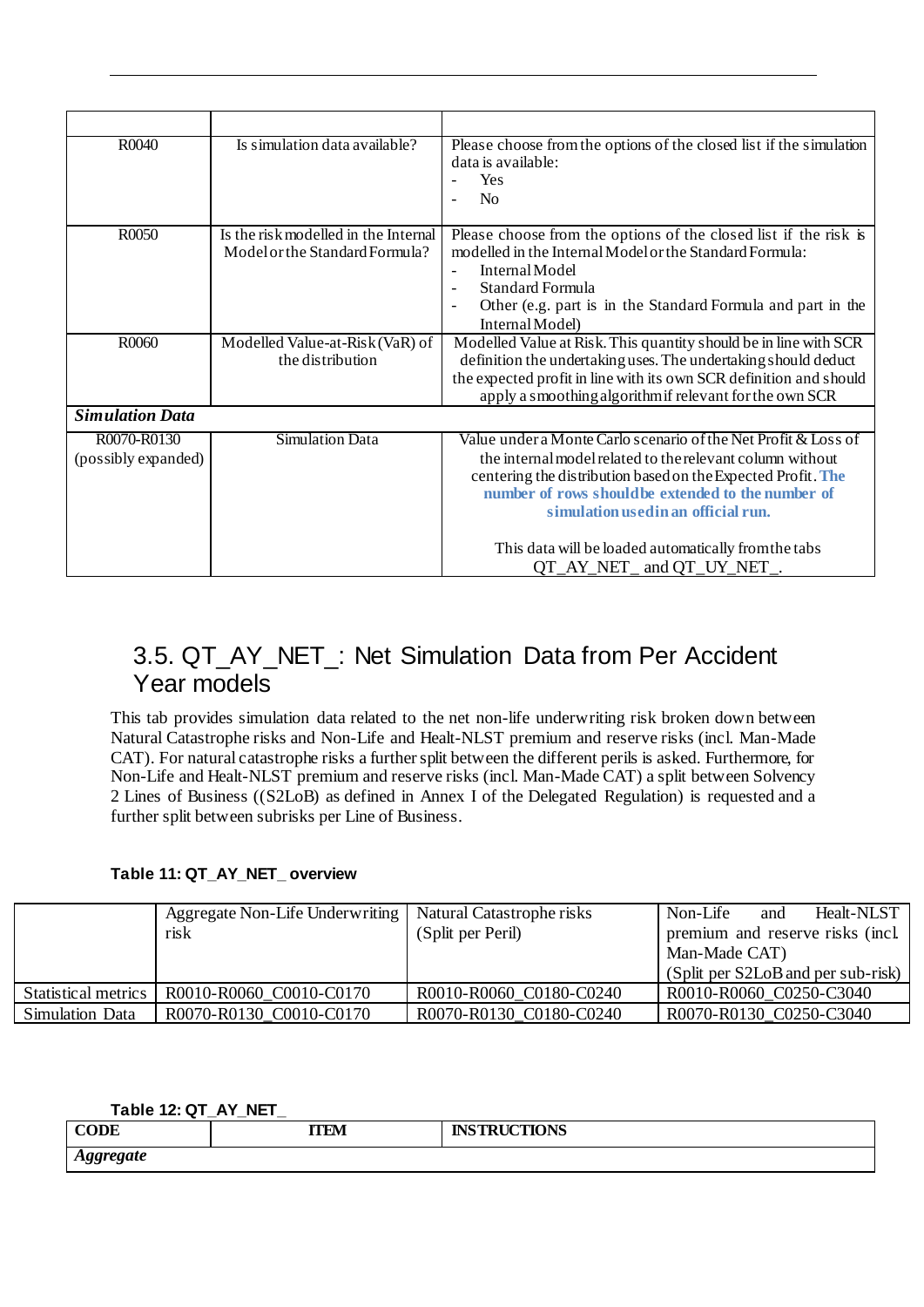| C0010              | Total                            | Total Underwriting risk related to Non-Life and Health Liabilities.<br>This column should equal the sum of the sub-risks (C0020- |
|--------------------|----------------------------------|----------------------------------------------------------------------------------------------------------------------------------|
|                    |                                  | C0170) on a sim by simbasis                                                                                                      |
| CO <sub>020</sub>  | Reserve risk                     | Total reserve risk. This column should equal the sum of the                                                                      |
|                    |                                  | Reserve risk per S2LoB on a sim by simbasis                                                                                      |
|                    |                                  | (C0260, C0360, , C2960)                                                                                                          |
|                    |                                  | This subrisk is defined precisely below.                                                                                         |
| C0030              | Premium risk                     | Total premium risk. This column should equal the sum of the                                                                      |
|                    |                                  | Premium risk per S2LoB on a sim by simbasis                                                                                      |
|                    |                                  | (C0270, C0370, , C2970)                                                                                                          |
|                    |                                  |                                                                                                                                  |
|                    |                                  | This subrisk is defined precisely below.                                                                                         |
| $\overline{CO040}$ | Man-Made CAT risk                | Total Man-Made CAT risk. This column should equal the sum of                                                                     |
|                    |                                  | the Man-Made CAT risk per S2LoB on a sim by simbasis                                                                             |
|                    |                                  | (C0280, C0380, , C2980)                                                                                                          |
|                    |                                  | This subrisk is defined precisely below.                                                                                         |
| C0050              | Inflation risk from Reserve risk | Total Inflation risk from Reserve risk. This column should equal                                                                 |
|                    |                                  | the sum of the Inflation risk from Reserve risk per S2LoB on a                                                                   |
|                    |                                  | sim by simbasis                                                                                                                  |
|                    |                                  | (C0290, C0390, , C2990)                                                                                                          |
|                    |                                  | This subrisk is defined precisely below.                                                                                         |
| C0060              | Inflation risk from Premium risk | Total Inflation risk from Premium risk. This column should equal                                                                 |
|                    |                                  | the sum of the Inflation risk from Premium risk per S2LoB on a                                                                   |
|                    |                                  | sim by simbasis                                                                                                                  |
|                    |                                  | (C0300, C0400, , C3000)                                                                                                          |
|                    |                                  | This subrisk is defined precisely below.                                                                                         |
| C0070              | Expense risk from Reserve risk   | Total Expense risk from Reserve risk. This column should equal                                                                   |
|                    |                                  | the sum of the Expense risk from Reserve risk per S2LoB on a                                                                     |
|                    |                                  | sim by simbasis                                                                                                                  |
|                    |                                  | (C0310, C0410, , C3010)                                                                                                          |
|                    |                                  | This subrisk is defined precisely below.                                                                                         |
| C0080              | Expense risk from Premium risk   | Total Expense risk from Premium risk. This column should equal                                                                   |
|                    |                                  | the sum of the Expense risk from Premium risk per S2LoB on a                                                                     |
|                    |                                  | sim by simbasis                                                                                                                  |
|                    |                                  | (C0320, C0420, , C3020)                                                                                                          |
|                    |                                  | This subrisk is defined precisely below.                                                                                         |
| C0090              | Life UW risks from RBNS and      | Total Life UW risks from RBNS and IBNR Annuities. This                                                                           |
|                    | <b>IBNR</b> Annuities            | column should equal the sum of the Life UW risks from RBNS                                                                       |
|                    |                                  | and IBNR Annuities per S2LoB on a sim by simbasis                                                                                |
|                    |                                  | (C0330, C0430, , C3030)                                                                                                          |
|                    |                                  | This subrisk is defined precisely below.                                                                                         |
| $\overline{C0100}$ | Life UW risks from UPR, BBNI     | Total Life UW risks from UPR, BBNI and Future Annuities. This                                                                    |
|                    | and Future Annuities             | column should equal the sum of the Life UW risks from UPR,                                                                       |
|                    |                                  | BBNI and Future Annuities per S2LoB on a sim by simbasis                                                                         |
|                    |                                  | (C0340, C0440, , C3040)                                                                                                          |
|                    |                                  | This subrisk is defined precisely below.                                                                                         |
| C0110              | Natural Catastropherisk          | This column should equal the Aggregate Natural Catastrophe risk                                                                  |
|                    |                                  | (C0180) on a sim by simbasis                                                                                                     |
| C0120              | Overhead expense risk Non-Life   | Overhead expenses modelled on an aggregate level (across all                                                                     |
|                    | Liabilities                      | S2LoBs) within the Non-Life underwriting risk related to Non-                                                                    |
|                    |                                  | Life liabilities                                                                                                                 |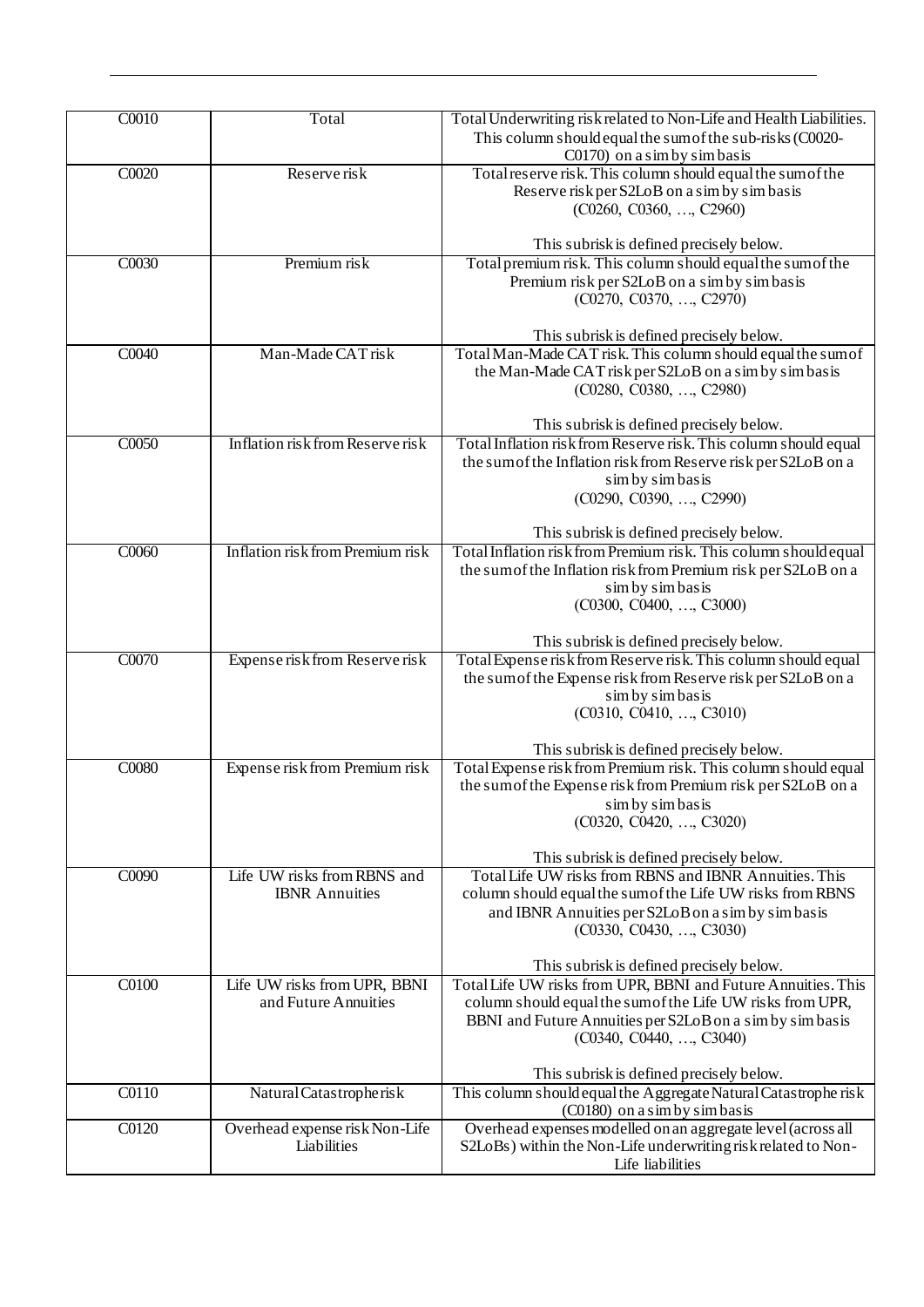| C0130                                                                                          | Overhead expense risk Health<br><b>NSLT</b> Liabilities                      | Overhead expenses modelled on an aggregate level (across all<br>S2LoBs) within the Non-Life underwriting risk related to Health<br><b>NSLT</b> liabilities                                                                                                                                                                                                                                                                                                                                          |  |
|------------------------------------------------------------------------------------------------|------------------------------------------------------------------------------|-----------------------------------------------------------------------------------------------------------------------------------------------------------------------------------------------------------------------------------------------------------------------------------------------------------------------------------------------------------------------------------------------------------------------------------------------------------------------------------------------------|--|
| C0140                                                                                          | Other Non-Life Underwriting<br>risks                                         | Other Non-Life Underwriting risks not captured within the other<br>subrisks (C0020-C0130)                                                                                                                                                                                                                                                                                                                                                                                                           |  |
| C0150                                                                                          | Life Underwriting risks Health<br>Liabilities                                | Life Underwriting risks related to Health Liabilities                                                                                                                                                                                                                                                                                                                                                                                                                                               |  |
| $\overline{C0160}$                                                                             | Health Catastropherisk                                                       | Health Catastropherisks                                                                                                                                                                                                                                                                                                                                                                                                                                                                             |  |
| C0170                                                                                          | Other Health risks                                                           | Other Non-Life Underwriting risks not captured within the other<br>subrisks (C0020-C0160)                                                                                                                                                                                                                                                                                                                                                                                                           |  |
| <b>Natural Catastrophe risks</b>                                                               |                                                                              |                                                                                                                                                                                                                                                                                                                                                                                                                                                                                                     |  |
| C0180-C0240                                                                                    | Natural Catastropherisk                                                      | Data for Natural Catastrophe risks split between Perils.                                                                                                                                                                                                                                                                                                                                                                                                                                            |  |
|                                                                                                | Natural Catastrophe risks split between perils                               |                                                                                                                                                                                                                                                                                                                                                                                                                                                                                                     |  |
| C0180                                                                                          | Aggregate Natural Catastrophe<br>risk                                        | Total Natural Catastrophe risks across all CatPerils. This column<br>should equal the sum of the Natural Catastrophe Perils on a simby<br>simbasis.                                                                                                                                                                                                                                                                                                                                                 |  |
| C0190                                                                                          | Windstorm                                                                    | These categories are defined in article 120 of the Delegated                                                                                                                                                                                                                                                                                                                                                                                                                                        |  |
| C0200                                                                                          | Earthquake                                                                   | Regulation.                                                                                                                                                                                                                                                                                                                                                                                                                                                                                         |  |
| C0210                                                                                          | Flood                                                                        |                                                                                                                                                                                                                                                                                                                                                                                                                                                                                                     |  |
| C0220                                                                                          | Hail                                                                         |                                                                                                                                                                                                                                                                                                                                                                                                                                                                                                     |  |
| C0230                                                                                          | Subsidence                                                                   |                                                                                                                                                                                                                                                                                                                                                                                                                                                                                                     |  |
| C0240                                                                                          | Combination                                                                  | A combination of the Perils above (C0190-C0230)                                                                                                                                                                                                                                                                                                                                                                                                                                                     |  |
| C0250                                                                                          | Other Natural Catstrophe perils                                              | Other Natural Catastrophe perils modelled beyond the categories<br>defined in article 120 of the Delegated Regulation                                                                                                                                                                                                                                                                                                                                                                               |  |
| Non-Life and Healt-NLST premium and reserve risks (incl. Man-Made CAT)                         |                                                                              |                                                                                                                                                                                                                                                                                                                                                                                                                                                                                                     |  |
| C0260-C3050                                                                                    | Non-Life and Healt-NLST<br>premium and reserve risks (incl.<br>Man-Made CAT) | Data for Non-Life and Healt-NLST premium and reserverisks<br>(incl. Man-Made CAT) split between S2LoBs and sub-risks.                                                                                                                                                                                                                                                                                                                                                                               |  |
| Split Non-Life and Healt-NLST premium and reserve risks (incl. Man-Made CAT) between sub-risks |                                                                              |                                                                                                                                                                                                                                                                                                                                                                                                                                                                                                     |  |
| C0260, C0360,<br>, C2960                                                                       | Total                                                                        | Total Non-Life and Healt-NLST premium and reserve risks (incl.<br>Man-Made CAT) per S2LoB. This column should equal the sum<br>of the subrisks per S2LoB on a sim by simbasis:<br>Reserve risk<br>$\blacksquare$<br>Premum rısk<br>Man-Made CAT risk<br>Inflation risk from Reserve risk<br>Inflation risk from Premium risk<br>Expense risk from Reserve risk<br>Expense risk from Premium risk<br>Life UW risks from RBNS and IBNR Annuities<br>Life UW risks from UPR, BBNI and Future Annuities |  |
| C0270, C0370,<br>, $C2970$                                                                     | Reserve risk                                                                 | Reserve risk is the uncertainty related to past accident years                                                                                                                                                                                                                                                                                                                                                                                                                                      |  |
| C0280, C0380,<br>, C2980                                                                       | Premium risk                                                                 | Premium risk is the uncertainty related to future accident years<br>excluding catastropherisks                                                                                                                                                                                                                                                                                                                                                                                                      |  |
| C0290, C0390,<br>, C2990                                                                       | Man-Made CAT risk                                                            | Man-made catastropherisk is the uncertainty related to future<br>accident years for man-made catastrophes                                                                                                                                                                                                                                                                                                                                                                                           |  |
| C0300, C0400,<br>, C3000                                                                       | Inflation risk from Reserve risk                                             | Inflation risk related to past accident years captured within market<br>risk                                                                                                                                                                                                                                                                                                                                                                                                                        |  |
| C0310, C0410,<br>, C3010                                                                       | Inflation risk from Premium risk                                             | Inflation risk related to future accident years captured within<br>market risk                                                                                                                                                                                                                                                                                                                                                                                                                      |  |
| C0320, C0420,<br>, $C3020$                                                                     | Expense risk from Reserve risk                                               | Expense risk related to past accident years in a separate expense<br>risk module                                                                                                                                                                                                                                                                                                                                                                                                                    |  |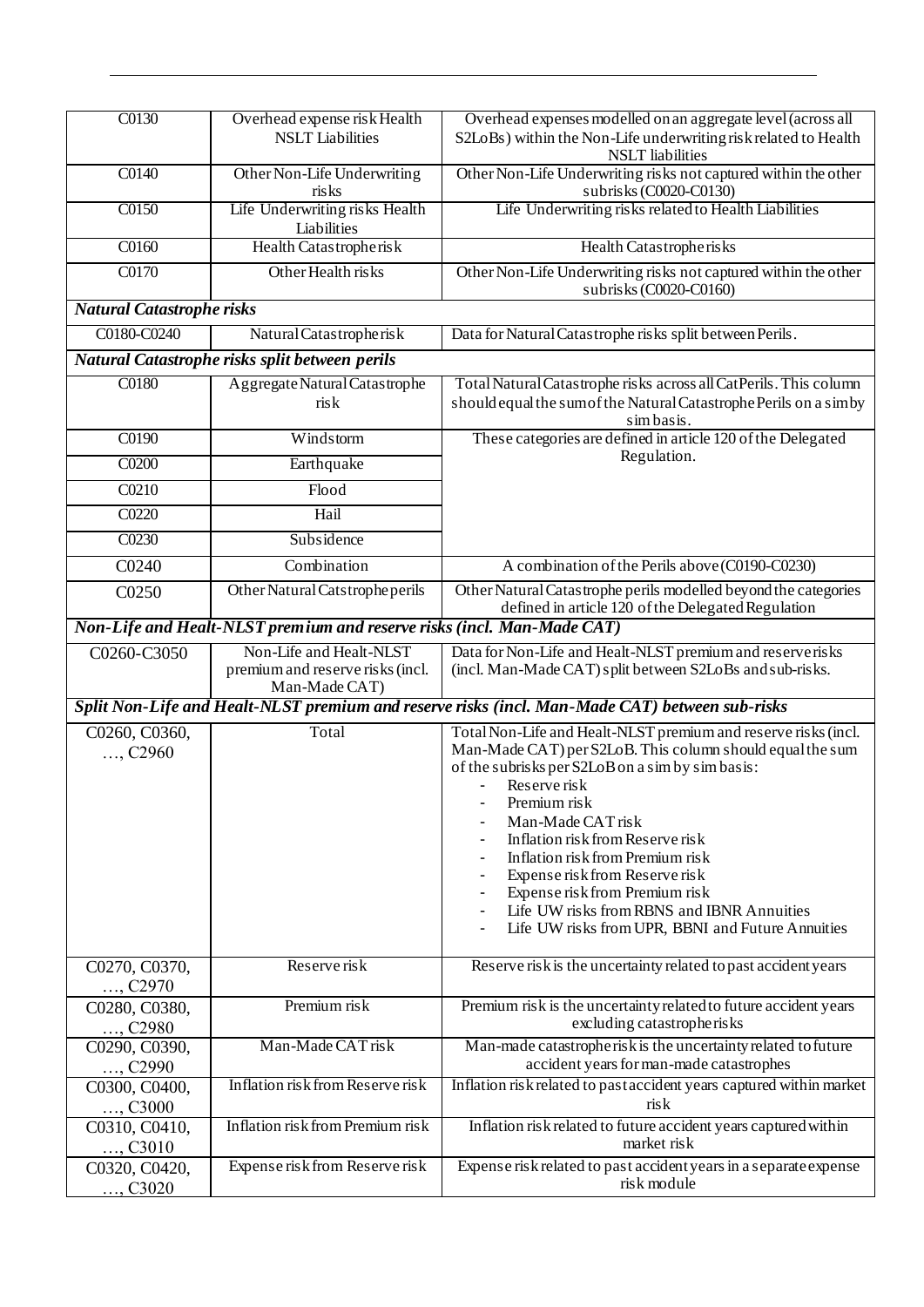| C0330, C0430,                         | Expense risk from Premium risk                              | Expense risk related to future accident years in a separate expense                                      |
|---------------------------------------|-------------------------------------------------------------|----------------------------------------------------------------------------------------------------------|
| , C3030                               |                                                             | risk module                                                                                              |
| C03-40, C0440,                        | Life UW risks from RBNS and                                 | Life Underwriting risks related to Non-Life annuities from past                                          |
| , C3040                               | <b>IBNR</b> Annuities                                       | accident years not captured within the Non-Life module                                                   |
| C0350, C0450,                         | Life UW risks from UPR, BBNI                                | Life Underwriting risks related to Non-Life annuities from future                                        |
| , C3050                               | and Future Annuities                                        | accident years not captured within the Non-Life module                                                   |
|                                       |                                                             | Split Non-Life and Healt-NLST premium and reserve risks (incl. Man-Made CAT) between Solvency 2 Lines of |
| <b>Business</b>                       |                                                             |                                                                                                          |
| $C0260 - C0350$                       | Medical expense insurance (NL                               | Solvency 2 Lines of Business defined in line with                                                        |
|                                       | obligations)                                                | Annex I of the Delegated Regulation                                                                      |
| $C0360 - C0450$                       | Income protection insurance (NL                             |                                                                                                          |
|                                       | obligations)                                                |                                                                                                          |
|                                       | Workers' compensation insurance                             |                                                                                                          |
| C0460 - C0550                         | (NL obligations)                                            |                                                                                                          |
|                                       | Motor vehicle liability insurance                           |                                                                                                          |
| C0560 - C0650                         |                                                             |                                                                                                          |
|                                       | (NL obligations)                                            |                                                                                                          |
| C0660 - C0750                         | Other motor insurance (NL                                   |                                                                                                          |
|                                       | obligations)                                                |                                                                                                          |
| C0760 - C0850                         | Marine, aviation and transport<br>insurance (NLobligations) |                                                                                                          |
|                                       | Fire and other damage to property                           |                                                                                                          |
| C0860 - C0950                         | insurance (NLobligations)                                   |                                                                                                          |
|                                       |                                                             |                                                                                                          |
| C0960 - C1050                         | General liability insurance (NL                             |                                                                                                          |
|                                       | obligations)<br>Credit and suretyship insurance             |                                                                                                          |
| C1060 - C1150                         |                                                             |                                                                                                          |
|                                       | (NL obligations)                                            |                                                                                                          |
| C1160 - C1250                         | Legal expenses insurance (NL<br>obligations)                |                                                                                                          |
|                                       | Assistance (NL obligations)                                 |                                                                                                          |
| C1260 - C1350                         |                                                             |                                                                                                          |
| C1360 - C1450                         | Miscellaneous financial loss (NL                            |                                                                                                          |
|                                       | obligations)                                                |                                                                                                          |
| C1460 - C1550                         | Medical expense insurance                                   |                                                                                                          |
|                                       | (Proportional NL reinsurance)                               |                                                                                                          |
| C1560 - C1650                         | Income protection insurance                                 |                                                                                                          |
|                                       | (Proportional NL reinsurance)                               |                                                                                                          |
| C1660 - C1750                         | Workers' compensation insurance                             |                                                                                                          |
|                                       | (Proportional NL reinsurance)                               |                                                                                                          |
| C1760 - C1850                         | Motor vehicle liability insurance                           |                                                                                                          |
|                                       | (Proportional NL reinsurance)                               |                                                                                                          |
| C1860 - C1950                         | Other motor insurance                                       |                                                                                                          |
|                                       | (Proportional NL reinsurance)                               |                                                                                                          |
| C1960 - C2050                         | Marine, aviation and transport                              |                                                                                                          |
|                                       | insurance (Proportional NL                                  |                                                                                                          |
|                                       | reinsurance)                                                |                                                                                                          |
| C <sub>2060</sub> - C <sub>2150</sub> | Fire and other damage to property                           |                                                                                                          |
|                                       | insurance (Proportional NL                                  |                                                                                                          |
|                                       | reinsurance)                                                |                                                                                                          |
| C <sub>2160</sub> - C <sub>2250</sub> | General liability insurance                                 |                                                                                                          |
|                                       | (Proportional NL reinsurance)                               |                                                                                                          |
| C2260 - C2350                         | Credit and suretyship insurance                             |                                                                                                          |
|                                       | (Proportional NL reinsurance)                               |                                                                                                          |
| C2360 - C2450                         | Legal expenses insurance                                    |                                                                                                          |
|                                       | (Proportional NL reinsurance)                               |                                                                                                          |
| C2460 - C2550                         | Assistance (Proportional NL                                 |                                                                                                          |
|                                       | reinsurance)                                                |                                                                                                          |
| $C2560 - C2650$                       | Miscellaneous financial loss                                |                                                                                                          |
|                                       | (Proportional NL reinsurance)                               |                                                                                                          |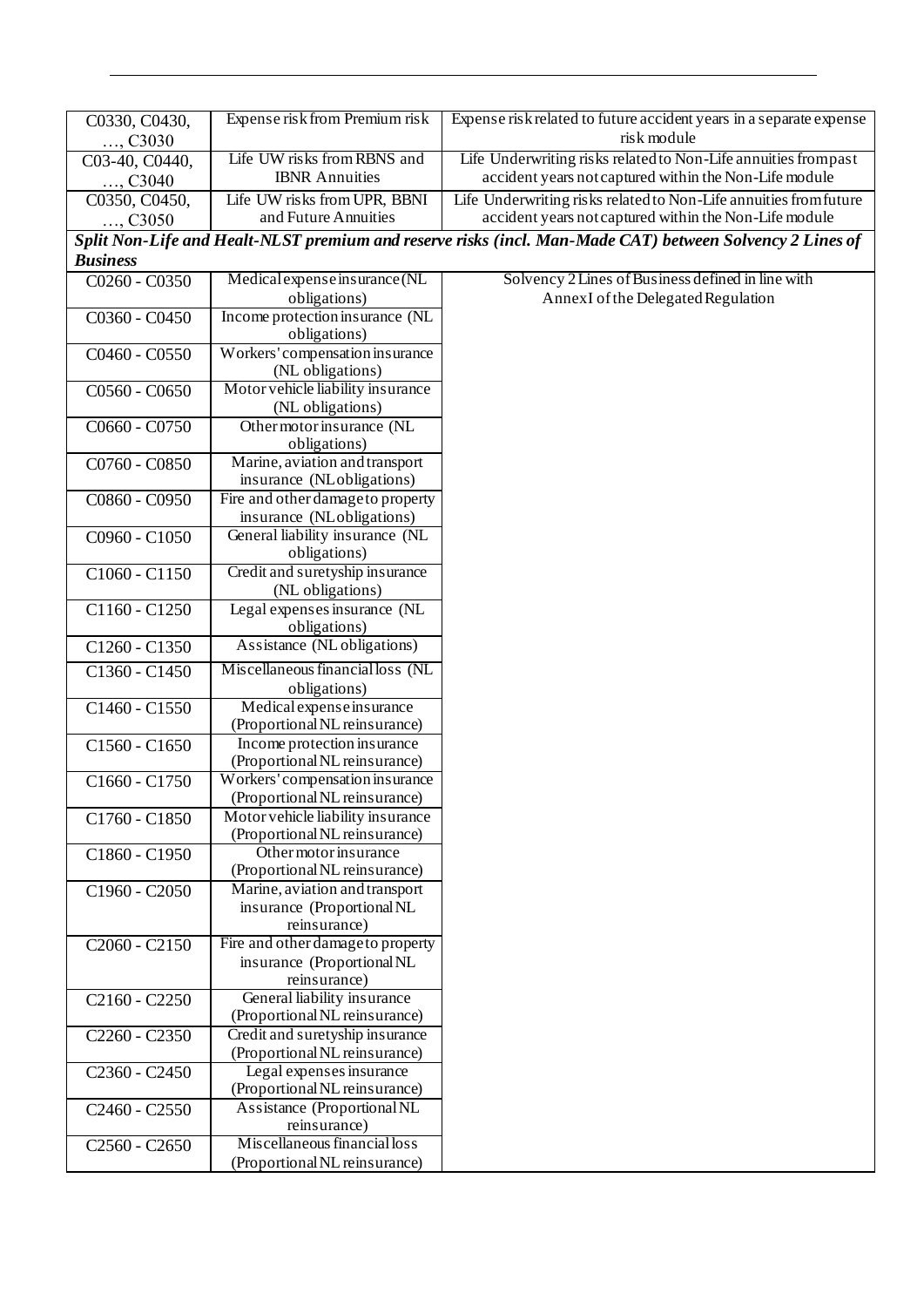| C <sub>2660</sub> - C <sub>2750</sub> | Non-proportional health<br>reinsurance                                             |                                                                                                                                                                                                                                                                                                                                                                                                                                                                                     |
|---------------------------------------|------------------------------------------------------------------------------------|-------------------------------------------------------------------------------------------------------------------------------------------------------------------------------------------------------------------------------------------------------------------------------------------------------------------------------------------------------------------------------------------------------------------------------------------------------------------------------------|
| C2760 - C2850                         | Non-proportional casualty<br>reinsurance                                           |                                                                                                                                                                                                                                                                                                                                                                                                                                                                                     |
| C2860 - C2950                         | Non-proportional marine, aviation<br>and transport reinsurance                     |                                                                                                                                                                                                                                                                                                                                                                                                                                                                                     |
| C2960 - C3050                         | Non-proportional property<br>reinsurance                                           |                                                                                                                                                                                                                                                                                                                                                                                                                                                                                     |
| <b>Statistical metrics</b>            |                                                                                    |                                                                                                                                                                                                                                                                                                                                                                                                                                                                                     |
| R0010                                 | Expected result at $t=1$ , supposed<br>to be the mean value of the<br>distribution | Expected result at $t=1$ net of reinsurance, supposed to be the mean<br>value of the distribution. This whould be consistent with the<br>average value from the simulation data<br>(R0070-R0130 (possibly expanded))                                                                                                                                                                                                                                                                |
| R0020                                 | 99.5% quantile of the distribution                                                 | 99.5% quantile of the Profit and Loss distribution net of<br>reinsurance. This whould be consistent with the relevant<br>percentile from the simulation data<br>(R0070-R0130 (possibly expanded))                                                                                                                                                                                                                                                                                   |
| R0030                                 | Is the expected profit deducted for<br>calculating the SCR                         | Please choose from the options of the closed list if the expected<br>profit is deducted for calculating the SCR:<br>Yes<br>$\mathbf{r}$<br>N <sub>o</sub><br>$\Box$                                                                                                                                                                                                                                                                                                                 |
| R0040                                 | Is simulation data available?                                                      | Please choose from the options of the closed list if the simulation<br>data is available:<br>Yes<br>$\mathbb{L}^{\mathbb{N}}$<br>N <sub>o</sub><br>$\blacksquare$                                                                                                                                                                                                                                                                                                                   |
| R0050                                 | Is the risk modelled in the Internal<br>Model or the Standard Formula?             | Please choose from the options of the closed list if the risk is<br>modelled in the Internal Model or the Standard Formula:<br>Internal Model<br>$\blacksquare$<br>Standard Formula<br>Other (e.g. part is in the Standard Formula and part in the<br>Internal Model)<br>If only part of a S2LoB, Peril or geographical region is modelled in<br>the (partial) internal model and another part is considered under the<br>standard formula, please fill in the internal model data. |
| R0060                                 | Modelled Value-at-Risk (VaR) of<br>the distribution                                | Modelled Value at Risk. This quantity should be in line with SCR<br>definition the undertaking uses. The undertaking should deduct<br>the expected profit in line with its own SCR definition and should<br>apply a smoothing algorithmif relevant for the own SCR                                                                                                                                                                                                                  |
| <b>Simulation Data</b>                |                                                                                    |                                                                                                                                                                                                                                                                                                                                                                                                                                                                                     |
| R0070-R0130                           | Simulation Data                                                                    | Value under a Monte Carlo scenario of the Net Profit & Loss of<br>the internal model related to the relevant column without<br>centering the distribution based on the Expected Profit. The<br>number of rows should be extended to the number of<br>simulation used in an official run.                                                                                                                                                                                            |

## <span id="page-29-0"></span>3.6. QT\_UY\_NET\_: Net Simulation Data from Per Underwriting Year models

This tab provides simulation data related to the net non-life underwriting risk broken down between Natural Catastrophe risks and Non-Life and Healt-NLST premium and reserve risks (incl. Man-Made CAT). For natural catastrophes a further split between the different perils is asked. Furthermore, for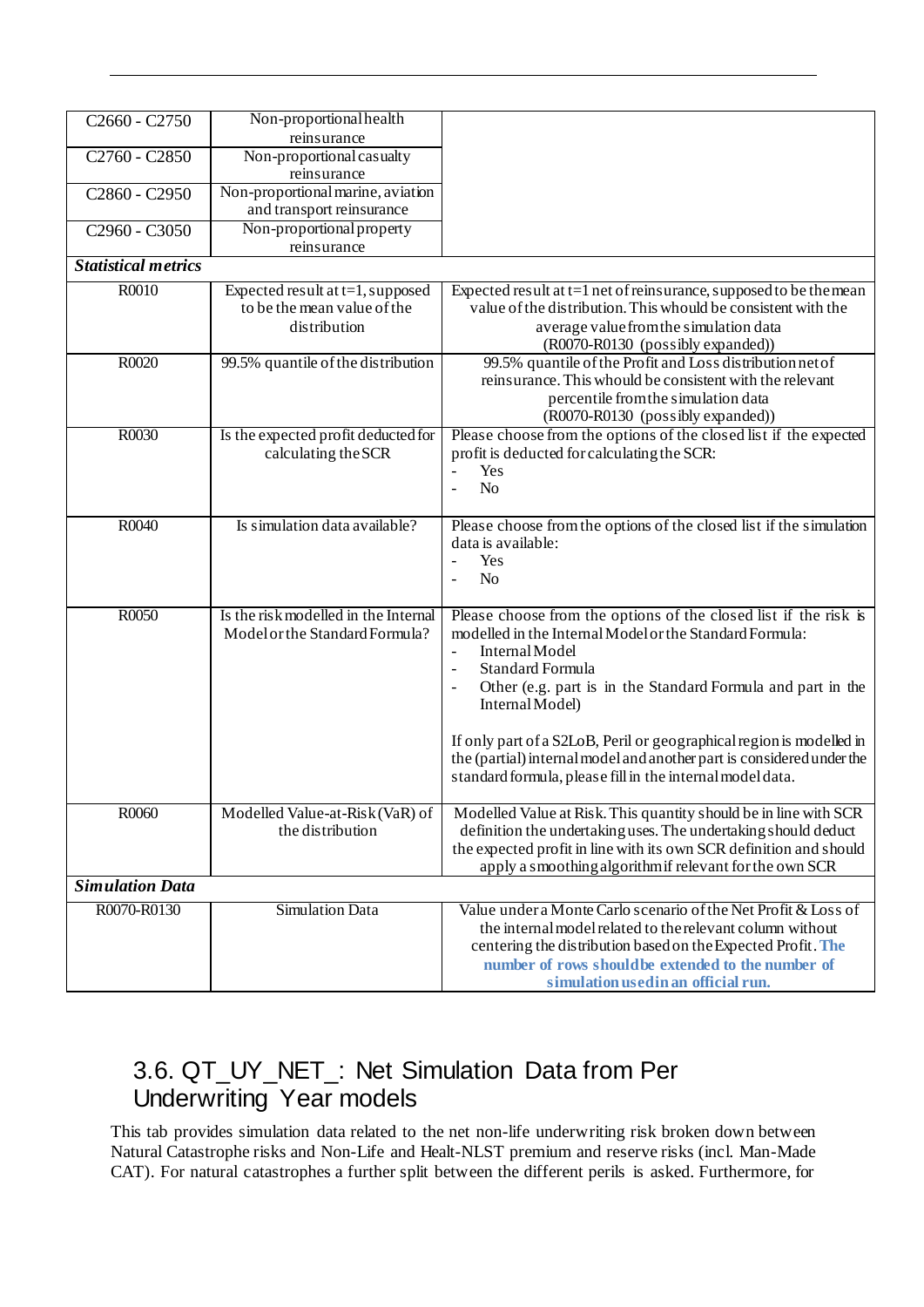Non-Life and Healt-NLST premium and reserve risks (incl. Man-Made CAT) a split between Solvency 2 Lines of Business ((S2LoB) as defined in Annex I of the Delegated Regulation) is requested and a further split between subrisks per Line of Business.

### <span id="page-30-0"></span>**Table 13: QT\_UY\_NET\_ overview**

|                     | Aggregate Non-Life Underwriting   Natural Catastrophe risks<br>risk | (Split per Peril)       | Non-Life<br>Healt-NLST<br>and<br>premium and reserve risks (incl.<br>Man-Made CAT)<br>(Split per S2LoB and per sub-risk) |
|---------------------|---------------------------------------------------------------------|-------------------------|--------------------------------------------------------------------------------------------------------------------------|
| Statistical metrics | R0010-R0060 C0010-C0210                                             | R0010-R0060 C0220-C0280 | R0010-R0060 C0290-C4200                                                                                                  |
| Simulation Data     | R0070-R0130 C0010-C0210                                             | R0070-R0130 C0220-C0280 | R0070-R0130 C0290-C4200                                                                                                  |

### <span id="page-30-1"></span>**Table 14: QT\_UY\_NET\_**

| <b>CODE</b>      | <b>ITEM</b>                                      | <b>INSTRUCTIONS</b>                                                                                                                                                                                                                             |  |
|------------------|--------------------------------------------------|-------------------------------------------------------------------------------------------------------------------------------------------------------------------------------------------------------------------------------------------------|--|
| <b>Aggregate</b> |                                                  |                                                                                                                                                                                                                                                 |  |
| C0010            | Total                                            | Total Underwriting risk related to Non-Life and Health Liabilities.<br>This column should equal the sum of the sub-risks (C0020-<br>C0210) on a sim by simbasis                                                                                 |  |
| C0020            | Earned Reserve risk                              | Total Earned Reserverisk. This column should equal the sum of<br>the Earned Reserverisk per S2LoB on a sim by simbasis<br>(C0300, C0440, , C04080)                                                                                              |  |
|                  |                                                  | This subrisk is defined precisely below.                                                                                                                                                                                                        |  |
| C0030            | <b>Unearned Reserve risk</b>                     | Total Unearned Reserve risk. This column should equal the sum<br>of the Unearned Reserve risk per S2LoB on a sim by simbasis<br>(C0310, C0450, , C04090)<br>This subrisk is defined precisely below.                                            |  |
| C0040            | <b>Underwriting Non-CATrisk</b>                  | Total Underwriting risk. This column should equal the sum of the<br>Underwriting risk per S2LoB on a sim by simbasis<br>(C0320, C0460, , C04100)<br>This subrisk is defined precisely below.                                                    |  |
| C0050            | Man-Made CAT risk                                | Total Man-Made CAT risk. This column should equal the sum of<br>the Man-Made CAT risk per S2LoB on a sim by simbasis<br>(C0330, C0470, , C04110)<br>This subrisk is defined precisely below.                                                    |  |
| C0060            | Inflation risk from Earned<br>Reserve risk       | Total Inflation risk from Earned Reserve risk. This column should<br>equal the sum of the Inflation risk from Earned Reserve risk per<br>S2LoB on a sim by simbasis<br>(C0340, C0480, , C04120)<br>This subrisk is defined precisely below.     |  |
| C0070            | Inflation risk from Unearned<br>Reserve risk     | Total Inflation risk from Unearned Reserve risk. This column<br>should equal the sum of the Inflation risk from Unearned Reserve<br>risk per S2LoB on a sim by simbasis<br>(C0350, C0490, , C04130)<br>This subrisk is defined precisely below. |  |
| C0080            | Inflation risk from Underwriting<br>Non-CAT risk | Total Inflation risk from Underwriting risk. This column should<br>equal the sum of the Inflation risk from Underwriting risk per<br>S2LoB on a sim by simbasis<br>(C0360, C0500, , C04140)<br>This subrisk is defined precisely below.         |  |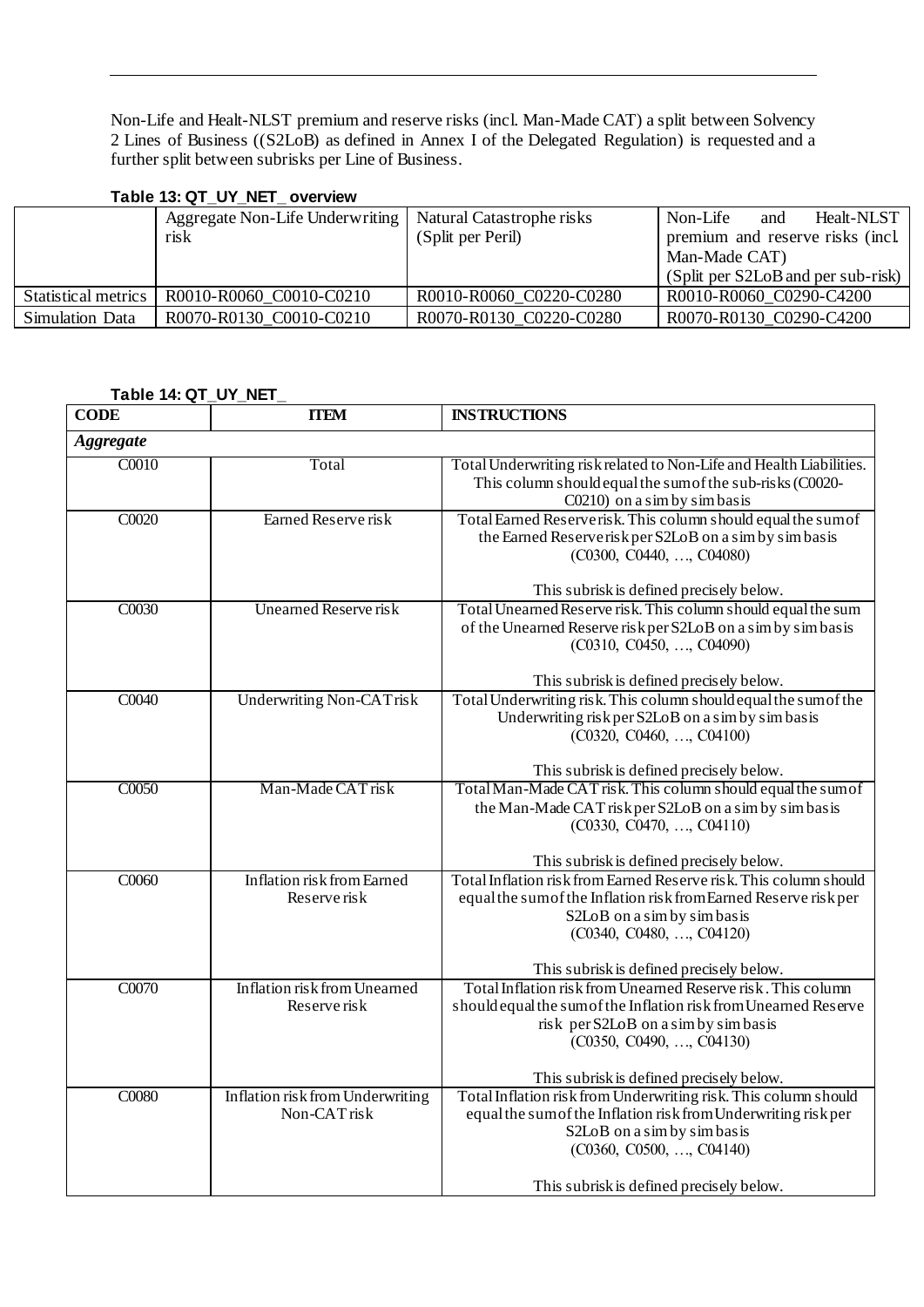| C0090                            | Expense risk from Earned                                | Total Expense risk from Earned Reserve risk. This column should                            |
|----------------------------------|---------------------------------------------------------|--------------------------------------------------------------------------------------------|
|                                  | Reserve risk                                            | equal the sum of the Expense risk from Earned Reserve risk per                             |
|                                  |                                                         | S2LoB on a sim by simbasis                                                                 |
|                                  |                                                         | (C0370, C0510, , C04150)                                                                   |
|                                  |                                                         |                                                                                            |
|                                  |                                                         | This subrisk is defined precisely below.                                                   |
| C0100                            | Expense risk from Unearned                              | Total Expense risk from Unearned Reserverisk. This column                                  |
|                                  | Reserve risk                                            | should equal the sum of the Expense risk from Unearned Reserve                             |
|                                  |                                                         | risk per S2LoB on a sim by simbasis                                                        |
|                                  |                                                         | (C0380, C0520, , C04160)                                                                   |
|                                  |                                                         |                                                                                            |
|                                  |                                                         | This subrisk is defined precisely below.                                                   |
| C0110                            | Expense risk from Underwriting                          | Total Expense risk from Underwriting risk. This column should                              |
|                                  | Non-CAT risk                                            | equal the sum of the Expense risk from Underwriting risk per                               |
|                                  |                                                         | S2LoB on a sim by simbasis                                                                 |
|                                  |                                                         | (C0390, C0530, , C04170)                                                                   |
|                                  |                                                         |                                                                                            |
|                                  |                                                         | This subrisk is defined precisely below.                                                   |
| C0120                            | Life UW risks from RBNS and                             | Total Life UW risks from RBNS and IBNR Annuities. This                                     |
|                                  | <b>IBNR</b> Annuities                                   | column should equal the sum of the Life UW risks from RBNS                                 |
|                                  |                                                         | and IBNR Annuities per S2LoB on a sim by simbasis                                          |
|                                  |                                                         | (C0400, C0540, , C04180)                                                                   |
|                                  |                                                         |                                                                                            |
|                                  |                                                         | This subrisk is defined precisely below.                                                   |
| $\overline{C0130}$               | Life UW risks from UPR and                              | Total Life UW risks from UPR and BBNI Annuities. This column                               |
|                                  | <b>BBNI</b> Annuities                                   | should equal the sum of the Life UW risks from UPR and BBNI                                |
|                                  |                                                         | Annuities per S2LoB on a sim by simbasis                                                   |
|                                  |                                                         | (C0410, C0550, , C04190)                                                                   |
|                                  |                                                         |                                                                                            |
|                                  |                                                         | This subrisk is defined precisely below.                                                   |
| $\overline{C0140}$               | Life UW risks from Future                               | Total Life UW risks from Future Annuities. This column should                              |
|                                  | Annuities (Non-CAT)                                     | equal the sum of the Life UW risks from Future Annuities per                               |
|                                  |                                                         | S2LoB on a sim by simbasis                                                                 |
|                                  |                                                         | (C0420, C0560, , C04200)                                                                   |
|                                  |                                                         |                                                                                            |
|                                  |                                                         | This subrisk is defined precisely below.                                                   |
| C0150                            | Natural Catastropherisk                                 | This column should equal the Aggregate Natural Catastrophe risk                            |
|                                  |                                                         | (C0220) on a sim by simbasis                                                               |
| C0160                            | Overhead expense risk Non-Life<br><b>Liabilities</b>    | Overhead expenses modelled on an aggregate level (across all                               |
|                                  |                                                         | S2LoBs) within the Non-Life underwriting risk related to Non-                              |
|                                  |                                                         | Life liabilities                                                                           |
| C0170                            | Overhead expense risk Health<br><b>NSLT</b> Liabilities | Overhead expenses modelled on an aggregate level (across all                               |
|                                  |                                                         | S2LoBs) within the Non-Life underwriting risk related to Health<br><b>NSLT</b> liabilities |
| C0180                            |                                                         |                                                                                            |
|                                  | Other Non-Life Underwriting<br>risks                    | Other Non-Life Underwriting risks not captured within the other<br>subrisks (C0020-C0170)  |
| C0190                            |                                                         | Life Underwriting risks related to Health Liabilities                                      |
|                                  | Life Underwriting risks Health<br>Liabilities           |                                                                                            |
| CO <sub>200</sub>                | Health Catastropherisk                                  | Health Catastropherisks                                                                    |
|                                  |                                                         |                                                                                            |
| C0210                            | Other Health risks                                      | Other Non-Life Underwriting risks not captured within the other                            |
|                                  |                                                         | subrisks (C0020-C0200)                                                                     |
| <b>Natural Catastrophe risks</b> |                                                         |                                                                                            |
| C0220-C0280                      | Natural Catastropherisk                                 | Data for Natural Catastrophe risks split between Perils.                                   |
|                                  | Natural Catastrophe risks split between perils          |                                                                                            |
| C0220                            | Aggregate Natural Catastrophe                           | Total Natural Catastrophe risks across all CatPerils. This column                          |
|                                  | risk                                                    | should equal the sum of the Natural Catastrophe Perils on a simby                          |
|                                  |                                                         | simbasis.                                                                                  |
| C0230                            | Windstorm                                               |                                                                                            |
|                                  |                                                         |                                                                                            |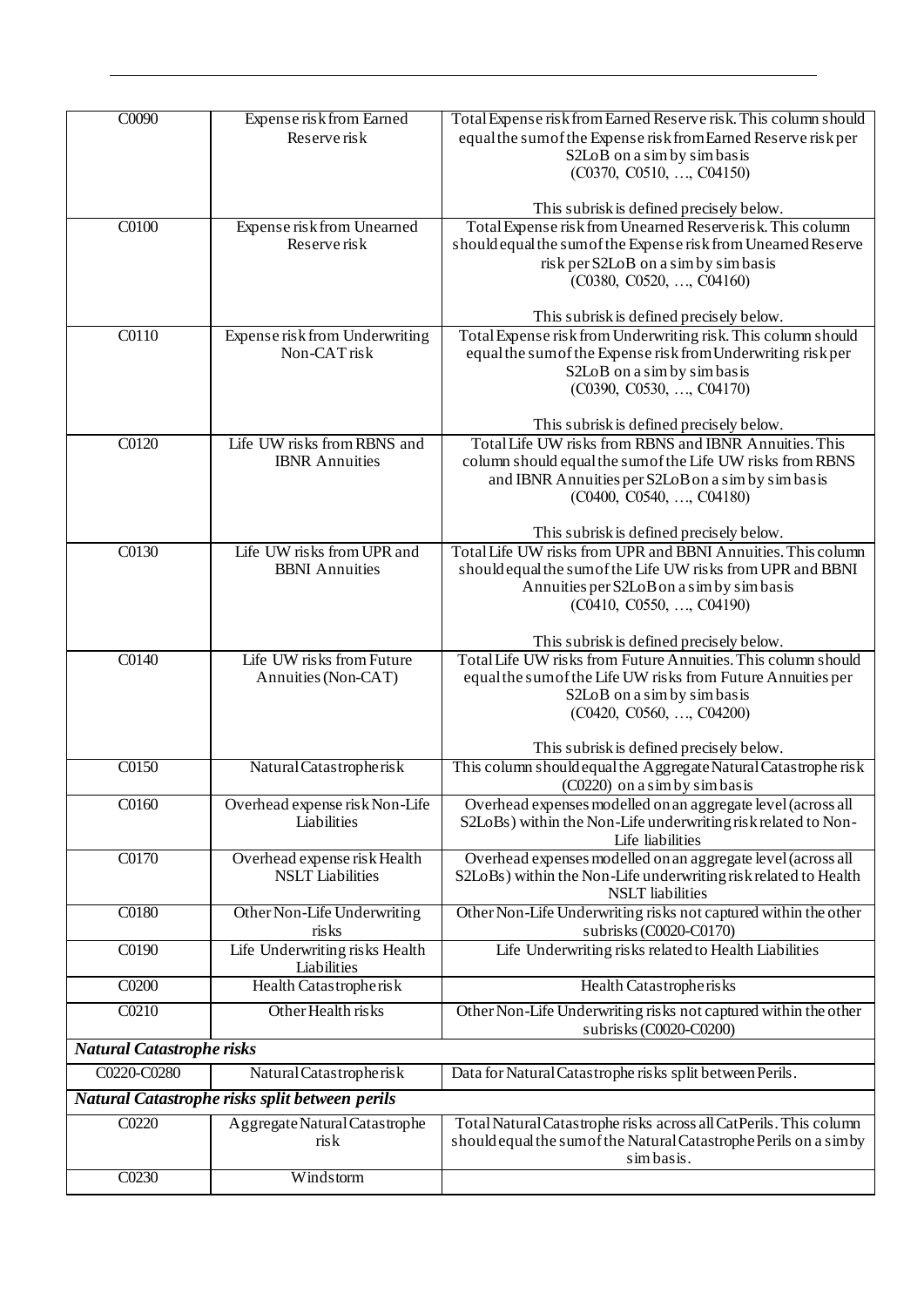| C0240                       | Earthquake                                                                   | These categories are defined in article 120 of the Delegated                                                                                                                                                                                                                                                                                                                                                                                                                                                                                                                                                                                                           |
|-----------------------------|------------------------------------------------------------------------------|------------------------------------------------------------------------------------------------------------------------------------------------------------------------------------------------------------------------------------------------------------------------------------------------------------------------------------------------------------------------------------------------------------------------------------------------------------------------------------------------------------------------------------------------------------------------------------------------------------------------------------------------------------------------|
| C0250                       | Flood                                                                        | Regulation.                                                                                                                                                                                                                                                                                                                                                                                                                                                                                                                                                                                                                                                            |
| C0260                       | Hail                                                                         |                                                                                                                                                                                                                                                                                                                                                                                                                                                                                                                                                                                                                                                                        |
| C0270                       | Subsidence                                                                   |                                                                                                                                                                                                                                                                                                                                                                                                                                                                                                                                                                                                                                                                        |
|                             |                                                                              |                                                                                                                                                                                                                                                                                                                                                                                                                                                                                                                                                                                                                                                                        |
| C0280                       | Combination                                                                  | A combination of the Perils above (C0230-C0270)                                                                                                                                                                                                                                                                                                                                                                                                                                                                                                                                                                                                                        |
| C0290                       | Other Natural Catstrophe perils                                              | Other Natural Catastrophe perils modelled beyond the categories<br>defined in article 120 of the Delegated Regulation                                                                                                                                                                                                                                                                                                                                                                                                                                                                                                                                                  |
|                             | Non-Life and Healt-NLST premium and reserve risks (incl. Man-Made CAT)       |                                                                                                                                                                                                                                                                                                                                                                                                                                                                                                                                                                                                                                                                        |
| C0300-C4210                 | Non-Life and Healt-NLST<br>premium and reserve risks (incl.<br>Man-Made CAT) | Data for Non-Life and Healt-NLST premium and reserverisks<br>(incl. Man-Made CAT) split between S2LoBs and sub-risks.                                                                                                                                                                                                                                                                                                                                                                                                                                                                                                                                                  |
|                             |                                                                              | Split Non-Life and Healt-NLST premium and reserve risks (incl. Man-Made CAT) between sub-risks                                                                                                                                                                                                                                                                                                                                                                                                                                                                                                                                                                         |
| C0300, C0440,<br>, $C04080$ | Total                                                                        | Total Non-Life and Healt-NLST premium and reserve risks (incl.<br>Man-Made CAT) per S2LoB. This column should equal the sum<br>of the subrisks per S2LoB on a sim by simbasis:<br>Earned Reserve risk<br>Unearned Reserve risk<br>Underwriting risk<br>Man-Made CAT risk<br>Inflation risk from Earned Reserve risk<br>Inflation risk from Unearned Reserve risk<br>Inflation risk from Underwriting risk<br>Expense risk from Earned Reserve risk<br>Expense risk from Unearned Reserve risk<br>Expense risk from Underwriting risk<br>Life UW risks from RBNS and IBNR Annuities<br>Life UW risks from UPR and BBNI Annuities<br>Life UW risks from Future Annuities |
| C0310, C0450,<br>, $C04090$ | Earned Reserve risk                                                          | The risk around the balance sheet earned reserves or the uncertainty<br>related to earned premium and the related claims and expenses<br>which have already occurred in the past                                                                                                                                                                                                                                                                                                                                                                                                                                                                                       |
| C0320, C0460,<br>, $C04100$ | Unearned Reserve risk                                                        | The risk around the balance sheet unearned reserves or the<br>uncertainty related to Unearned or BBNI premiums and the related<br>claims and expenses which will occur in the future                                                                                                                                                                                                                                                                                                                                                                                                                                                                                   |
| C0330, C0470,<br>, $C04110$ | Underwriting Non-CATrisk                                                     | The risk around the proposed underwriting year or the uncertainty<br>related to premiums beyond contract boundaries (typically 1 year<br>premium volume) and the related claims and expenses which will<br>occur in the future. Catastrophes are excluded from this risk.                                                                                                                                                                                                                                                                                                                                                                                              |
| C0340, C0480,<br>$,$ C04120 | Man-Made CAT risk                                                            | Man-made catastropherisk is the uncertainty related to future<br>man-made catastrophes                                                                                                                                                                                                                                                                                                                                                                                                                                                                                                                                                                                 |
| C0350, C0490,               | Inflation risk from Earned                                                   | Inflation risk related to earned reserves captured within market                                                                                                                                                                                                                                                                                                                                                                                                                                                                                                                                                                                                       |
| , $C04130$                  | Reserve risk                                                                 | ris k                                                                                                                                                                                                                                                                                                                                                                                                                                                                                                                                                                                                                                                                  |
| C0360, C0500,<br>$,$ C04140 | Inflation risk from Unearned<br>Reserve risk                                 | Inflation risk related to unearned reserves captured within market<br>risk                                                                                                                                                                                                                                                                                                                                                                                                                                                                                                                                                                                             |
| C0370, C0510,<br>, $C04150$ | Inflation risk from Underwriting<br>Non-CAT risk                             | Inflation risk related to future underwriting years captured within<br>market risk                                                                                                                                                                                                                                                                                                                                                                                                                                                                                                                                                                                     |
| C0380, C0520,<br>$,$ C04160 | Expense risk from Earned<br>Reserve risk                                     | Expense risk related to earned reserves in a separate expense risk<br>module                                                                                                                                                                                                                                                                                                                                                                                                                                                                                                                                                                                           |
| C0390, C0530,<br>$,$ C04170 | Expense risk from Unearned<br>Reserve risk                                   | Expense risk related to unearned reserves in a separate expense<br>risk module                                                                                                                                                                                                                                                                                                                                                                                                                                                                                                                                                                                         |
| C0400, C0540,<br>$,$ C04180 | Expense risk from Underwriting<br>Non-CAT risk                               | Expense risk related to future underwriting years in a separate<br>expense risk module                                                                                                                                                                                                                                                                                                                                                                                                                                                                                                                                                                                 |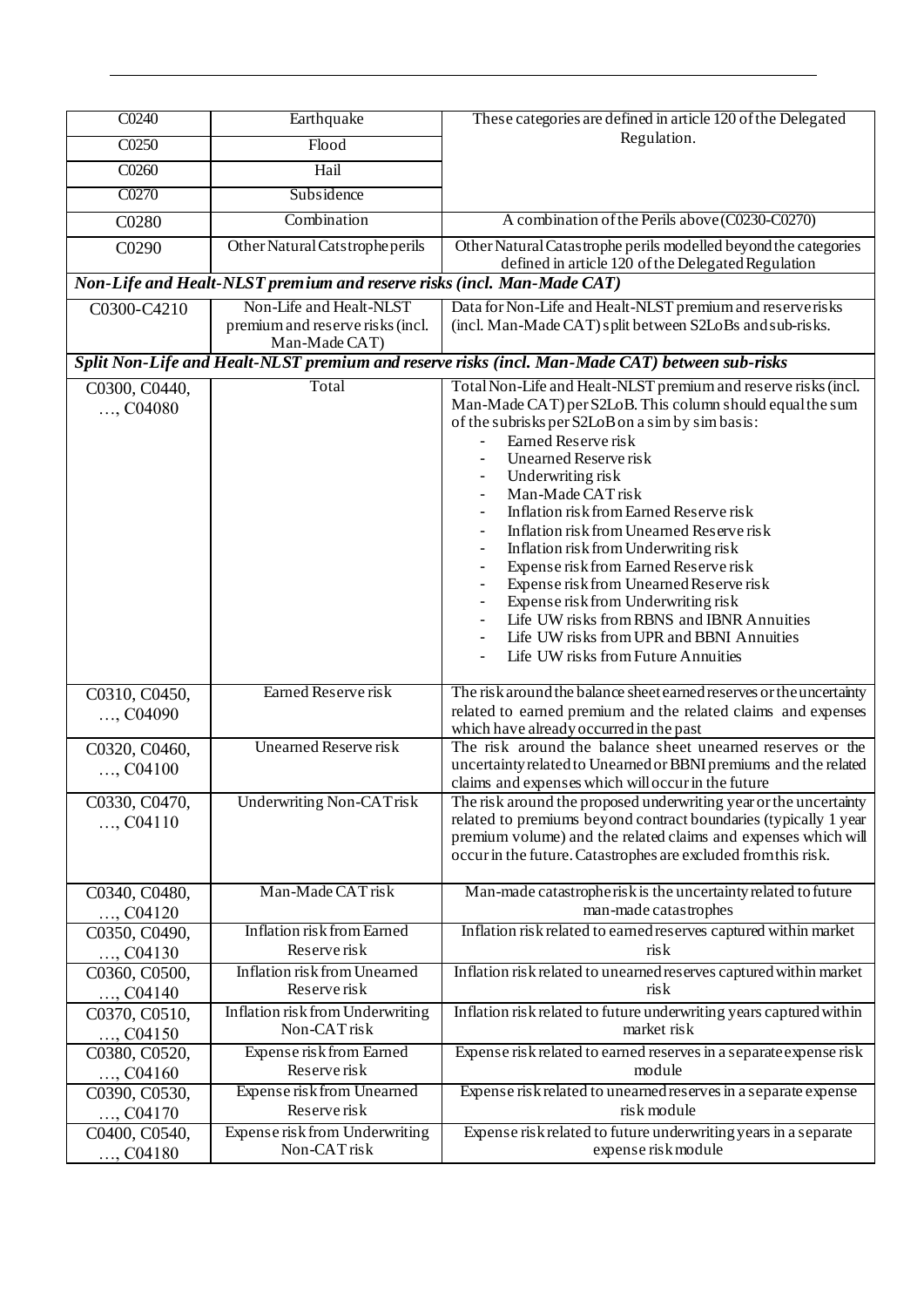| C0410, C0550,                         | Life UW risks from RBNS and                                      | Life Underwriting risks related to earned reserves for Non-Life                                          |
|---------------------------------------|------------------------------------------------------------------|----------------------------------------------------------------------------------------------------------|
| $,$ C04190                            | <b>IBNR</b> Annuities                                            | annuities not captured within the Non-Life module                                                        |
| C0420, C0560,                         | Life UW risks from UPR and                                       | Life Underwriting risks related to unearned reserves for Non-Life                                        |
| $,$ C04200                            | <b>BBNI</b> Annuities                                            | annuities not captured within the Non-Life module                                                        |
| C0430, C0570,                         | Life UW risks from Future                                        | Life Underwriting risks related to future underwriting years for                                         |
| $,$ C04210                            | Annuities (Non-CAT)                                              | Non-Life annuities not captured within the Non-Life module                                               |
|                                       |                                                                  | Split Non-Life and Healt-NLST premium and reserve risks (incl. Man-Made CAT) between Solvency 2 Lines of |
| <b>Business</b>                       |                                                                  |                                                                                                          |
| C0300 - C0430                         | Medical expense insurance (NL                                    | Solvency 2 Lines of Business defined in line with                                                        |
|                                       | obligations)                                                     | Annex I of the Delegated Regulation                                                                      |
| C0440 - C0570                         | Income protection insurance (NL                                  |                                                                                                          |
|                                       | obligations)                                                     |                                                                                                          |
| C0580 - C0710                         | Workers' compensation insurance                                  |                                                                                                          |
|                                       | (NL obligations)                                                 |                                                                                                          |
| $C0720 - C0850$                       | Motor vehicle liability insurance                                |                                                                                                          |
|                                       | (NL obligations)                                                 |                                                                                                          |
| C0860 - C0990                         | Other motor insurance (NL                                        |                                                                                                          |
|                                       | obligations)                                                     |                                                                                                          |
| C1000 - C1130                         | Marine, aviation and transport<br>insurance (NLobligations)      |                                                                                                          |
| C1140 - C1270                         | Fire and other damage to property                                |                                                                                                          |
|                                       | insurance (NLobligations)                                        |                                                                                                          |
| C1280 - C1410                         | General liability insurance (NL                                  |                                                                                                          |
|                                       | obligations)                                                     |                                                                                                          |
| C1420 - C1550                         | Credit and suretyship insurance                                  |                                                                                                          |
|                                       | (NL obligations)                                                 |                                                                                                          |
| C1560 - C1690                         | Legal expenses insurance (NL                                     |                                                                                                          |
|                                       | obligations)                                                     |                                                                                                          |
| C1700 - C1830                         | Assistance (NL obligations)                                      |                                                                                                          |
| C1840 - C1970                         | Miscellaneous financial loss (NL                                 |                                                                                                          |
|                                       | obligations)                                                     |                                                                                                          |
| C1980 - C2110                         | Medical expense insurance                                        |                                                                                                          |
|                                       | (Proportional NL reinsurance)                                    |                                                                                                          |
| C2120 - C2250                         | Income protection insurance                                      |                                                                                                          |
|                                       | (Proportional NL reinsurance)                                    |                                                                                                          |
| C2260 - C2390                         | Workers' compensation insurance<br>(Proportional NL reinsurance) |                                                                                                          |
| C <sub>2400</sub> - C <sub>2530</sub> | Motor vehicle liability insurance                                |                                                                                                          |
|                                       | (Proportional NL reinsurance)                                    |                                                                                                          |
| C <sub>2540</sub> - C <sub>2670</sub> | Other motor insurance                                            |                                                                                                          |
|                                       | (Proportional NL reinsurance)                                    |                                                                                                          |
| C <sub>2680</sub> - C <sub>2810</sub> | Marine, aviation and transport                                   |                                                                                                          |
|                                       | insurance (Proportional NL                                       |                                                                                                          |
|                                       | reinsurance)                                                     |                                                                                                          |
| C <sub>2820</sub> - C <sub>2950</sub> | Fire and other damage to property                                |                                                                                                          |
|                                       | insurance (Proportional NL                                       |                                                                                                          |
|                                       | reinsurance)<br>General liability insurance                      |                                                                                                          |
| C2960 - C3090                         | (Proportional NL reinsurance)                                    |                                                                                                          |
| C3100 - C3230                         | Credit and suretyship insurance                                  |                                                                                                          |
|                                       | (Proportional NL reinsurance)                                    |                                                                                                          |
| C3240 - C3370                         | Legal expenses insurance                                         |                                                                                                          |
|                                       | (Proportional NL reinsurance)                                    |                                                                                                          |
| C3380 - C3510                         | Assistance (Proportional NL                                      |                                                                                                          |
|                                       | reinsurance)                                                     |                                                                                                          |
| C3520 - C3650                         | Miscellaneous financial loss                                     |                                                                                                          |
|                                       | (Proportional NL reinsurance)                                    |                                                                                                          |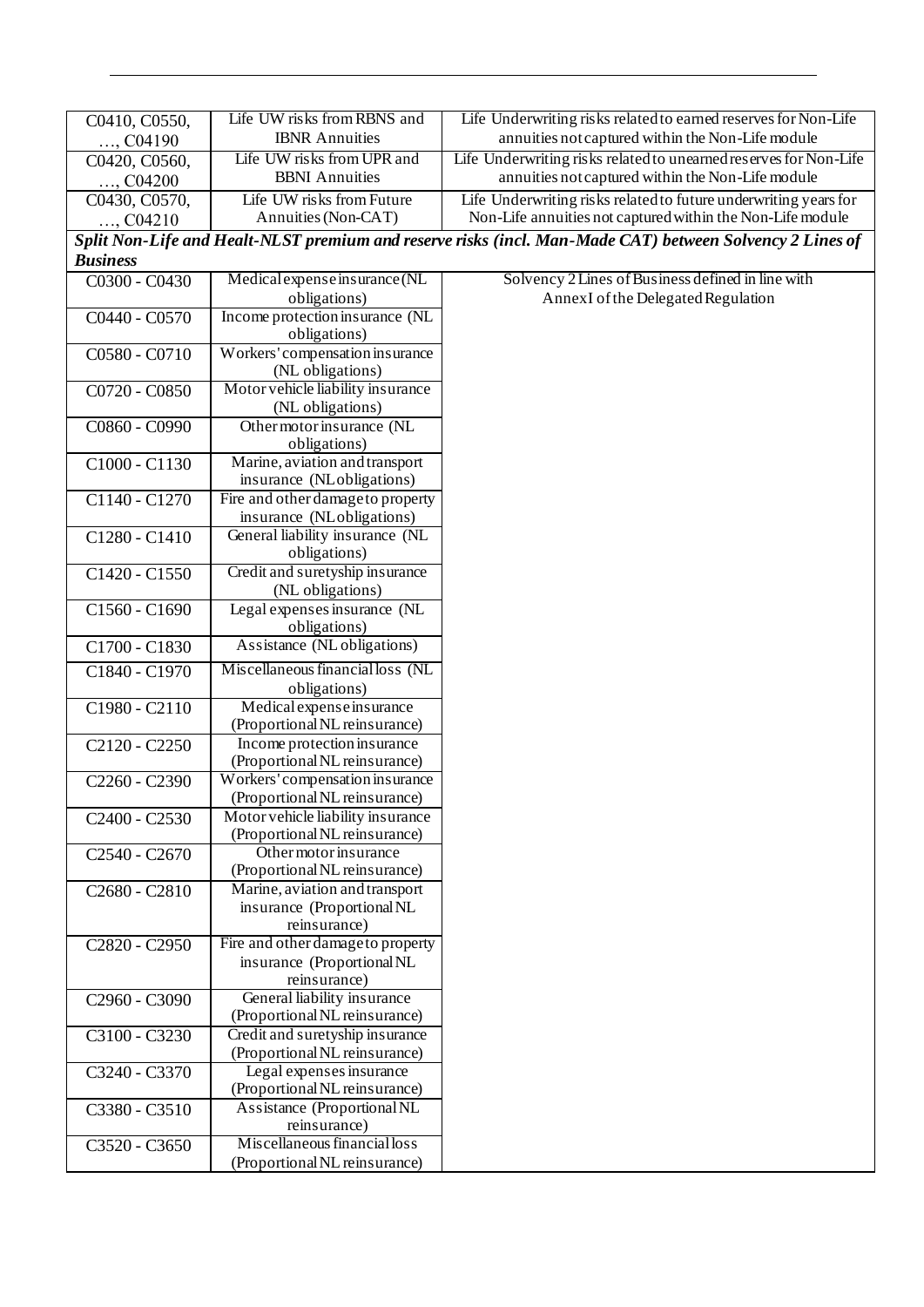| C3660 - C3790              | Non-proportional health<br>reinsurance                                             |                                                                                                                                                                                                                                                                                                                                                                                                                                                                    |
|----------------------------|------------------------------------------------------------------------------------|--------------------------------------------------------------------------------------------------------------------------------------------------------------------------------------------------------------------------------------------------------------------------------------------------------------------------------------------------------------------------------------------------------------------------------------------------------------------|
| C3800 - C3930              | Non-proportional casualty<br>reinsurance                                           |                                                                                                                                                                                                                                                                                                                                                                                                                                                                    |
| C3940 - C4070              | Non-proportional marine, aviation<br>and transport reinsurance                     |                                                                                                                                                                                                                                                                                                                                                                                                                                                                    |
| C4080 - C4210              | Non-proportional property<br>reinsurance                                           |                                                                                                                                                                                                                                                                                                                                                                                                                                                                    |
| <b>Statistical metrics</b> |                                                                                    |                                                                                                                                                                                                                                                                                                                                                                                                                                                                    |
| R0010                      | Expected result at $t=1$ , supposed<br>to be the mean value of the<br>distribution | Expected result at $t=1$ net of reinsurance, supposed to be the mean<br>value of the distribution. This whould be consistent with the<br>average value from the simulation data<br>(R0070-R0130 (possibly expanded))                                                                                                                                                                                                                                               |
| R0020                      | 99.5% quantile of the distribution                                                 | 99.5% quantile of the Profit and Loss distribution net of<br>reinsurance. This whould be consistent with the relevant<br>percentile from the simulation data<br>(R0070-R0130 (possibly expanded))                                                                                                                                                                                                                                                                  |
| R0030                      | Is the expected profit deducted for<br>calculating the SCR                         | Please choose from the options of the closed list if the expected<br>profit is deducted for calculating the SCR:<br>Yes<br>$\overline{a}$<br>N <sub>o</sub><br>$\overline{\phantom{a}}$                                                                                                                                                                                                                                                                            |
| R0040                      | Is simulation data available?                                                      | Please choose from the options of the closed list if the simulation<br>data is available:<br>Yes<br>$\blacksquare$<br>N <sub>o</sub><br>$\blacksquare$                                                                                                                                                                                                                                                                                                             |
| R0050                      | Is the risk modelled in the Internal<br>Model or the Standard Formula?             | Please choose from the options of the closed list if the risk is<br>modelled in the Internal Model or the Standard Formula:<br>Internal Model<br>Standard Formula<br>Other (e.g. part is in the Standard Formula and part in the<br>Internal Model)<br>If only part of a S2LoB, Peril or geaographical region is modelled<br>in the (partial) internal model and another part is considered under<br>the standard formula, please fill in the internal model data. |
| R0060                      | Modelled Value-at-Risk (VaR) of<br>the distribution                                | Modelled Value at Risk. This quantity should be in line with SCR<br>definition the undertaking uses. The undertaking should deduct<br>the expected profit in line with its own SCR definition and should<br>apply a smoothing algorithm if relevant for the own SCR                                                                                                                                                                                                |
| <b>Simulation Data</b>     |                                                                                    |                                                                                                                                                                                                                                                                                                                                                                                                                                                                    |
| R0070-R0130                | <b>Simulation Data</b>                                                             | Value under a Monte Carlo scenario of the Net Profit & Loss of<br>the internal model related to the relevant column without<br>centering the distribution based on the Expected Profit. The<br>number of rows should be extended to the number of<br>simulation used in an official run.                                                                                                                                                                           |

## <span id="page-34-0"></span>3.7. QT\_CS\_: Simulation Data for Credit & Suretyship Premium risk

This tab provides a simulation data related to credit losses or premium risk P&Ls related to the Credit & Suretyship S2LoB. A split is performed between products (i.c. trade credit insurance and suretyship)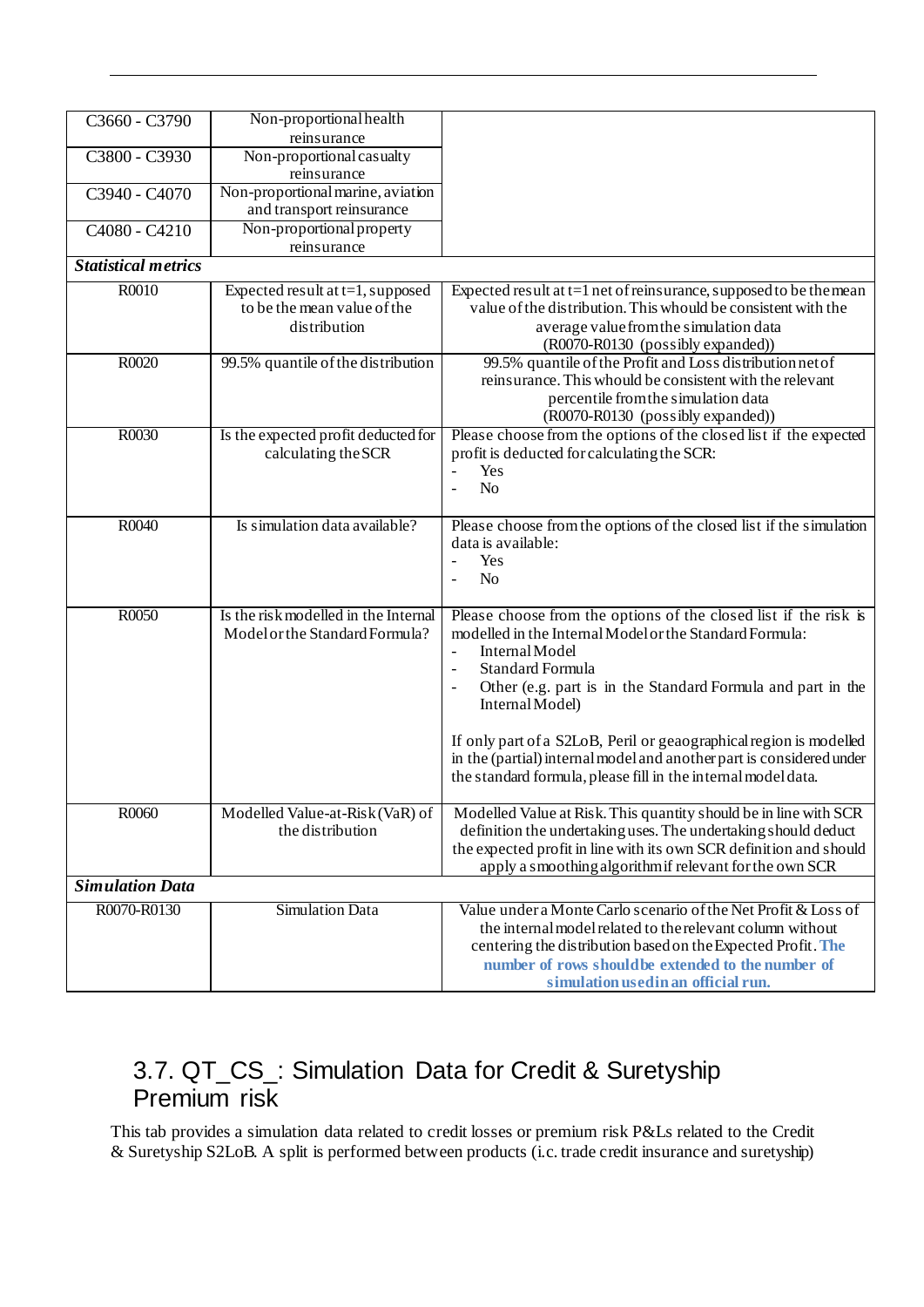and between geographical regions. Geographical regions are based on the location of the buyer since this is determinant for the risk due to e.g. insolvency legislation.

### <span id="page-35-0"></span>**Table 15: QT\_CS\_ overview**

|                        | Net of Reinsurance |                     | Gross of Reinsurance Gross of Reinsurance | <b>Gross of Reinsurance</b>                                                                                     |
|------------------------|--------------------|---------------------|-------------------------------------------|-----------------------------------------------------------------------------------------------------------------|
|                        |                    | Credit & Suretyship | Trade Credit Insurance                    | Suretyship                                                                                                      |
|                        |                    |                     |                                           | Statistical metrics   R0010-R0070 C0010   R0010-R0070 C0020   R0010-R0070 C0030-C0110   R0010-R0070 C0120-C0200 |
| <b>Simulation Data</b> |                    |                     |                                           | R0080-R0140 C0010 R0080-R0140 C0020 R0080-R0140 C0030-C0110 R0080-R0140 C0120-C0200                             |

<span id="page-35-1"></span>

|                            | Table 16: QT_CS_                                                               |                                                                                                                                                                                                |  |  |
|----------------------------|--------------------------------------------------------------------------------|------------------------------------------------------------------------------------------------------------------------------------------------------------------------------------------------|--|--|
| <b>CODE</b>                | <b>TTEM</b>                                                                    | <b>INSTRUCTIONS</b>                                                                                                                                                                            |  |  |
|                            | <b>Net of Reinsurance Credit &amp; Suretyship</b>                              |                                                                                                                                                                                                |  |  |
| C0010                      | Total                                                                          | Total Net of Reinsurance Credit Losses for the entire Credit and<br>Suretyship S2LoB                                                                                                           |  |  |
|                            | <b>Gross of Reinsurance Credit &amp; Suretyship</b>                            |                                                                                                                                                                                                |  |  |
| C0020                      | Total                                                                          | Total Gross of Reinsurance Credit Losses for the entire Credit and<br>Suretyship S2LoB. This column should be the sumacross the<br>different products on a simby simbasis<br>(C0030 and C0120) |  |  |
|                            | Gross of Reinsurance Trade Credit Insurance split between geographical regions |                                                                                                                                                                                                |  |  |
| C0030                      | <b>Total Trade Credit Insurance</b>                                            | Total Trade Credit Insurance Credit Loss or Premiumrisk P&L.<br>This column should be the sumacross the different geographical<br>regions on a simby simbasis<br>$(C0040 - C0110)$             |  |  |
| $\overline{CO040}$         | Belgium                                                                        | Trade Credit Insurance Credit Loss or Premium risk P&L per                                                                                                                                     |  |  |
| C0050                      | France                                                                         | geographical region. The geography should be determined by the<br>location of the buyer since this is the driver of the risk                                                                   |  |  |
| C0060                      | Germany - Austria                                                              |                                                                                                                                                                                                |  |  |
| C0070                      | United Kingdom                                                                 |                                                                                                                                                                                                |  |  |
| C0080                      | Italy                                                                          |                                                                                                                                                                                                |  |  |
| C0090                      | Spain                                                                          |                                                                                                                                                                                                |  |  |
| $\overline{C0100}$         | Other Europe                                                                   |                                                                                                                                                                                                |  |  |
| C0110                      | Rest of the World                                                              |                                                                                                                                                                                                |  |  |
|                            | Gross of Reinsurance Surety Insurance split between geographical regions       |                                                                                                                                                                                                |  |  |
| C0120                      | <b>Total Suretyship Insurance</b>                                              | Total Suretyship Credit Loss or Premium risk P&L.<br>This column should be the sum across the different geographical<br>regions on a simby simbasis<br>$(C0130 - C0200)$                       |  |  |
| C0130                      | Belgium                                                                        | Suretyship Credit Loss or Premiumrisk P&L per geographical                                                                                                                                     |  |  |
| C0140                      | France                                                                         | region. The geography should be determined by the location of the<br>buyer since this is the driver of the risk.                                                                               |  |  |
| C0150                      | Germany - Austria                                                              |                                                                                                                                                                                                |  |  |
| $\overline{C0160}$         | United Kingdom                                                                 |                                                                                                                                                                                                |  |  |
| C0170                      | Italy                                                                          |                                                                                                                                                                                                |  |  |
| C0180                      | Spain                                                                          |                                                                                                                                                                                                |  |  |
| C0190                      | <b>Other Europe</b>                                                            |                                                                                                                                                                                                |  |  |
| CO <sub>200</sub>          | Rest of the World                                                              |                                                                                                                                                                                                |  |  |
| <b>Statistical metrics</b> |                                                                                |                                                                                                                                                                                                |  |  |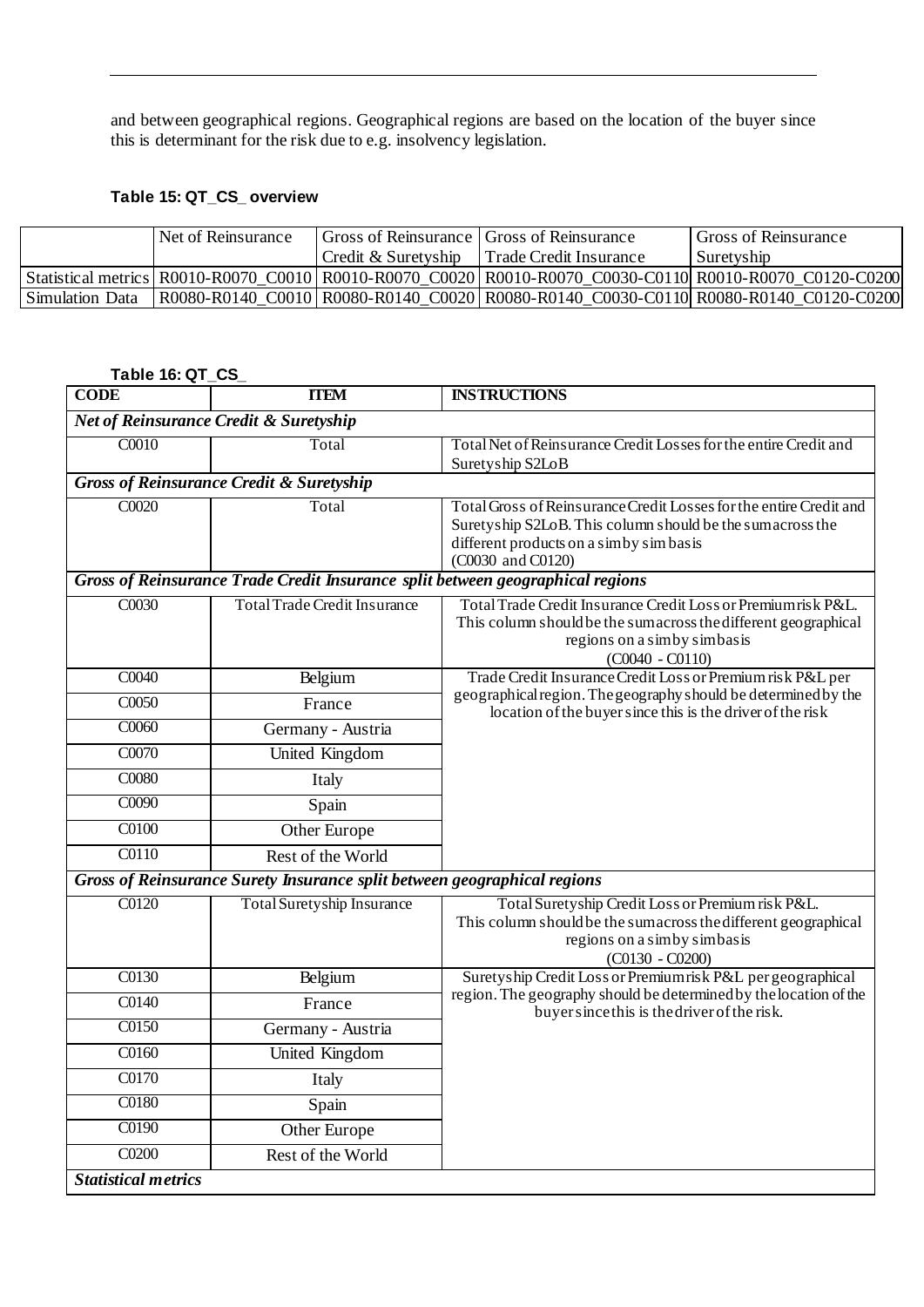| R0010                  | Expected result at $t=1$ , supposed  | Expected Credit Loss or Expected Result at $t = 1$ , supposed to be         |
|------------------------|--------------------------------------|-----------------------------------------------------------------------------|
|                        | to be the mean value of the          | the mean value of the distribution. This whould be consistent with          |
|                        | distribution                         | the average value from the simulation data                                  |
|                        |                                      | (R0070-R0130 (possibly expanded))                                           |
| R0020                  | Standard Deviation of the            | Standard Deviation of the distribution                                      |
|                        | distribution                         |                                                                             |
| R0030                  | 99.5% quantile of the distribution   | 99.5% quantile of the distribution of Credit Losses or Premium<br>risk P&Ls |
| R0040                  | Is the expected profit deducted for  | Please choose from the options of the closed list if the expected           |
|                        | calculating the SCR                  | profit is deducted for calculating the SCR:                                 |
|                        |                                      | Yes                                                                         |
|                        |                                      | No<br>$\overline{\phantom{a}}$                                              |
|                        |                                      |                                                                             |
| R0050                  | Is simulation data available?        | Please choose from the options of the closed list if the simulation         |
|                        |                                      | data is available:                                                          |
|                        |                                      | Yes                                                                         |
|                        |                                      | N <sub>o</sub>                                                              |
|                        |                                      |                                                                             |
| R0060                  | Is the risk modelled in the Internal | Please choose from the options of the closed list if the risk is            |
|                        | Model or the Standard Formula?       | modelled in the Internal Model or the Standard Formula:                     |
|                        |                                      | <b>InternalModel</b><br>$\overline{a}$                                      |
|                        |                                      | <b>Standard Formula</b>                                                     |
|                        |                                      |                                                                             |
|                        |                                      | Other (e.g. part is in the Standard Formula and part in the                 |
|                        |                                      | Internal Model)                                                             |
|                        |                                      | If only part of a S2LoB, Peril or geaographical region is modelled          |
|                        |                                      | in the (partial) internal model and another part is considered under        |
|                        |                                      | the standard formula, please fill in the internal model data.               |
|                        |                                      |                                                                             |
| R0070                  | Modelled Value-at-Risk (VaR) of      | Modelled Value at Risk. This quantity should be in line with SCR            |
|                        | the distribution                     | definition the undertaking uses. The undertaking should deduct              |
|                        |                                      | the expected profit in line with its own SCR definition and should          |
|                        |                                      | apply a smoothing algorithm if relevant for the own SCR                     |
| <b>Simulation Data</b> |                                      |                                                                             |
| R0080-R0140            | <b>Simulation Data</b>               | Value under a Monte Carlo scenario of the Credit Loss or                    |
|                        |                                      | Premium risk P&L of the internal model related to the relevant              |
|                        |                                      | column without centering the distribution based on the Expected             |
|                        |                                      | Credit Loss or Expected Premium risk Result. The number of                  |
|                        |                                      | rows should be extended to the number of simulation used in                 |
|                        |                                      | an official run.                                                            |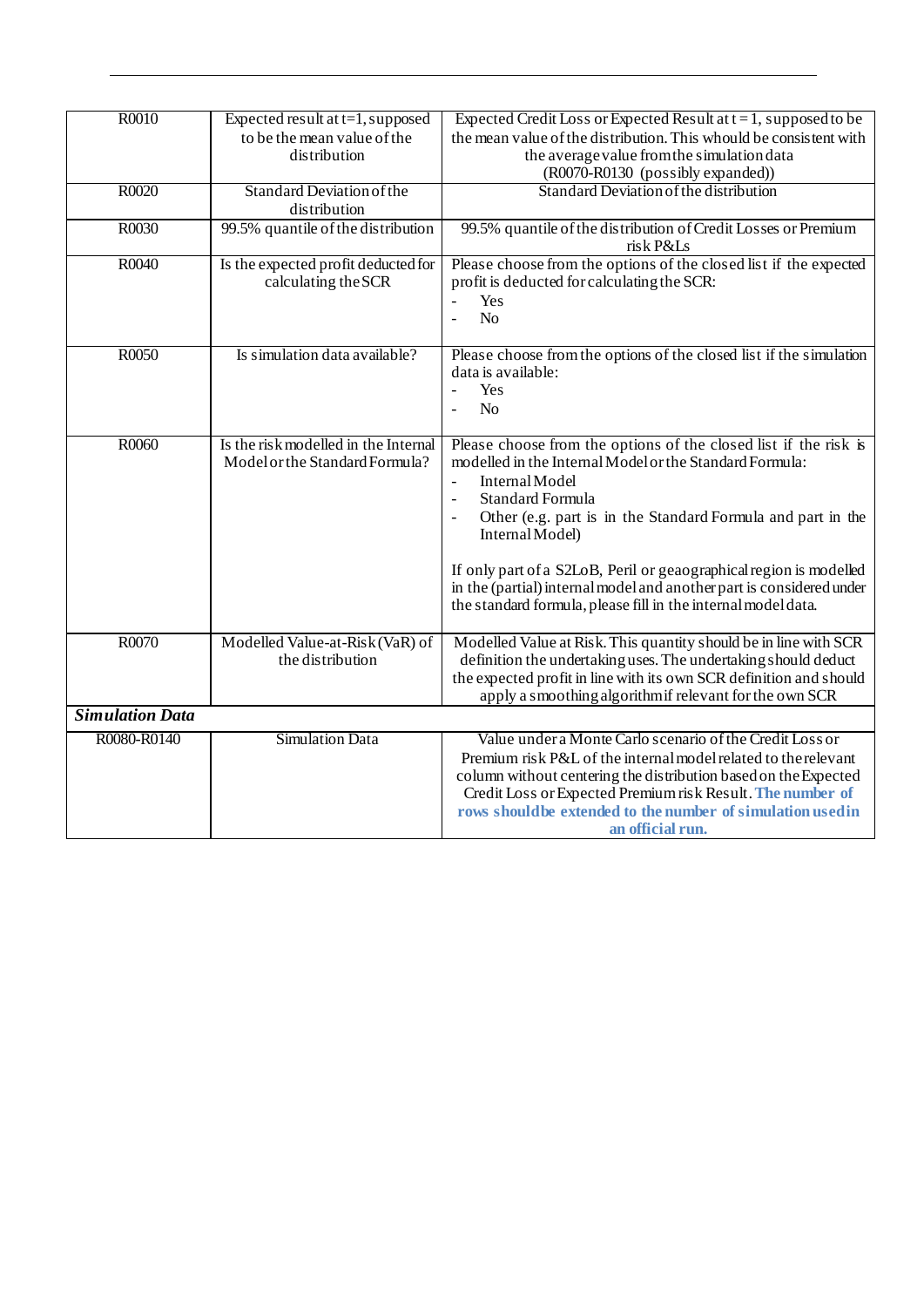# <span id="page-37-0"></span>**4. Qualitative tabs (by S2LoB)**

These tabs (starting by QL\_) collect qualitative information:

- QL\_RP\_: Qualitative Information Drivers of correlation
- OL MOD: Qualitative information Dependency modelling

## <span id="page-37-1"></span>4.1. QL\_RP\_: Qualitative Information Drivers of correlation

This tab provides information about the drivers of correlation for different pairs of S2 lines of business for premium and reserve risks on a net of reinsurance basis. These drivers are elements which might impact multiple Lines of Business at once for Premium or Reserve risk and might cause simulataneous occurring losses would influence the final SCR. The drivers can be further explained by indicating if for a given driver the impact is expected to be High, Medium, Low or None.

### <span id="page-37-2"></span>**Table 17: QT\_RP\_ overview**

| Drivers of correlation | Drivers of correlation  |
|------------------------|-------------------------|
| for Reserve risk       | <b>for Premium risk</b> |
| 06 01                  | 06 02                   |

<span id="page-37-3"></span>**Table 18: QT\_RP\_**

| <b>CODE</b>                   | <b>TTEM</b>                                 | <b>INSTRUCTIONS</b>                                 |
|-------------------------------|---------------------------------------------|-----------------------------------------------------|
| <b>S2 Lines of Business</b>   |                                             |                                                     |
| R0010                         | Motor vehicle liability insurance -         | Pairs of S2 Lines of business for which the drivers |
|                               | Other motor insurance                       | of correlation will be analysed                     |
| R0020                         | Motor vehicle liability insurance -         |                                                     |
|                               | Fire and other damage to property insurance |                                                     |
| R0030                         | Motor vehicle liability insurance -         |                                                     |
|                               | General liability insurance                 |                                                     |
| R0040                         | Motor vehicle liability insurance -         |                                                     |
|                               | Credit & Suretyship insurance               |                                                     |
| R0050                         | Other motor insurance -                     |                                                     |
|                               | Fire and other damage to property insurance |                                                     |
| R0060                         | Other motor insurance -                     |                                                     |
|                               | General liability insurance                 |                                                     |
| R0070                         | Other motor insurance -                     |                                                     |
|                               | Credit & Suretyship insurance               |                                                     |
| R0080                         | Fire and other damage to property insurance |                                                     |
|                               | - General liability insurance               |                                                     |
| R0090                         | Fire and other damage to property insurance |                                                     |
|                               | - Credit & Suretyship insurance             |                                                     |
| R0100                         | General liability insurance -               |                                                     |
|                               | Credit & Suretyship insurance               |                                                     |
| <b>Drivers of correlation</b> |                                             |                                                     |
| C0010                         | Legal risk                                  | Legislative uncertainty can be common to multiple   |
|                               |                                             | Lines of Business. For instance, changes in         |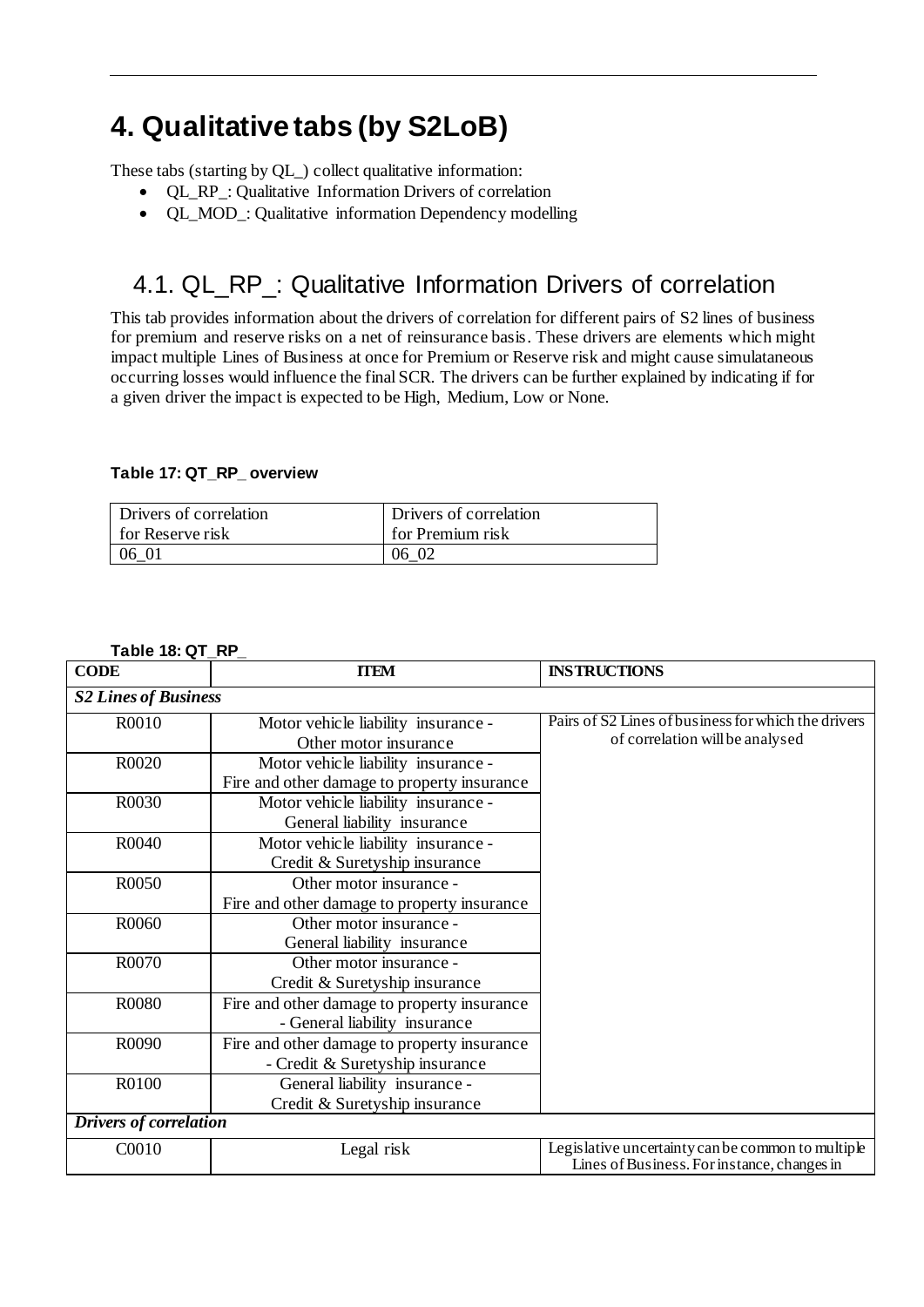|                                       |                                | legislation or jurisprudence related to bodily<br>injuries could impact both MTPL and GTPL.                                                                                                                                                                                                                                                                                                                                                                                                                                                                                                                                                                                                                                                                                                                                                                                                                                                                                                                                                                                                                                                   |
|---------------------------------------|--------------------------------|-----------------------------------------------------------------------------------------------------------------------------------------------------------------------------------------------------------------------------------------------------------------------------------------------------------------------------------------------------------------------------------------------------------------------------------------------------------------------------------------------------------------------------------------------------------------------------------------------------------------------------------------------------------------------------------------------------------------------------------------------------------------------------------------------------------------------------------------------------------------------------------------------------------------------------------------------------------------------------------------------------------------------------------------------------------------------------------------------------------------------------------------------|
| C0020                                 | (Non-NAT CAT) Event risk       | Non-Natural Caastrophe events                                                                                                                                                                                                                                                                                                                                                                                                                                                                                                                                                                                                                                                                                                                                                                                                                                                                                                                                                                                                                                                                                                                 |
| C0030                                 | Latent claims                  | Latent claims occurring in multiple Lines of<br>Business can driver correlation                                                                                                                                                                                                                                                                                                                                                                                                                                                                                                                                                                                                                                                                                                                                                                                                                                                                                                                                                                                                                                                               |
| C0040                                 | Underwriting cycle             | Underwriting cycles can be drivers for correlation<br>if the cycles of different Lines of Business are<br>synchronized                                                                                                                                                                                                                                                                                                                                                                                                                                                                                                                                                                                                                                                                                                                                                                                                                                                                                                                                                                                                                        |
| C0050                                 | Reserving cycle                | Reserving cycles can be drivers for correlation if<br>the cycles of different Lines of Business are<br>synchronized                                                                                                                                                                                                                                                                                                                                                                                                                                                                                                                                                                                                                                                                                                                                                                                                                                                                                                                                                                                                                           |
| C0060                                 | Economic cycle.                | Claims Frequency, severity, premium income,<br>expenses and claims development results can be<br>influence by the economic cycle                                                                                                                                                                                                                                                                                                                                                                                                                                                                                                                                                                                                                                                                                                                                                                                                                                                                                                                                                                                                              |
| C0070                                 | Common inflation               | Common inflation can influence similar Lines of<br><b>Business</b>                                                                                                                                                                                                                                                                                                                                                                                                                                                                                                                                                                                                                                                                                                                                                                                                                                                                                                                                                                                                                                                                            |
| C0080                                 | Other                          | Other drivers of correlation not included in<br>$(C0010-C0070)$                                                                                                                                                                                                                                                                                                                                                                                                                                                                                                                                                                                                                                                                                                                                                                                                                                                                                                                                                                                                                                                                               |
| C0090                                 | Comment                        | Comments to further clarify the drivers of<br>correlation                                                                                                                                                                                                                                                                                                                                                                                                                                                                                                                                                                                                                                                                                                                                                                                                                                                                                                                                                                                                                                                                                     |
| <b>Materiality correlation driver</b> |                                |                                                                                                                                                                                                                                                                                                                                                                                                                                                                                                                                                                                                                                                                                                                                                                                                                                                                                                                                                                                                                                                                                                                                               |
| R0010-R0200<br>C0010-C0080            | Materiality correlation driver | Please choose from the options of the closed list to<br>indicate how material the specific correlation driver<br>(C0010-C0080) is for the pair of S2LoBs concerned<br>(R0010-R0200) for reserve risk or premium risk<br>(incl. man-made catastrophe risk):<br>$High$ – This correlation driver will strongly<br>influence the combined movements between<br>the 2 Solvency 2 Lines of Business. It will have<br>a material impact leading to a high correlation.<br>Medium - This correlation driver will<br>influence the combined movements between<br>the 2 Solvency 2 Lines of Business in a<br>medium manner. It is one of many drivers for<br>a higher correlation setting or is the main driver<br>for a medium correlation setting.<br>Low – This correlation driver will influence the<br>combined movements between the 2 Solvency<br>2 Lines of Business in a low manner. It is one<br>of many drivers for a medium correlation<br>setting or is the main driver for a low<br>correlation setting.<br>None – The correlation driver has no influence<br>on the combined or joint movement of both<br>Solvency 2 Lines of Business. |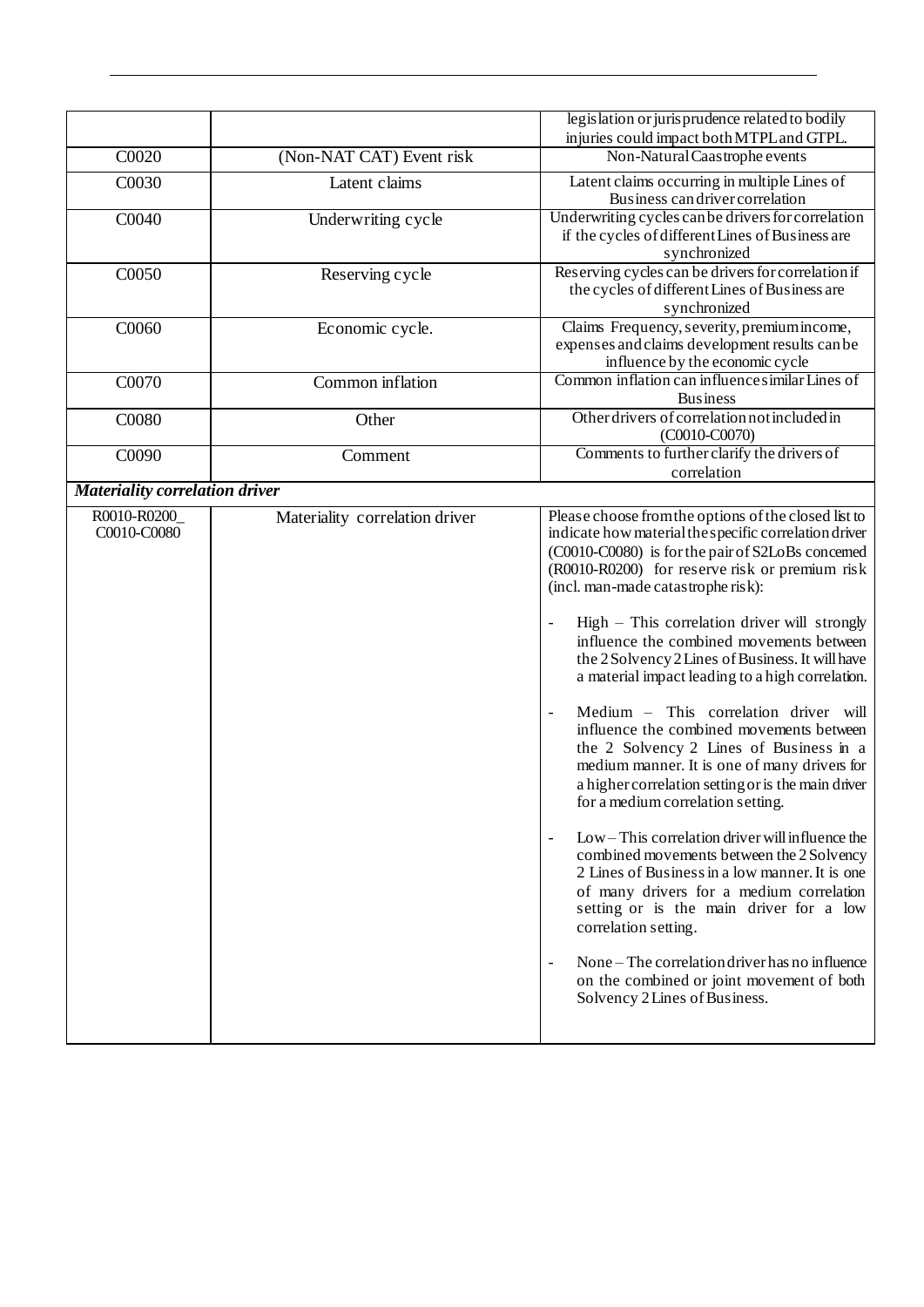## <span id="page-39-0"></span>4.2. QL\_MOD\_: Qualitative Information Dependency modelling

This tab provides qualitative information about the methodology used for dependency modelling.

#### <span id="page-39-1"></span>**Table 19: QL\_MOD\_ overview**

| Dependencies, aggregation, and risk   Complementary information to the<br>modelling | quantitative data request |
|-------------------------------------------------------------------------------------|---------------------------|
| R0010-R0060 C0010-C0020                                                             | R0070-R0100 C0010-C0020   |

#### <span id="page-39-2"></span>**Table 20: QL\_MOD\_**

| <b>CODE</b>                 | <b>TTEM</b>                                                                                                                                                                                                                                                                                                                                                                                                                                                                                                                                                                                                   | <b>INSTRUCTIONS</b>                                                                                                                                                                                                                                                              |  |
|-----------------------------|---------------------------------------------------------------------------------------------------------------------------------------------------------------------------------------------------------------------------------------------------------------------------------------------------------------------------------------------------------------------------------------------------------------------------------------------------------------------------------------------------------------------------------------------------------------------------------------------------------------|----------------------------------------------------------------------------------------------------------------------------------------------------------------------------------------------------------------------------------------------------------------------------------|--|
| <b>S2 Lines of Business</b> |                                                                                                                                                                                                                                                                                                                                                                                                                                                                                                                                                                                                               |                                                                                                                                                                                                                                                                                  |  |
| R0010 - R0030               | Within the Solvency 2 framework, undertakings have the freedom to set-up the model structure, as long<br>as it is in line with the tests and standards as defined in the Directive. Therefore, different approaches<br>are expected.<br>The following aggregation approaches could be applicable at both top and lower level risks. See also<br>the definition of these top risks under section III 'preliminary assumptions' in the technical<br>specifications. If you apply the SF VaR CoVaR approach, including the SF correlations settings on the<br>top level risks, then you can disregard Q5 and Q7. |                                                                                                                                                                                                                                                                                  |  |
|                             | Bottom-up integration:<br>The dependence structure is based on the simultaneous aggregation of all different risk-factors.<br>Afterwards a stressed P&L is determined for each set of combined risk-factors. Non linear effects, or<br>cross terms, are directly captured in a natural manner.                                                                                                                                                                                                                                                                                                                |                                                                                                                                                                                                                                                                                  |  |
|                             | Modular approach:<br>standard-formula. The possible non-linear effects or cross-effects between risks are not directly<br>captured since the model assumes "walls" exists between the different risks.                                                                                                                                                                                                                                                                                                                                                                                                        | The dependence structure is based on aggregation of SCRs or P&Ls of the different risks, similar to the                                                                                                                                                                          |  |
|                             | Sideways integration:<br>The dependence structure is based on the aggregation of different risk-factors and P&Ls based on<br>multiple partial dependencies. Similar to bottom-up integration, possible non-linear effects or cross-<br>effects between risks are often directly captured.                                                                                                                                                                                                                                                                                                                     |                                                                                                                                                                                                                                                                                  |  |
| R0010_C0010                 | Please select and describe the aggregation<br>approach applied between premiumrisk, reserve<br>risk and catastrophe risk in the internal model.                                                                                                                                                                                                                                                                                                                                                                                                                                                               | Please choose from the options of the closed list<br>what aggregation approach is applied between<br>premium risk, reserve risk and catastrophe risk:<br>Bottom-up integration<br>Modular approach<br>$\overline{a}$<br>Sideways integration                                     |  |
| R0010_C0020                 | Additional comment opportunity<br>(as needed)                                                                                                                                                                                                                                                                                                                                                                                                                                                                                                                                                                 | Field to provide comments for cell R0010_C0010                                                                                                                                                                                                                                   |  |
| R0020_C0010                 | Please select and describe the aggregation<br>approach applied at lower level risks between<br>Lines of Business in the internal model within<br>premium and reserve risks.                                                                                                                                                                                                                                                                                                                                                                                                                                   | Please choose from the options of the closed list<br>what aggregation approach is applied at lower level<br>risks between Lines of Business:<br>Bottom-up integration<br>$\overline{\phantom{a}}$<br>Modular approach<br>$\overline{a}$<br>Sideways integration<br>$\frac{1}{2}$ |  |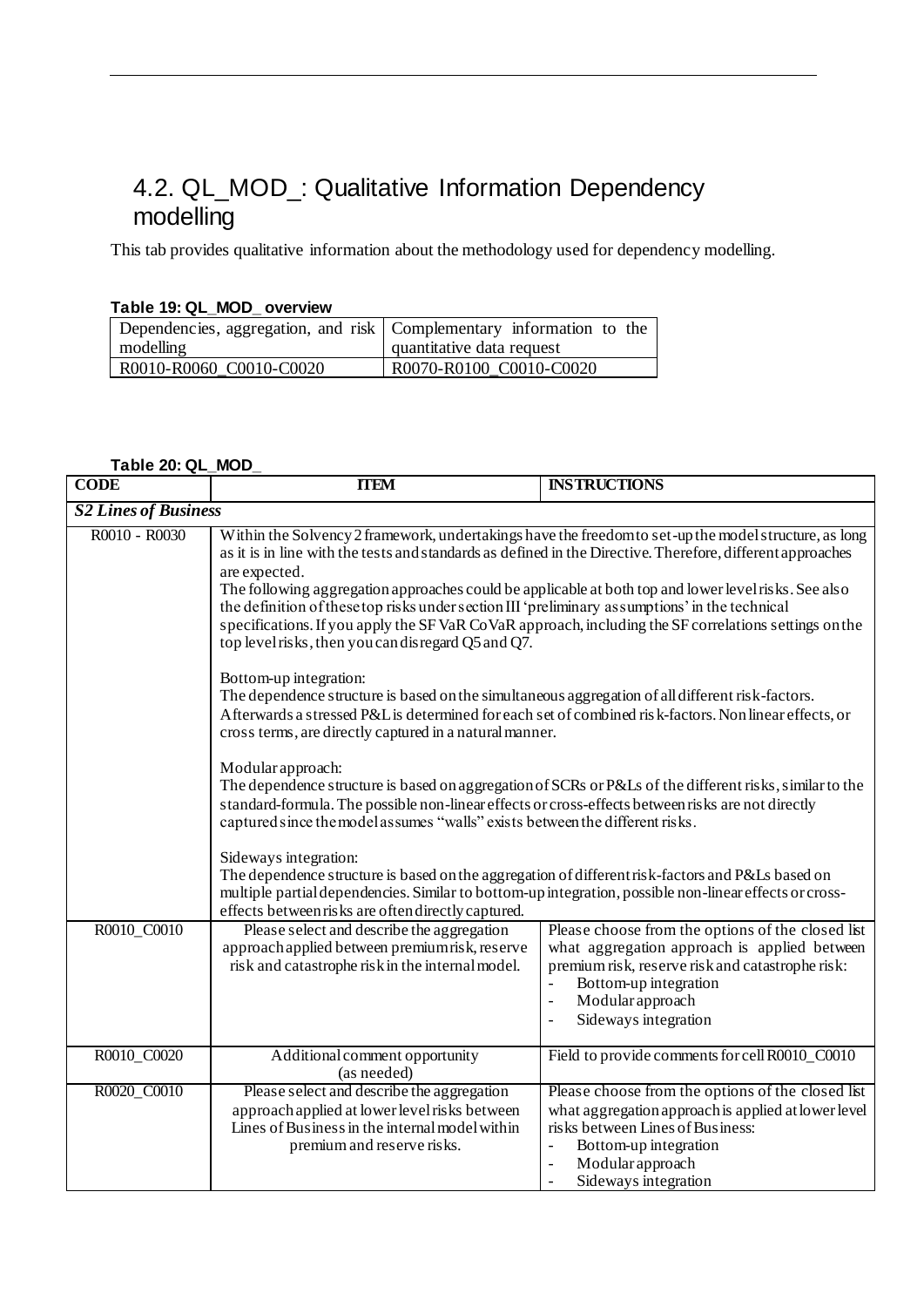| R0010_C0020   | Additional comment opportunity<br>(as needed)                                                                                                                                                                                                                                                                                                                                                                                      | Field to provide comments for cell R0020_C0010                                                                                                                                                                                                                                                                                                                                                                                                                                                                                               |  |
|---------------|------------------------------------------------------------------------------------------------------------------------------------------------------------------------------------------------------------------------------------------------------------------------------------------------------------------------------------------------------------------------------------------------------------------------------------|----------------------------------------------------------------------------------------------------------------------------------------------------------------------------------------------------------------------------------------------------------------------------------------------------------------------------------------------------------------------------------------------------------------------------------------------------------------------------------------------------------------------------------------------|--|
| R0030_C0010   | Please select and describe the aggregation<br>approach applied at lower level risks between<br>NAT CAT perils in the internal model.                                                                                                                                                                                                                                                                                               | Please choose from the options of the closed list<br>what aggregation approach is applied at lower level<br>risks between NATCAT perils:<br>Bottom-up integration<br>Modular approach<br>$\overline{\phantom{0}}$<br>Sideways integration                                                                                                                                                                                                                                                                                                    |  |
| R0030_C0020   | Additional comment opportunity<br>(as needed)                                                                                                                                                                                                                                                                                                                                                                                      | Field to provide comments for cell R0030_C0010                                                                                                                                                                                                                                                                                                                                                                                                                                                                                               |  |
| R0040 - R0060 | The following different dependence methods can be applicable, which come forward at different levels<br>or branches of the aggregation tree:<br>Var-Covar approach:<br>A correlation matrix is used to aggregate SCRs as in the Standard Formula. Per pair of risks a single<br>parameter will therefore define the dependence in the tail and the body of the distribution for positive<br>and negative P&L movements.<br>Copula: |                                                                                                                                                                                                                                                                                                                                                                                                                                                                                                                                              |  |
|               | exists to customize the dependence structure, but this is accompanied by mathematical complexity.<br>Common risk-drivers:<br>dependence between both.                                                                                                                                                                                                                                                                              | This is a structure which will distinguish between the different aspects of dependence. In essence, the<br>appropriate copula can be chosen to specifically calibrate the different levels of dependence in the tail<br>and in the body of the distribution and for positive and negative P&L movements. A lot more freedom<br>Common risk drivers can impact different risks. Underlying risks are identified and their interactions<br>modelled. For instance if inflation is supposed to impact two lines of business, this will create a |  |
|               | Sum:<br>One could also simply sum the SCRs of single risks.                                                                                                                                                                                                                                                                                                                                                                        |                                                                                                                                                                                                                                                                                                                                                                                                                                                                                                                                              |  |
| R0040_C0010   | Please describe the dependency method (s)<br>applied between premium, reserve and<br>catastrophe risks in the internal model.                                                                                                                                                                                                                                                                                                      | Please choose what dependency method(s) are<br>applied between premium, reserve and catastrophe<br>risks:<br>Var-Covar approach<br>Copula<br>Common risk-drivers<br>Sum<br>Other                                                                                                                                                                                                                                                                                                                                                             |  |
| R0040_C0020   | Additional comment opportunity<br>(as needed)                                                                                                                                                                                                                                                                                                                                                                                      | Field to provide comments for cell R0040_C0010                                                                                                                                                                                                                                                                                                                                                                                                                                                                                               |  |
| R0050_C0010   | Please describe the dependency method (s)<br>applied between Lines of Business in the internal<br>model within premium and reserve risks.                                                                                                                                                                                                                                                                                          | Please choose from the options of the closed what<br>the dependency method(s) are applied between<br>Lines of Business in the internal model within<br>premium and reserve risks.:<br>Var-Covar approach<br>Copula<br>Common risk-drivers<br>Sum<br>Other                                                                                                                                                                                                                                                                                    |  |
| R0050_C0020   | Additional comment opportunity<br>(as needed)                                                                                                                                                                                                                                                                                                                                                                                      | Field to provide comments for cell R0050_C0010                                                                                                                                                                                                                                                                                                                                                                                                                                                                                               |  |
| R0060_C0010   | Please describe the dependency method (s)<br>applied between NAT CAT perils in the internal<br>model.                                                                                                                                                                                                                                                                                                                              | Please choose from the options of the closed list<br>what dependency method(s) are applied between<br>NAT CAT perils:<br>Var-Covar approach                                                                                                                                                                                                                                                                                                                                                                                                  |  |